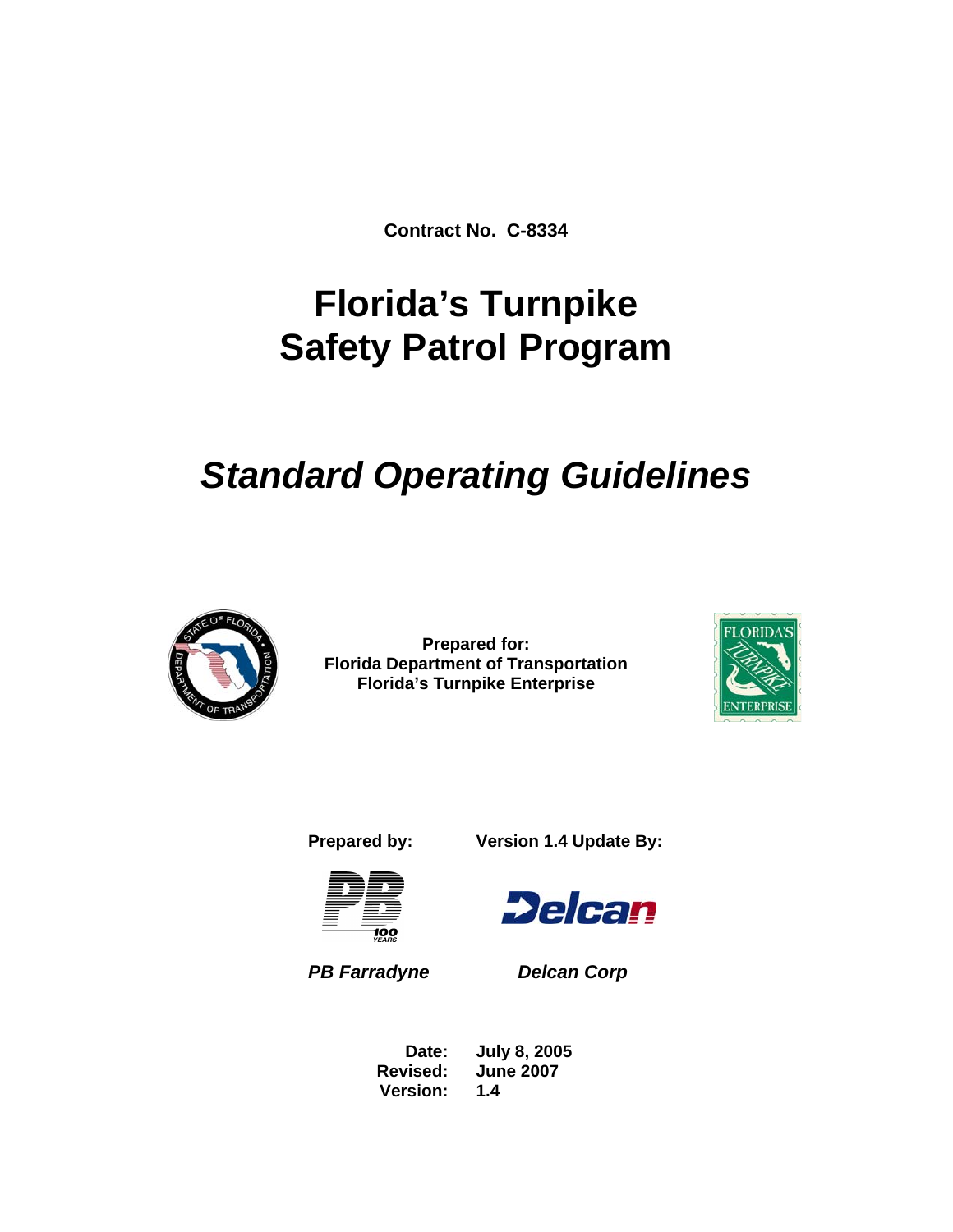|                     | <b>Document Control Panel</b>                                                    |                                                             |
|---------------------|----------------------------------------------------------------------------------|-------------------------------------------------------------|
| Job Name:           |                                                                                  | Florida's Turnpike Traffic Incident Management Enhancements |
| Document Name:      | Florida's Turnpike Safety Patrol Program<br><b>Standard Operating Guidelines</b> |                                                             |
|                     |                                                                                  |                                                             |
| <b>Version No.:</b> | 0.1                                                                              | <b>Draft Release</b>                                        |
| Created By:         | Arland T. Smith, John Sparks,<br>Ed McKissack, Kirsten<br>Domingo, Angel Reanos  | January 11, 2005                                            |
| Reviewed By:        | Arland T. Smith, John Sparks,<br>Angel Reanos                                    | June 1, 2005                                                |
|                     | <b>John Sparks</b>                                                               | June 29, 2005                                               |
| Modified By:        | Angel Reanos                                                                     | July 6, 2005                                                |
|                     |                                                                                  |                                                             |
| <b>Version No.:</b> | 0.2                                                                              | <b>Draft Release</b>                                        |
|                     |                                                                                  | August 8, 2005                                              |
|                     |                                                                                  |                                                             |
| <b>Version No.:</b> | 0.3                                                                              | <b>Draft Release</b>                                        |
|                     |                                                                                  | September 2, 2005                                           |
| Reviewed By:        | Michael Washburn,<br>Paul Wai                                                    |                                                             |
| Modified By:        | Angel Reanos, John Sparks                                                        |                                                             |
|                     |                                                                                  |                                                             |
| <b>Version No.:</b> | 1.0                                                                              | <b>Final Release</b>                                        |
|                     |                                                                                  | November 23, 2005                                           |
|                     |                                                                                  |                                                             |
| <b>Version No.:</b> | 1.1                                                                              | <b>Updated Final Release</b>                                |
| Reviewed By:        | Turnpike Traffic Operations,<br><b>Martin Petroleum</b>                          | December 20, 2005                                           |
| Modified By:        | John Sparks, Kirsten Domingo                                                     | December 23, 2005                                           |
| <b>Version No.:</b> | 1.2                                                                              | <b>Updated Final Release</b>                                |
| Reviewed By:        | Bruce Seiler, Chief J. Lee,<br>Paul Wai, Ingrid Birenbaum                        | January 19, 2006                                            |
| Modified By:        | John Sparks                                                                      | January 20, 2006                                            |
| <b>Version No.:</b> | 1.3                                                                              | <b>Updated Final Release</b>                                |
| Reviewed By:        | John Easterling                                                                  | February 13, 2006                                           |
| Modified By:        | John Sparks                                                                      | February 13, 2006                                           |
| <b>Version No.:</b> | 1.4                                                                              | <b>Updated Final Release</b>                                |
| Modified By:        | John Sparks                                                                      |                                                             |
| Approved By:        | John Easterling                                                                  | June 7, 2007                                                |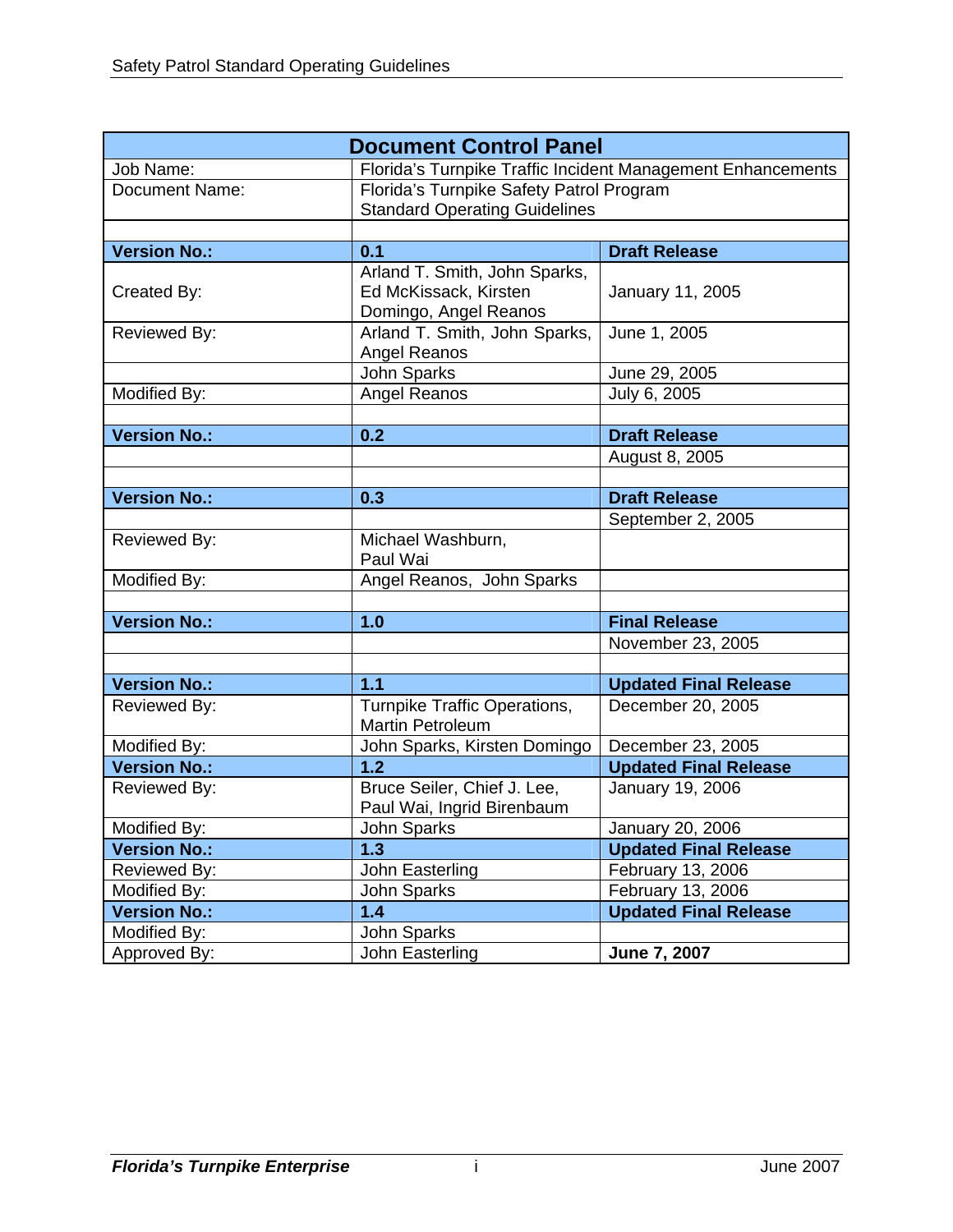## **Table of Contents**

| 1            |     |                                                                            |
|--------------|-----|----------------------------------------------------------------------------|
| $\mathbf{2}$ |     |                                                                            |
|              | 2.1 |                                                                            |
|              | 2.2 |                                                                            |
|              | 2.3 |                                                                            |
| $\mathbf{3}$ |     |                                                                            |
|              | 3.1 |                                                                            |
|              | 3.2 |                                                                            |
|              | 3.3 |                                                                            |
|              | 3.4 |                                                                            |
|              | 3.5 |                                                                            |
|              | 3.6 |                                                                            |
|              | 3.7 | Representing Florida's Turnpike Enterprise and the Florida                 |
|              |     |                                                                            |
|              | 3.8 |                                                                            |
|              | 3.9 |                                                                            |
| 4            |     |                                                                            |
|              | 4.1 |                                                                            |
|              | 4.2 | Communications, Dispatching, and Automatic Vehicle Location  11            |
|              |     | 4.2.1                                                                      |
|              |     | 4.2.2                                                                      |
|              | 4.3 |                                                                            |
|              |     | 4.3.1                                                                      |
|              | 4.4 |                                                                            |
|              | 4.5 | Maintenance of Traffic (MOT) and Manual on Uniform Traffic Control Devices |
|              |     | 4.5.1                                                                      |
|              |     | 4.5.2                                                                      |
|              |     | 4.5.3                                                                      |
|              |     | 4.5.4                                                                      |
|              |     | 4.5.5                                                                      |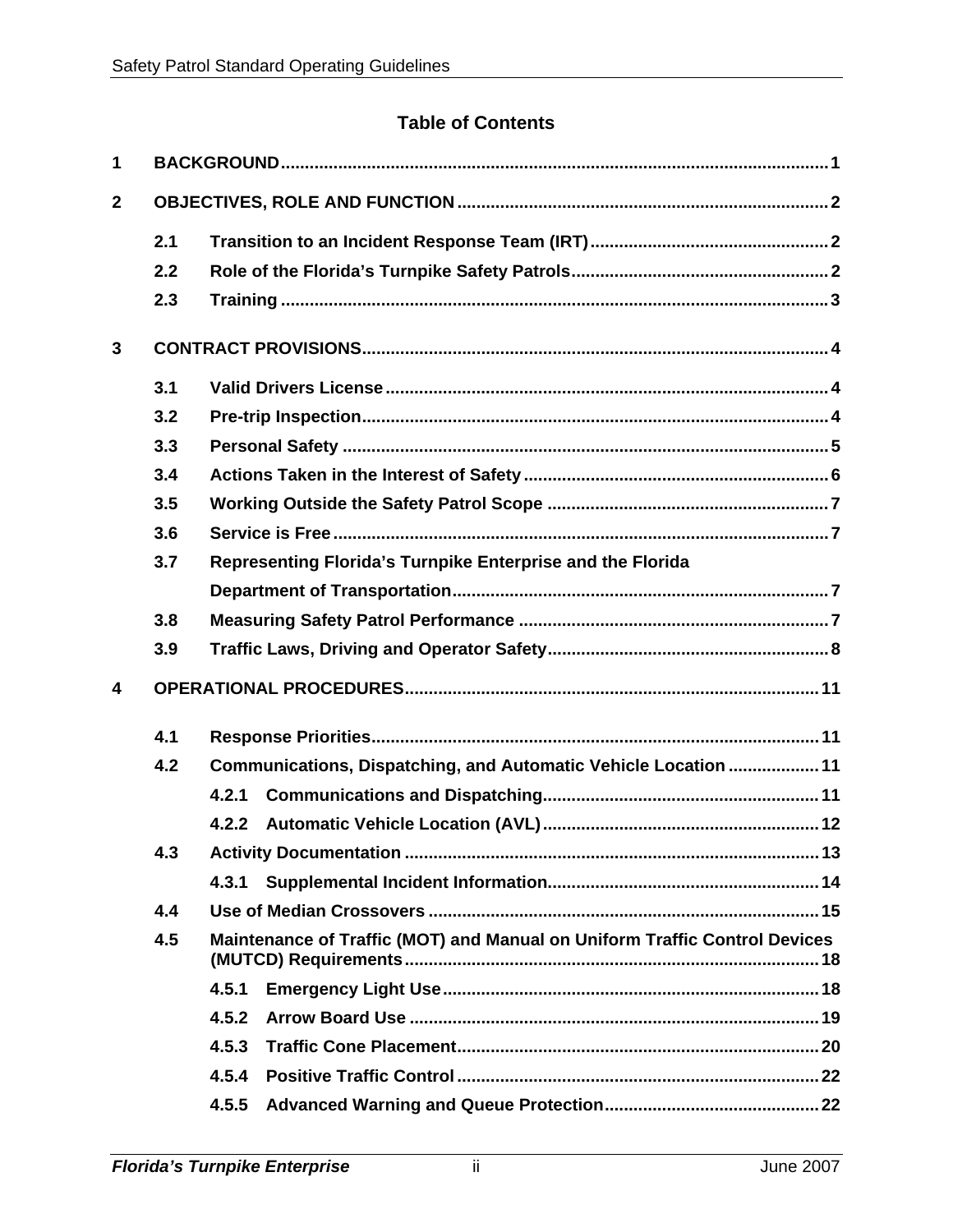|   | 4.6  |       |                                                                                                            |  |
|---|------|-------|------------------------------------------------------------------------------------------------------------|--|
|   | 4.7  |       |                                                                                                            |  |
|   | 4.8  |       |                                                                                                            |  |
|   | 4.9  |       |                                                                                                            |  |
|   | 4.10 |       |                                                                                                            |  |
| 5 |      |       |                                                                                                            |  |
|   | 5.1  |       |                                                                                                            |  |
|   |      | 5.1.1 |                                                                                                            |  |
|   |      |       | 5.1.2 Stalled Vehicle Blocking a Travel Lane (Driver Present) 30                                           |  |
|   |      | 5.1.3 | Assistance with Vehicles in Parking Areas of the Service                                                   |  |
|   |      |       |                                                                                                            |  |
|   | 5.2  |       |                                                                                                            |  |
|   |      | 5.2.1 |                                                                                                            |  |
|   |      | 5.2.2 | Abandoned Vehicle Blocking a Lane or Presenting a Hazard 33                                                |  |
|   | 5.3  |       |                                                                                                            |  |
|   |      | 5.3.1 |                                                                                                            |  |
|   |      | 5.3.2 |                                                                                                            |  |
|   | 5.4  |       |                                                                                                            |  |
|   |      | 5.4.1 | Traffic Crash with Property Damage (No Apparent Injuries) 37                                               |  |
|   |      | 5.4.2 |                                                                                                            |  |
|   |      | 5.4.3 |                                                                                                            |  |
|   |      | 5.4.4 |                                                                                                            |  |
|   |      | 5.4.5 |                                                                                                            |  |
|   |      | 5.4.6 | Truck Crashes and Spilled Cargo and Vehicle Fluids 43                                                      |  |
|   | 5.5  |       |                                                                                                            |  |
|   | 5.6  |       |                                                                                                            |  |
|   | 5.7  |       |                                                                                                            |  |
|   |      | 5.7.1 |                                                                                                            |  |
|   |      |       |                                                                                                            |  |
| 6 |      |       | STATE OF FLORIDA LAWS AND ADMINISTRATIVE POLICIES<br>OR AGREEMENTS FOR TRAFFIC INCIDENT MANAGEMENT GUIDING |  |
|   |      |       | SAFETY PATROL OPERATIONS …………………………………………………………………………………………48                                              |  |
|   | 6.1  |       |                                                                                                            |  |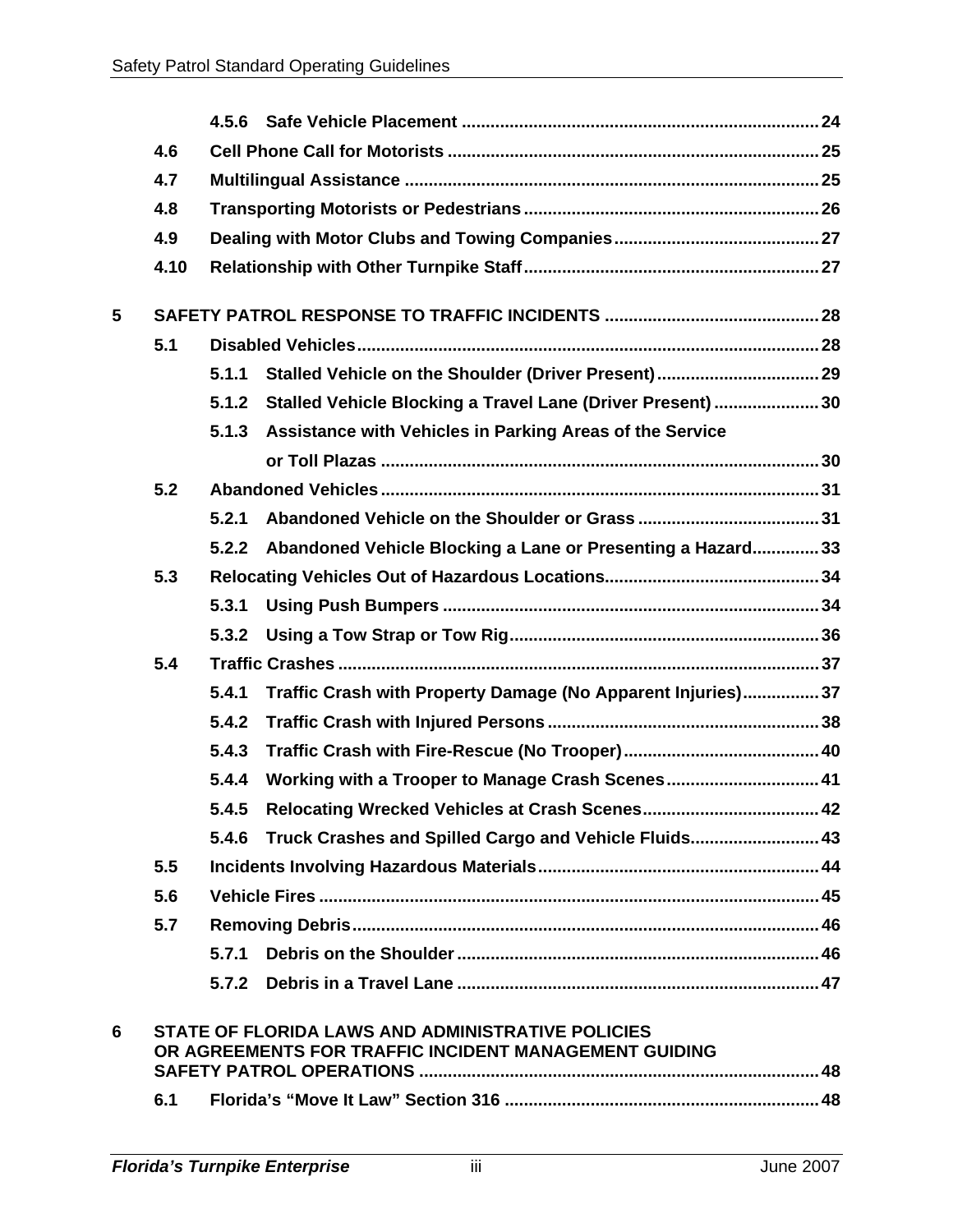| 6.2 |  |
|-----|--|
| 6.3 |  |
| 6.4 |  |
| 6.5 |  |
| 6.6 |  |
| 6.7 |  |

## **List of Figures**

## **List of Tables**

| Table 1 |  |
|---------|--|
|         |  |

## **Appendix A – Administrative Policies and Florida State Statutes**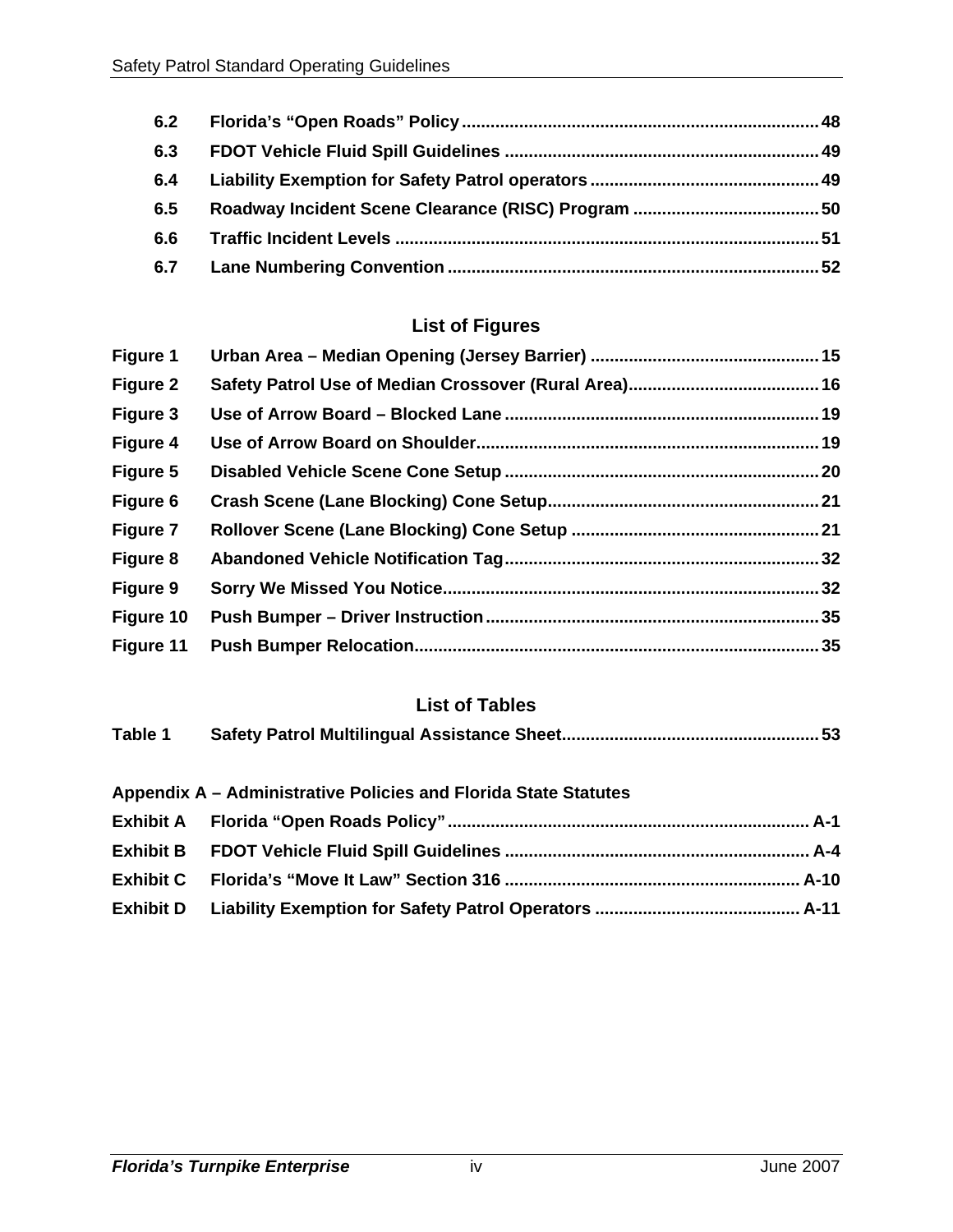# **1 Background**

Florida's Turnpike Enterprise (FTE) is committed to improving the management and safety of traffic on the Turnpike system. The Turnpike continues to demonstrate this commitment by deploying programs and technology to stay in the forefront of traffic incident management (TIM).

In October of **1999** the Enterprise established the Road Ranger program to address two primary needs: motorist assistance and quick removal of dangerous debris. The early program consisted of three pick-up trucks roving a portion of the system, clearing debris and offering assistance to motorists with disabled vehicles they encountered. The daily hours of coverage were from 6:00 AM to 10:00 AM and 4:00 PM to 8:00 PM. The program has since expanded to 14 units working seven days per week and has gradually begun to provide assistance to Florida Highway Patrol (FHP) with initial emergency traffic control at traffic incidents.

Additional Safety Patrol staffing is provided when greater traffic demand is experienced or anticipated. This enhanced service is provided for emergencies, holidays, special events, contra-flow support and other similar instances.

In **2003**, the Turnpike Enterprise developed a set of Traffic Incident Management initiatives termed **Traffic Incident Management Enhancements** (TIME). A major component of the TIME program was the expansion and transition of the Safety Patrol program from a motorist assistance provider to a more effective, multi-functional "Service Patrol" and ultimately to an Incident Response Team (IRT).

All over the country, freeway or expressway service patrols and IRTs have been cited as the most effective elements of traffic management programs. IRT programs utilize roving vehicles to patrol high speed, multi-lane roadways or other facilities experiencing congestion and/or frequent traffic incidents. Response vehicles in patrol mode look for disruptive incidents, stop and assist motorists, and can be dispatched or directed to locations where incidents are detected or reported by others. IRT operators on patrol can immediately respond to and clear debris from the roadway before it contributes to other incidents.

In **2004**, the **Road Ranger Vision** outlined the process and a schedule to transition the Road Rangers from a Motorist Assistance patrol to an Incident Response program. As stated by the Florida's Turnpike Enterprise leadership, the goal is to have the Turnpike Safety Patrol become a model program, steadily and continually evolving, staying on the cutting edge of Traffic Incident Management.

The Standard Operating Guidelines (SOG) have been prepared for use by the Safety Patrol operators in their daily field operations. These are guidelines and are not intended to be absolute in all situations as it is recognized that these activities occur in a dynamic environment.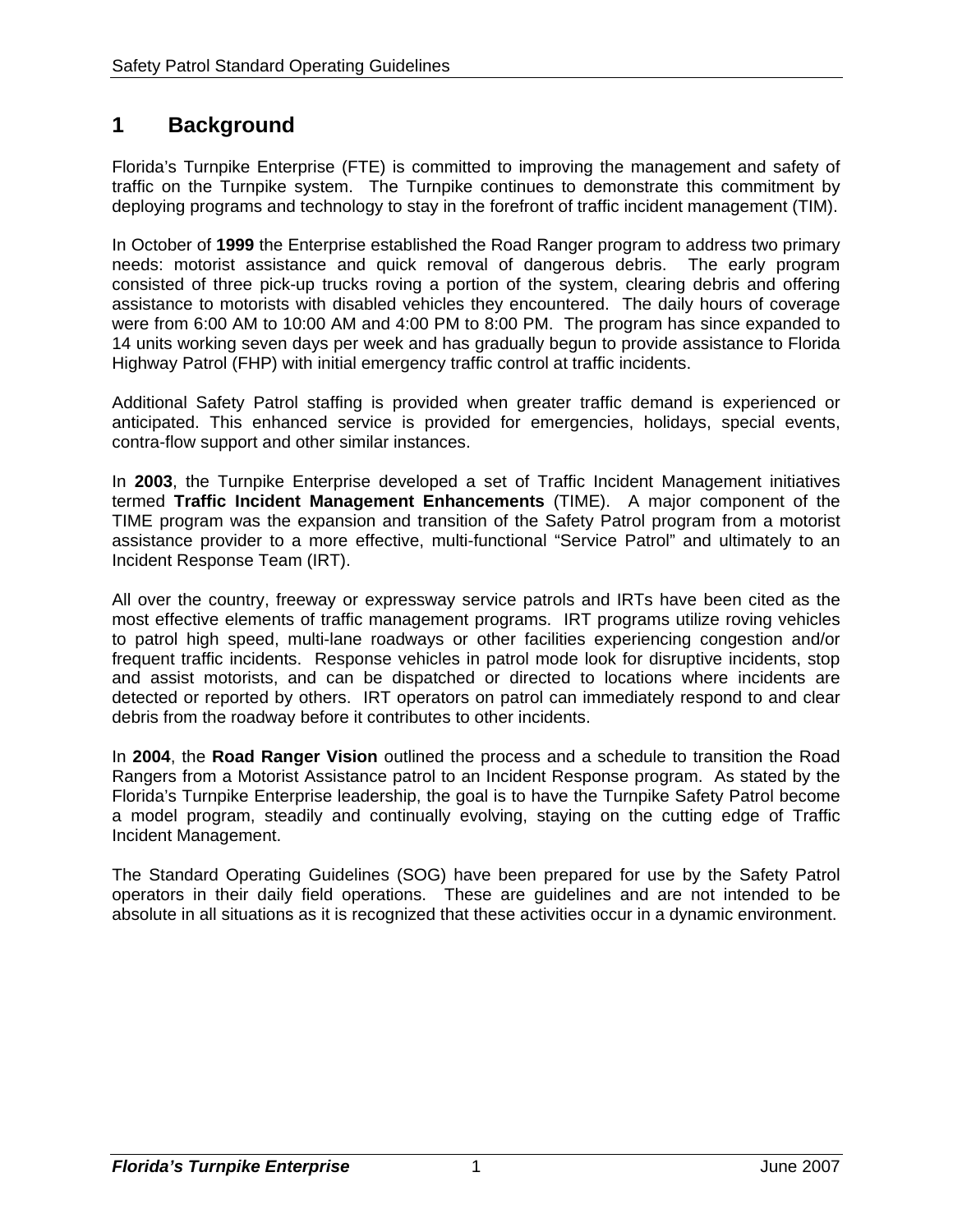# **2 Objectives, Role and Function**

## **2.1 Transition to an Incident Response Team (IRT)**

The second generation Turnpike Safety Patrol is continuing the transition from pure motorist assistance to full incident response as the highest priority, while still providing the customary motorist assistance functions.

The objectives of a modern, fully functional incident response program include prompt detection of incidents or disruptions in the traffic stream; minimizing incident duration; clearing obstructions; restoring full capacity to the facility; and scene safety activities to reduce the risk of secondary incidents. With a direct two-way radio link the Safety Patrol units become an integral component of the **Traffic Management** process managed by the Traffic Management Center.

Another critical objective of an IRT is the prevention of injury to other responders and highway users. The Turnpike Safety Patrol operators, properly trained and with fully equipped trucks, are capable of clearing the majority of damaged or disabled vehicles from travel lanes without having to wait for a wrecker. This "quick clearance" activity substantially reduces the duration of vehicle crashes and abandoned vehicles left in hazardous locations. IRT operators can relocate a disabled or wrecked vehicle to the closest safe location for pick up and towing by a wrecker. With a Safety Patrol tow vehicle, the wreckage can be relocated to an exit, accident investigation site (AIS), or other safe haven to reduce and dissipate the traffic queue. These coordinated, more aggressive actions benefit both the FHP, by allowing troopers to finish their work in a safe location, and the Turnpike's customers, by minimizing the lingering impact to the traffic stream.

## **2.2 Role of the Florida's Turnpike Safety Patrols**

The role or job description of a Safety Patrol operator is to:

- Operate an incident management vehicle, either an Incident Response Truck or a tow rig, in a patrol mode and detect, respond to, and manage congestion and hazards causing traffic incidents on Florida's Turnpike system.
- Assist Florida Highway Patrol with initial traffic control at a major incident scene and warn approaching motorists of backed-up traffic (queue protection) at major blocking incidents.
- Aggressively, yet safely, clear congestion-causing incidents and/or hazards from the roadway.
- Provide limited assistance to motorists with vehicle disabilities while patrolling an assigned zone, and provide details of such assistance to the TMC.
- Stay in constant communication with the Traffic Management Center advising of traffic flow or congestion problems and providing frequent detailed updates from incident scenes.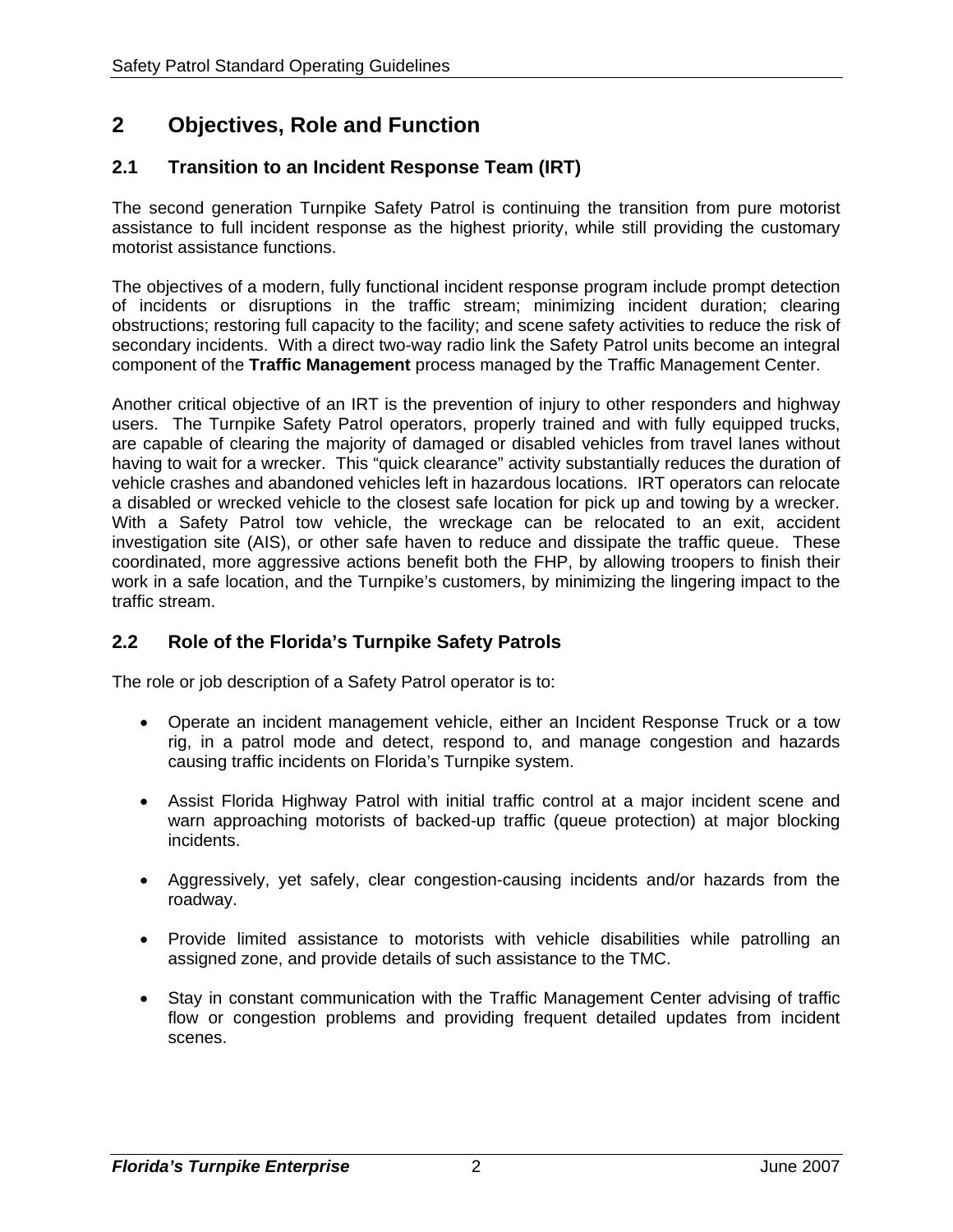## **2.3 Training**

Performance at the IRT level can only be accomplished with skilled personnel. In order to reach that skill level, and to develop trust and overall coordination with other responders, both current and newly hired Safety Patrol operators need to complete appropriate training. All training needs to be documented, with the training records kept with the Employee's personnel records.

While the actual training requirements have not yet been determined, the following training is suggested. Operators with these skills can handle all aspects of a truly effective traffic incident management team.

Recommended training:

- Safety Patrol Standard Operating Guidelines
- Light Duty Tow Operator Training and Certification (TRAA or PWOF)
- Uprighting Cars
- Maintenance of Traffic (MOT) and Flagger Certification
- First Aid, Intermediate or First Responder Level
- CPR and External Defibrillator Training.
- Fire Extinguisher Use for Vehicle Fires
- Tank Truck Emergencies: MC 406, MC 407, MC 331 tanks
- Hazardous Materials, Awareness Level
- Truck Air Brake Systems (Override Techniques)
- Traffic Management Center (TMC) familiarization
- Inter-Personal Skills (Dealing with Motorists)
- Participation in a multi-agency Traffic Incident Management Workshop that includes the following:
	- o Quick Clearance / Move-It Laws and Assuring Compliance
	- o Safe Operator and Driving Practices
	- o MUTCD Requirements for Incident Scenes
	- o Vehicle Parking at Incident Scenes
	- o Multi-agency Coordination
	- o Turnpike TMC Function and FHP Coordination
	- o Incident Command System (ICS) and Unified Command Process
	- o Florida's "Open Roads" Policy
	- o Mitigation of Motor Vehicle Fluid Spills
	- o Florida's Turnpike Emergency Spill Guidelines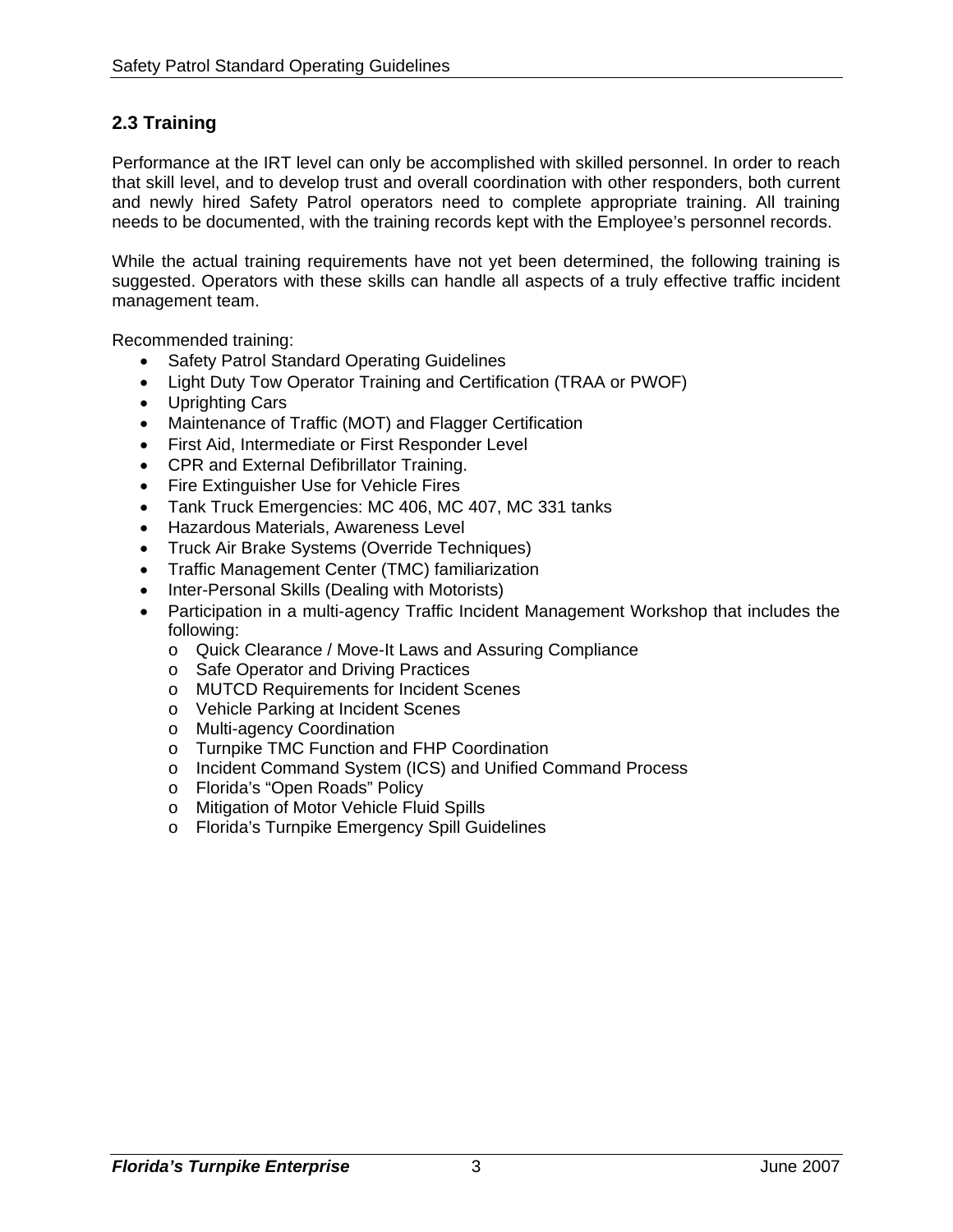# **3 Contract Provisions**

## **3.1 Valid Drivers License**

The Safety Patrol operator shall be licensed in accordance with the Florida Motor Vehicle Code, be 18 years of age, have a safe driving record and no felony record. The contract calls for a criminal history records check when Safety Patrol operators are hired. The records check is conducted by the Florida Department of Law Enforcement.

The Safety Patrol contractor will conduct routine driver license checks at least every six months. It is important to immediately notify the supervisor of any license suspension.

The Safety Patrol contractor is also required by Florida law to show proof by a licensed medical practitioner or testing facility that all operators are drug free when hired and at random times during employment.

#### **3.2 Pre-trip Inspection**

It is the responsibility of each Safety Patrol operator to perform a daily inspection of their assigned vehicle prior to beginning their daily tour of duty and again at the close of their tour. All reports concerning missing, stolen or damaged tools and equipment must be completed on the date of occurrence and submitted immediately to the supervisor. Missing items shall be indicated on the Pre-Trip Inspection Form. Supervisors will determine if any losses or damage are beyond the control of the operator.

- ¾ Prior to beginning your shift, inspect your vehicle and complete the Pre-Trip Vehicle Inspection Form, which includes a checklist of all vehicle safety items and devices including, but not limited to, brakes, horn, headlights, taillights, turn signals, backup warning device, PA/Siren System, strobe light assembly, arrow board, traffic cones, etc. Notify the Supervisor immediately of any deficiencies. Safety items must be operational. Do not drive a vehicle that is in an unsafe condition.
- $\triangleright$  Indicate that all tools and equipment are in place, or note any missing items, on the Pre-Trip Vehicle Inspection Form. It is your responsibility to notify the Supervisor of any missing items prior to beginning your shift.
- ¾ Check all supplies and materials prior to beginning your shift, and restock as needed.
- $\triangleright$  Check that all communications devices are operational before beginning your shift, and notify the Supervisor of any problems. Communications devices must be operational prior to and during your shift.
- $\triangleright$  Also indicate in the remarks section of the Daily Log that all tools and equipment are in place. Initial the statement again at the end of the shift. Notify the Supervisor of any discrepancies before securing for the day.
- $\triangleright$  The Safety Patrol operator is responsible for the maintenance of tools and equipment on the truck. Examples: checking oil and hydraulic fluids, bleeding air tanks, etc.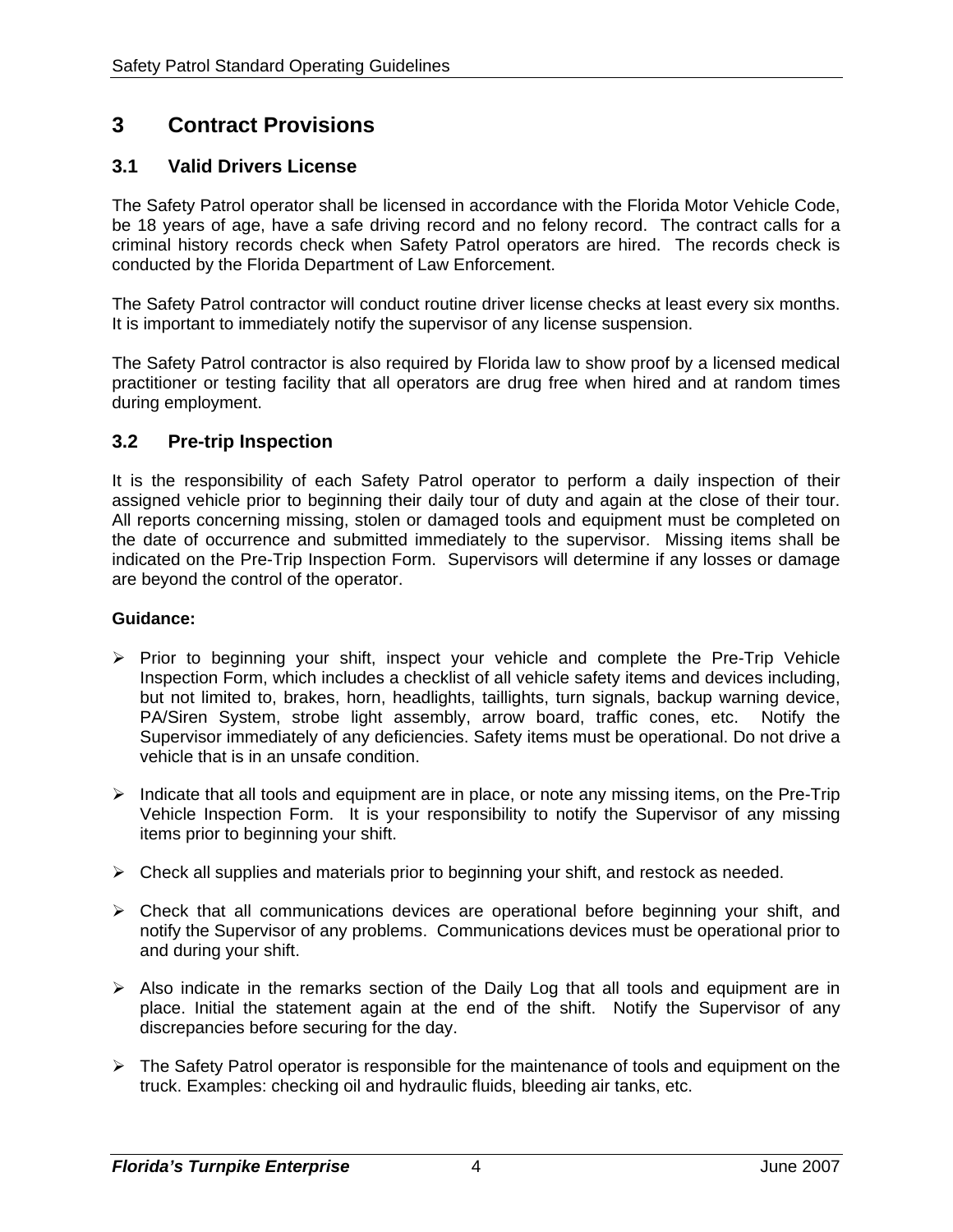- $\triangleright$  The Company will replace any tools or equipment rendered unusable through normal use or as the result of accidents or other circumstances beyond your control.
- ¾ Report any badly worn or broken equipment to the Supervisor so that it may be repaired or replaced.
- ¾ At the end of your shift, re-check the vehicle, ensure that all tools and equipment are in place, and refill or restock supplies or materials used.

## **3.3 Personal Safety**

The safety and welfare of Safety Patrol personnel is of primary concern. Due to the very nature and hazardous exposure of the job, Safety Patrol operators face a working environment full of potential hazards. Safety Patrol operators need to familiarize themselves with the vehicle they drive every day and applicable Turnpike and Company standards and comply with those policies for their own welfare and safety.

- $\triangleright$  Seat Belts
	- In compliance with State and Federal laws, seat belts must be worn by all occupants of the Safety Patrol vehicle.
- ¾ Safety Vests
	- Safety Patrol operators are required to wear an approved high visibility safety vest / garment while working outside the vehicle.
	- It is your responsibility to ensure that your safety vest / garment is kept clean / laundered to maintain the reflectivity and visibility the garment is designed to provide. The safety vest / garment shall be replaced when worn, badly soiled or faded. The safety vest / garment is to be worn on top of all other clothing, jackets, or garments.
- $\triangleright$  Personal Safety Items
	- Inventory your first-aid kit prior to beginning your shift to ensure that it is properly equipped.
	- Ensure that both leather and latex gloves are available in the vehicle.
- $\triangleright$  General Driving
	- Adhere to all traffic laws, policies, and safe-driving principles and practices of the State of Florida and Florida's Turnpike Enterprise.
	- Always use parking brakes, emergency lights, arrow boards, etc. in accordance with the Safety Patrol Standard Operating Guidelines. Parking brakes shall be set whenever you exit your vehicle.
	- Use caution when exiting your vehicle. When stopped adjacent to a travel lane, always look before opening the door into traffic.
	- Before backing your vehicle, always check your surroundings to ensure clearance. When available, use a spotter to guide you. **LOOK BEFORE YOU BACK UP.**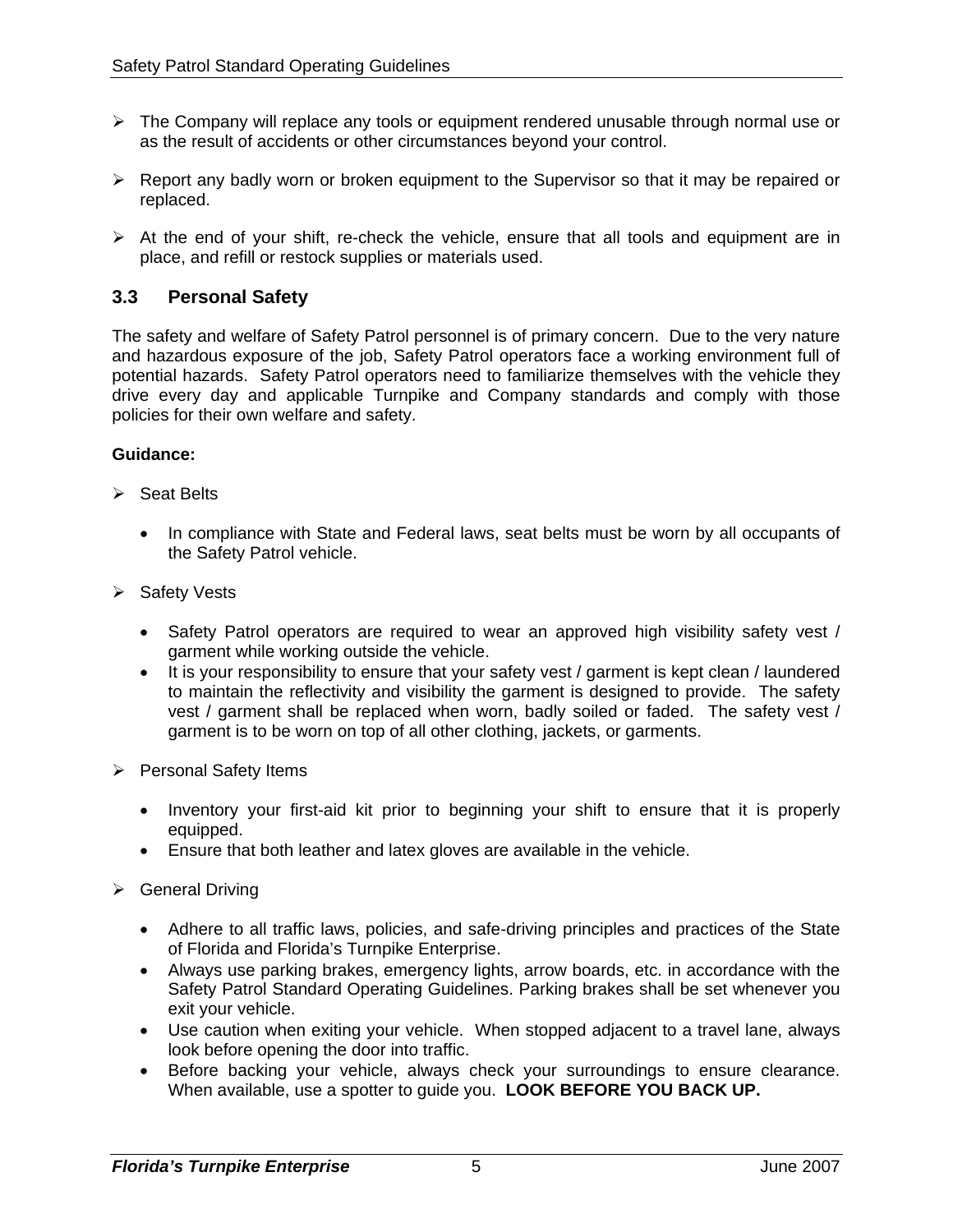- ¾ Vehicle Accidents
	- All vehicle accidents / incidents resulting in any damage to the Safety Patrol vehicle, other vehicles, or property shall be reported to the FHP for investigation. The Supervisor shall be notified of all such incidents, including those deemed non-reportable by FHP.

Supervisors will review all vehicle accidents / incidents. If you are found negligent, disciplinary action may be taken. The severity of the disciplinary action will depend on the accident severity, past history, and review of all circumstances leading up to and surrounding the incident occurrence.

## **3.4 Actions Taken in the Interest of Safety**

"Actions taken in the interest of safety" is the phrase that needs to be the motivation behind all the incident management activities on the highway, and specifically behind the decisions made by Safety Patrol operators every day. In each of the following examples, the operator must apply policy and training as well as common sense to make the right decision. In any incident where, based on operator training and experience, the Safety Patrol operator believes a motorist or the other responder is taking an unsafe course of action, and the Safety Patrol operator is unable to resolve the problem, the supervisor and the TMC should be advised of the situation.

Here are some examples where the phrase would apply:

- Two motorists in a fender bender near a Toll Plaza say, "We're waiting for a trooper."
- A motorist sitting in a car partially blocking a ramp says, "I already called AAA."
- An abandoned car sits at the end of a gore with a note, "Went for gas be right back."
- At a crash scene with no injury but two mangled cars in the road, a new trooper says, "Leave them here, I called for tows."
- While making an assist, a Safety Patrol operator says to himself, "Why set out cones I'll only be here for a short time."
- A man trying to put a jack under a car on a narrow 4' left shoulder asks a Safety Patrol operator to "Just block half the lane."
- A tow truck driver tells a Safety Patrol operator that if he moves a car, "You are liable for any and all damage."
- The Safety Patrol operator on the previous shift says, "Don't worry about checking the lights - everything works."

#### **Guidance:**

¾ Ask yourself the question, **"What should I do in the interest of safety?"**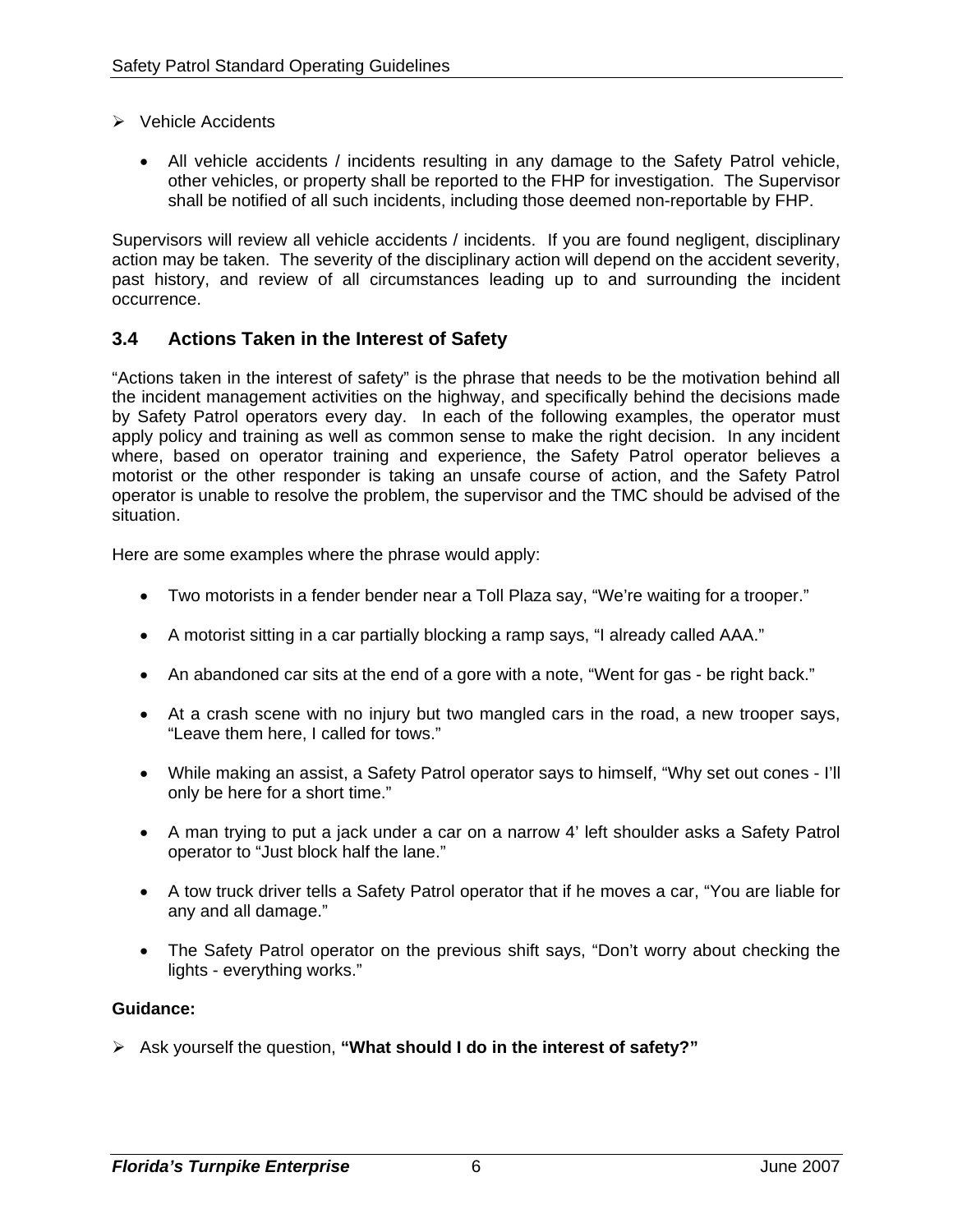## **3.5 Working Outside the Safety Patrol Scope**

Safety Patrol operators are not to perform work outside the scope of the Safety Patrol program contract with the Turnpike while on duty. Safety Patrol operators cannot act as an agent or perform any services such as road service, mechanical repairs, or towing for AAA or the Company.

## **3.6 Service is Free**

It is the responsibility of each Safety Patrol operator, as a professional, to maintain a high degree of integrity and to refuse any offer of payment, tips or gratuities for services rendered. Comment cards explaining the Safety Patrol program and stating that the service is free are provided to each motorist by the Safety Patrol operator.

Salaries for the Safety Patrol operators are paid by the toll revenue received from the motorists using the Florida's Turnpike. The services we provide to the traveling public are already paid for by the motorists we assist.

Safety Patrol personnel are not allowed to accept tips or gratuities from a motorist or any other person. Safety Patrol personnel cannot accept any form of "kickback" from tow operators, lawyers, doctors, insurance adjusters, or repair shops, or direct business to a specific service station or tow company.

Disciplinary action will be taken against any personnel engaging in any of the above prohibited activities.

#### **3.7 Representing Florida's Turnpike Enterprise and the Florida Department of Transportation**

Motorists using the Turnpike want to know that someone is out there focused on their safety and on reducing their frustration with congestion caused by incidents. Safety Patrol operators need to be that advocate.

Safety Patrol operators are the skilled, professionals who are the highly visible part of the team of dedicated Turnpike staff working to make their trip safe and their travel time predictable.

This program generates a great deal of positive feedback and compliments. It is essential that the Safety Patrol operators are courteous and maintain the highest standards of integrity while representing the Turnpike Enterprise and the State of Florida.

The Safety Patrol operator provides a comment card to each motorist assisted. The returned comment cards are used to monitor the program and also the performance of individual operators in the eyes of the motorists assisted.

## **3.8 Measuring Safety Patrol Performance**

The mission of the Safety Patrol program, as stated in Section 2, is to improve the safe and efficient flow of traffic on Florida's Turnpike. This is accomplished by the prompt detection of incidents or disruptions to traffic; minimizing incident duration; clearing obstructions; improving scene safety and preventing secondary incidents.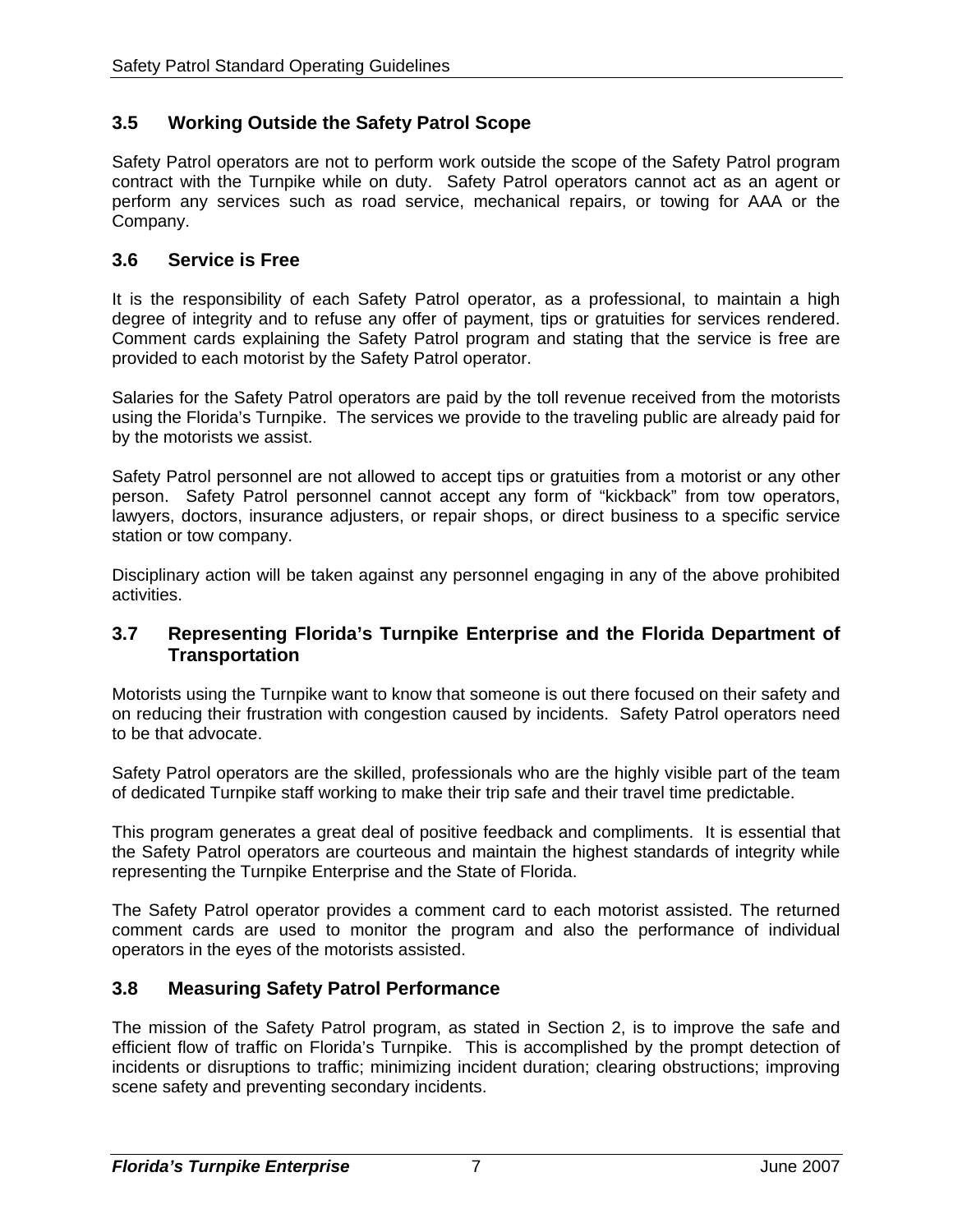Data is collected daily by the Company and the Turnpike to measure productivity of individual Safety Patrol operators and the entire Safety Patrol program. This data is analyzed periodically for performance measures such as the number of motorist assists or incidents handled during a work shift, the number of miles driven on patrol, average response time to incidents, and percentage of incidents detected by Safety Patrol operators.

#### However, **the true performance measure of a Safety Patrol operator is how effective you are in locating and safely clearing disruptions and restoring traffic flow.**

Your effectiveness is determined by how well you:

- Establish and maintain a close working relationship with the TMC staff, FHP troopers, and other Turnpike TIM partners
- Detect incidents by continuously scanning both directions of travel while patrolling
- Accurately communicate incident details and traffic conditions to the TMC
- Assist motorists with relocation of their vehicles out of hazardous locations
- Shorten the duration of incidents and prevent secondary crashes
- Set up cones and MUTCD traffic controls, and improve scene safety
- Work with Fire-Rescue and other responders to maintain as many open lanes as possible
- Clear and re-open travel lanes **"find a way to make it happen"**

#### **3.9 Traffic Laws, Driving and Operator Safety**

**The operating guidelines and safety procedures contained in this manual are not intended to cover every circumstance that a Safety Patrol operator may encounter. Nor are they intended to limit the use of good judgment and initiative to make field adjustments in handling a wide variety of situations and emergencies.** 

Operators of a Safety Patrol vehicle shall obey all traffic and motor vehicle laws. Safety Patrol vehicles are not 'Emergency Vehicles' but when on patrol are an 'Official Vehicle' and are permitted to drive on paved shoulders or on grass areas to respond to an emergency or lane blocking incident.

Safety Patrol operators have restrictions on the routine use of median openings. Guidelines for the use of Turnpike median crossovers are covered in **Section 4.4.** 

Safety Patrol operators represent the Florida Department of Transportation (FDOT) and must always set an example as courteous, considerate, professional drivers.

Seatbelt use is mandatory for the operator and any passengers in a Safety Patrol vehicle. Infants and small children shall be transported in properly installed safety seats removed from the disabled vehicle.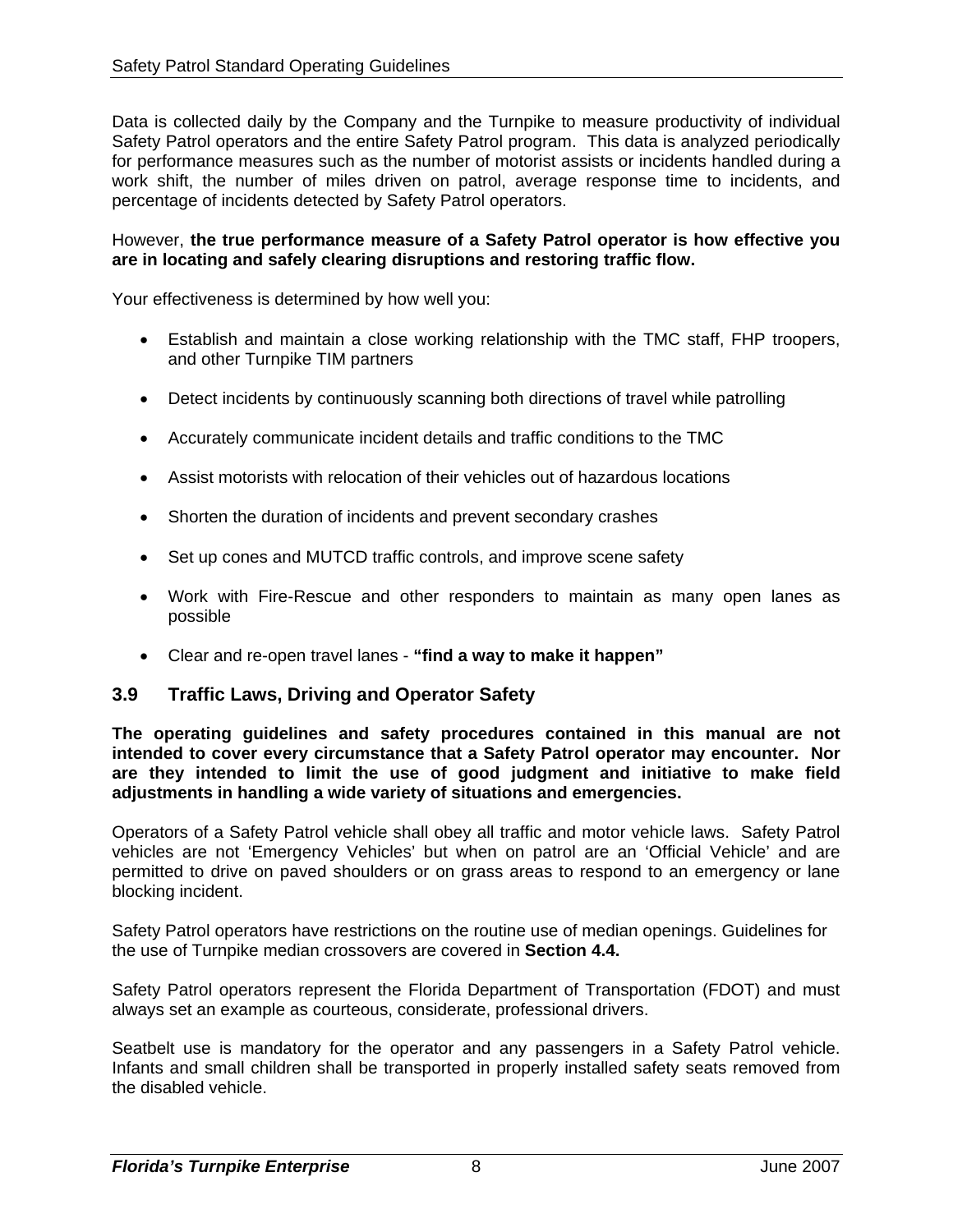When warranted by traffic conditions, Safety Patrol operators are allowed to drive on roadway shoulders or grass areas when responding to an emergency/lane blocking event or at Turnpike Incident Managers' requests. Shoulder or grass area use is not permitted when responding to non-emergency events.

#### **Guidance:**

- $\triangleright$  When driving on shoulders or grass areas, use extreme caution and travel at a slow, safe speed. Watch for other vehicles entering the shoulder from the travel lane. You may use the vehicle's emergency warning lights and horn. Do not use shoulders to respond to nonemergency incidents like a disabled vehicle out of traffic or other unconfirmed incident.
- ¾ When on patrol maintain a safe, steady speed consistent with traffic around you. Do not exceed the posted speed limit, even when on a direct response to an emergency.
- $\triangleright$  Reduce speed during wet weather or poor visibility.
- ¾ Maintain a proper interval; avoid following a truck or high cube vehicle restricting your view ahead.
- $\triangleright$  Check mirrors frequently and watch for vehicles in the blind spots.
- $\triangleright$  Drive in the right travel lane whenever possible; 80% of your stops will be on the right.
- $\triangleright$  Signal your intentions and give plenty of notice before pulling on or off a shoulder.
- $\triangleright$  Use the shoulder to gain speed to safely re-enter the traffic stream.
- $\triangleright$  If a stalled vehicle is discovered at the last minute, do not risk creating a hazardous situation by making an erratic maneuver. Stop in front of the vehicle if necessary or proceed to the next exit and circle around to get into a safe position.
- $\triangleright$  Double check behind your vehicle before backing, especially at an incident scene

Working on a highway or near moving traffic can be very hazardous. Safety Patrol operators must be extremely alert and use sound judgment to protect themselves and other responders and motorists. Always try to think ahead, be aware of your surroundings and have an 'escape path'.

Some specific safety guidelines are listed below, but Operator Safety is paramount and must always be part of the Safety Patrol operator's daily operating routine:

- ¾ **Evaluate the situation encountered, determine the needs and take appropriate action with your safety in mind.**
- ¾ **All incidents should be handled only when it is safe to do so.**
- ¾ **Call the TMC with your location and the vehicle information prior to exiting the truck.**
- ¾ **Check traffic before exiting the truck and approach on the shoulder side, in most cases this will be on the passenger side away from traffic. If the vehicle is on the median side of the highway, approach on the driver side.**
- ¾ **NEVER TURN YOUR BACK TO TRAFFIC!**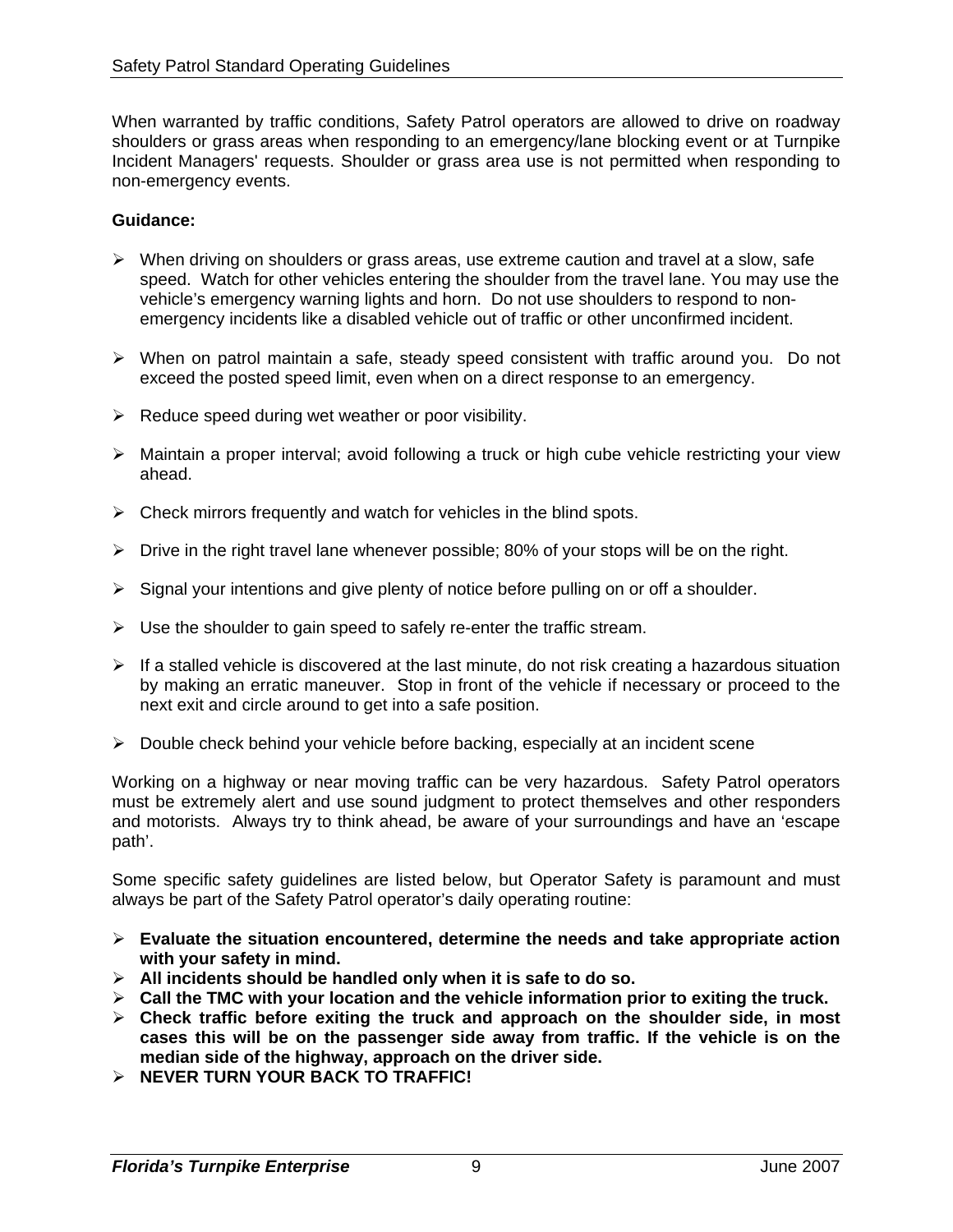¾ **Do not stand between vehicles. Walk through the danger zone between vehicles as quickly as possible. Scan the interior of the vehicle you are approaching and walk past the passenger door and turn to face traffic. Clearly identify yourself and ask "are you okay" and "how may I help you". Do not open the door; ask them to lower the window.** 

- $\triangleright$  Always wear a clean reflectorized safety vest; follow instructions about number of washings. Always wear gloves when changing tires or removing debris.
- $\triangleright$  Do not park too close to the travel lane. Remember 'space safety' (three to four car lengths minimum between vehicles). Exceptions should be limited; for example, jump starts.
- $\triangleright$  Avoid stopping on the outside of a curve; you are in a glide path.
- $\triangleright$  Use cones and flares for your safety as well as traffic control.
- $\triangleright$  Do not use flares for illumination; never kick a flare.
- $\triangleright$  Avoid loose or hanging clothing or personal items that may become snagged when working on disabled vehicles.
- $\triangleright$  Use extreme caution when jump starting. Follow proper cable placement.
- $\triangleright$  Never remove a radiator cap from a hot or overheated engine
- $\triangleright$  When an incident is clear, remove all flares and other materials
- $\triangleright$  Always communicate with the TMC. It is for your safety.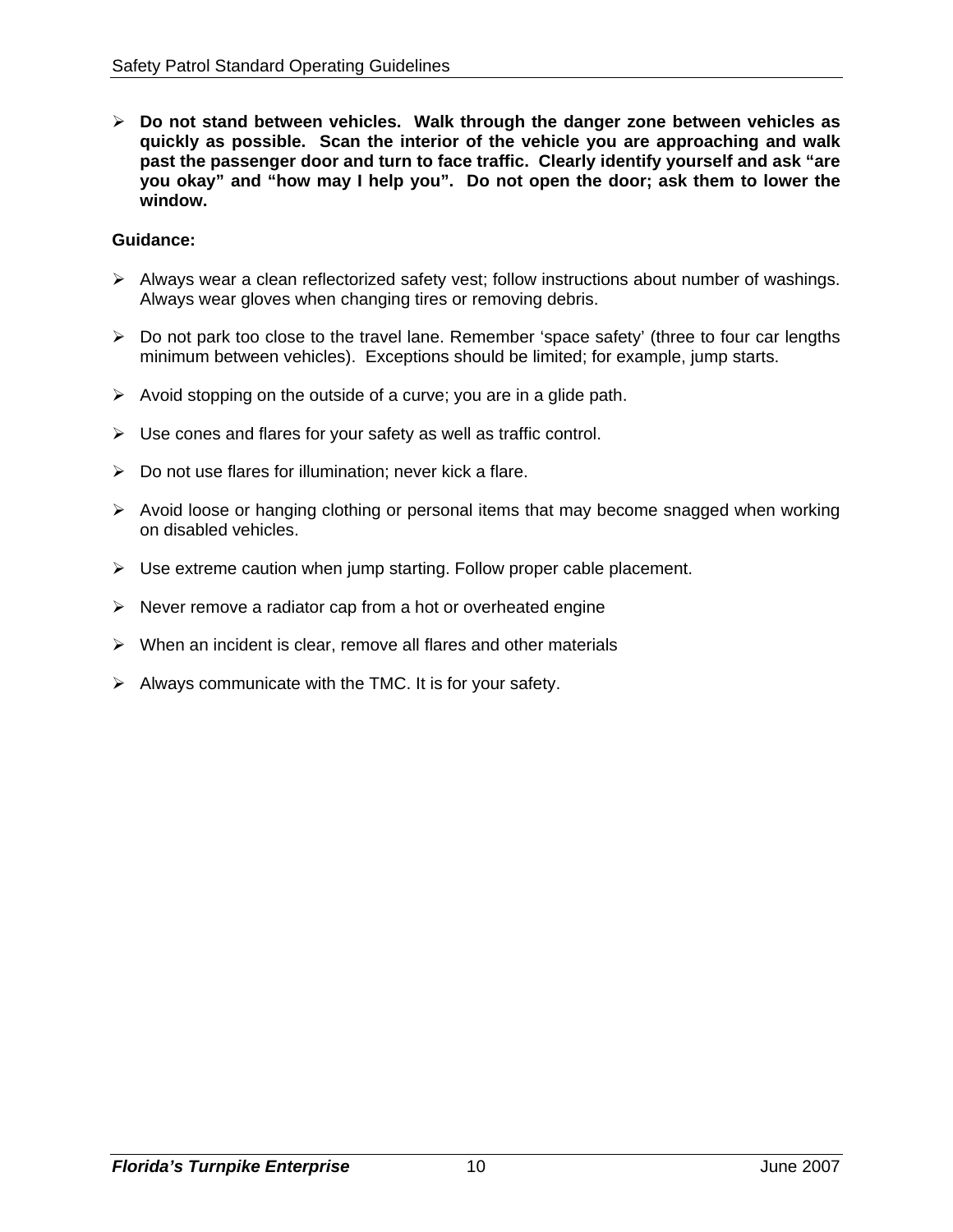## **4 Operational Procedures**

## **4.1 Response Priorities**

The following is a guide to help prioritize multiple concurrent requests for Safety Patrol response based on sound Traffic Incident Management principles, with the highest priority listed first.

- 1. Injury crash **blocking** the travel portion of the highway
- 2. Non-Injury crash **blocking** the travel portion of the highway
- 3. Disabled vehicle **blocking** the travel portion of the highway
- 4. Abandoned vehicle **blocking** the travel portion of the highway
- 5. Emergency traffic control operations
- 6. Debris **blocking** one or more travel lanes (follow safety guidelines)
- 7. Crashes not blocking any travel lanes
- 8. Disabled vehicle not blocking a travel lane
- 9. Abandoned vehicle not blocking a travel lane but in a questionable location

### **4.2 Communications, Dispatching, and Automatic Vehicle Location**

Three major contributing items to Safety Patrol effectiveness are communications, dispatching and automatic vehicle location (AVL). All three work hand in hand and are vital to Safety Patrol operations. Concise communications regarding incident location and details improves incident clearance and response time. Transportation Management Center (TMC) dispatchers look for the "What" and "Where" portion of traffic incidents and respond by knowing "Who" to send. The dispatcher's ability to find the nearest Safety Patrol operator using AVL helps answer the "Who" portion.

#### *4.2.1 Communications and Dispatching*

The Turnpike Safety Patrols currently use the 450 MHz two-way radio system. It is important to keep communication clear and concise. Excessive, unnecessary conversation can saturate the radio system and increase the communication queue for other Safety Patrol operators and dispatchers. Dialogue between TMC dispatchers and Safety Patrol operators must be kept strictly incident related. Dispatchers and Safety Patrol operators should limit their dialogue to incident related information and use concise language. Avoid unnecessary conversation such as, "Good morning", "Thank you", "It is nice talking to you", etc. The use of "10-Codes" or "Signal Calls" is not required. If not certain of the code number or definition, don't use the code. Instead, use plain language to communicate your message. Speak clearly using a moderate voice volume when transmitting information such street names, vehicle make, color, model, tag numbers and vehicle identification numbers (VIN). Use the phonetic alphabet to transmit information such as license tags. Refer to the Florida's Turnpike Radio Communication Guidelines for additional communications guidelines, phonetic alphabet and list of 10-Codes.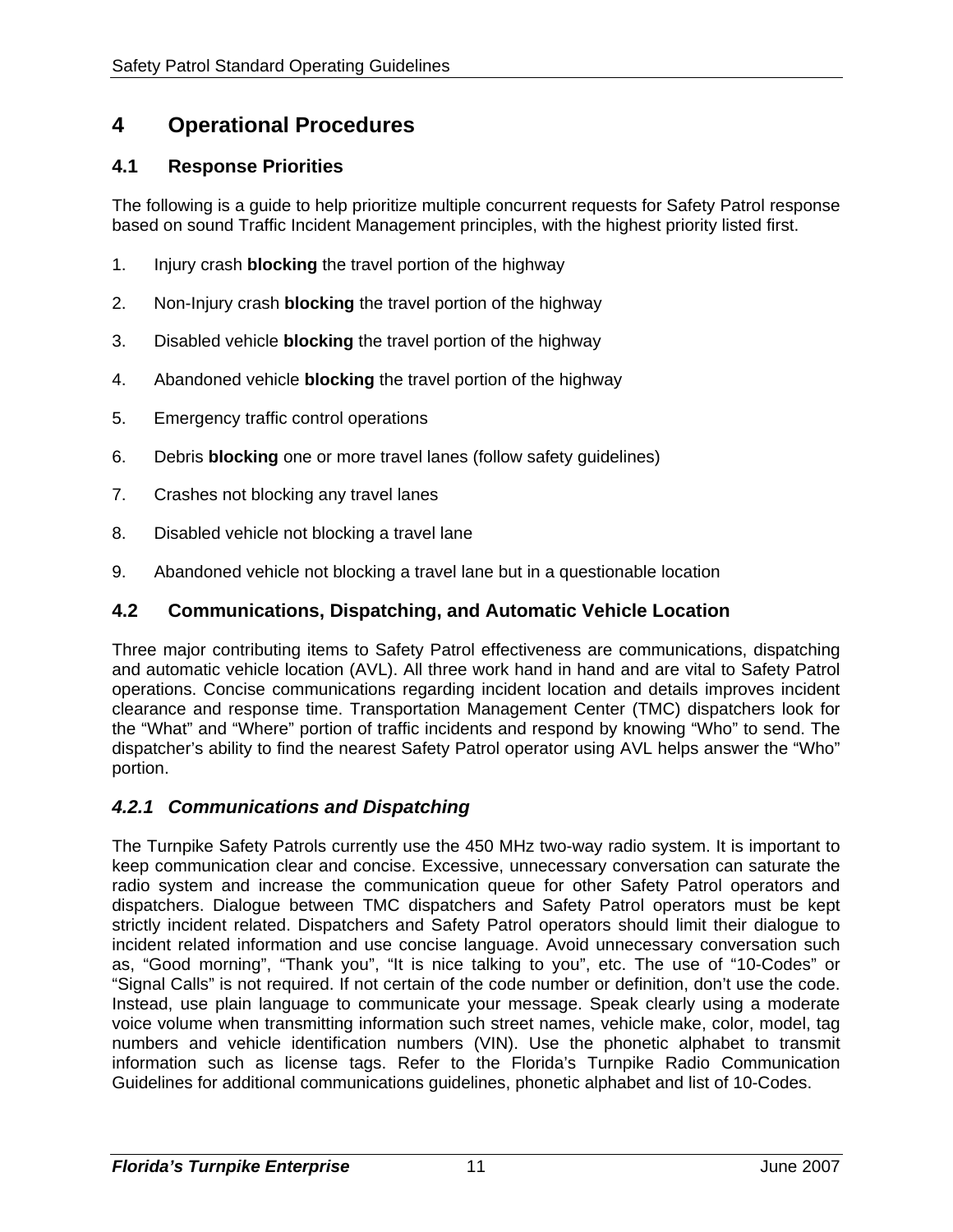Safety Patrols also use Nextel phones for motorist calls and as a backup to the 450 MHz radio system, which is the primary means of communication.

Communication during incident management between Safety Patrol operators and TMC dispatchers is critical to motorist safety. Dispatchers need to know information regarding travel lanes being blocked by disabled or crash involved vehicles. This information is then used for advance warning messages to motorist upstream via Dynamic Message Signs (DMS) allowing additional scene protection for incident responders and at the same time helping reduce secondary incidents.

#### **Guidance:**

¾ Establishing communications standards between Safety Patrols, TMC dispatchers, Florida Highway Patrol and other incident responders will improve incident response effectiveness. Safety Patrol operators play a significant role in this process and must always remember that an important part of their responsibilities is to communicate concise information to TMC dispatchers or other incident responders. This can be achieved by adhering to standard radio conventions as shown in the following examples:

#### **Example 1 – TMC to Safety Patrol Dialogue**

(TMC) "Pompano TMC to Romeo 6, report of a crash at mile 15 northbound" (R 6) "Romeo 6 en route from northbound Sawgrass at Sample"

#### **Example 2 – Safety Patrol to TMC Dialogue**

(R 12) "Romeo 12 to Turkey Lake TMC, I'm on duty"

(TMC) "Received, Romeo 12 on duty"

#### **Example 3 – Safety Patrol to TMC Dialogue (Abandoned Vehicle)**

- (R 10) "Romeo 10 to Pompano TMC, abandoned vehicle, southbound at Lake Worth Road, right shoulder, red Toyota, tag number Victor-Tango-one, seven-five-four, Florida"
- (TMC) "Received, abandoned vehicle, southbound at Lake Worth Road, right shoulder"

Always state your call name, status or incident description and location. This will provide TMC dispatchers with sufficient information to contact the appropriate response agencies. In addition, the TMC dispatcher becomes aware of any possible danger you and motorist(s) being assisted may be exposed to and can help look after your safety.

#### *4.2.2 Automatic Vehicle Location (AVL)*

The AVL system informs dispatchers of vehicle location, status and speed. Using the AVL system, TMC dispatchers can identify the nearest Safety Patrol unit within the zone to an incident location.

Safety Patrol driver tampering with the AVL system is strictly prohibited.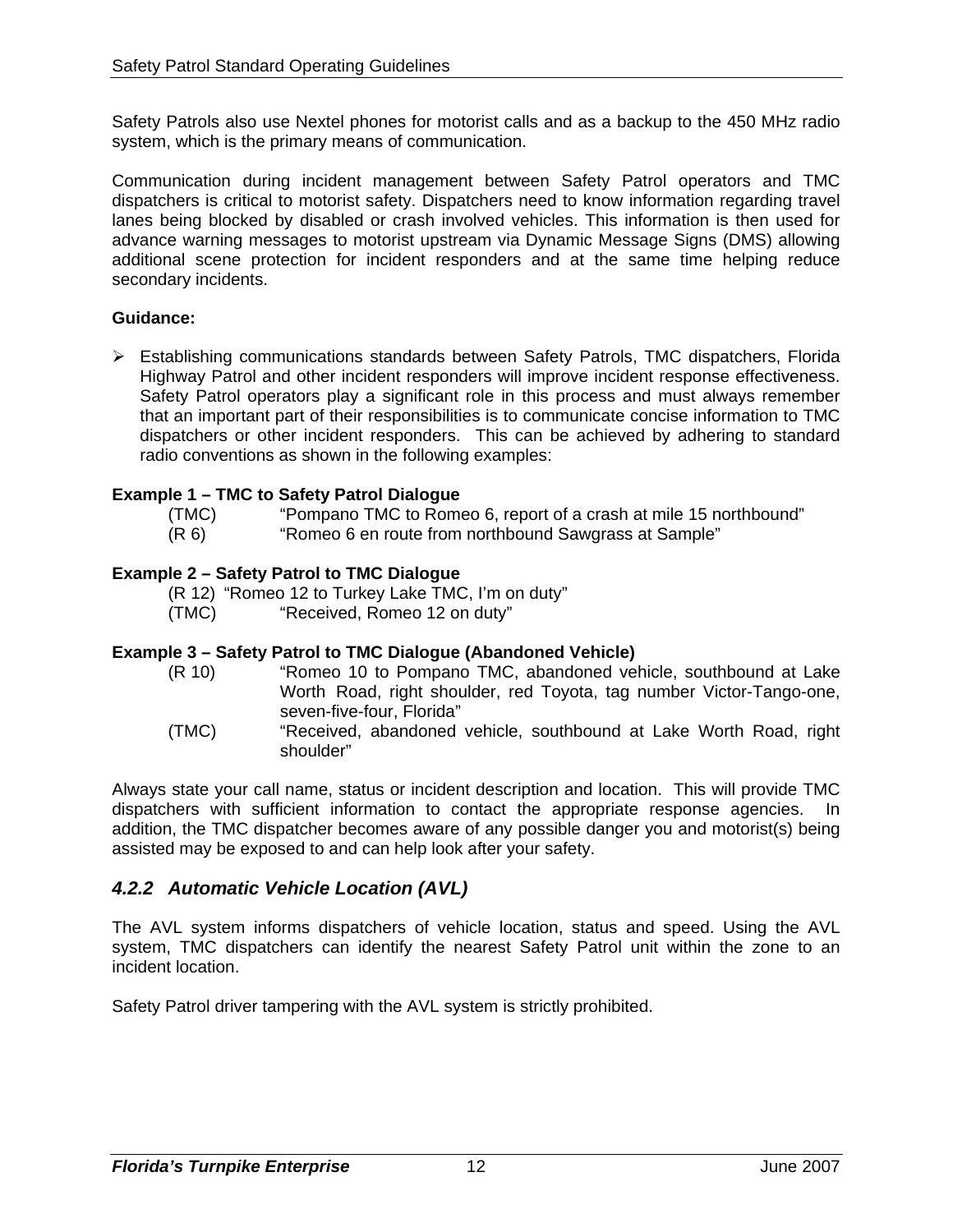## **4.3 Activity Documentation**

In addition to contacting the TMC with assist information, Safety Patrol operators are also required to document all work activity through the course of the shift. All activity must be recorded, including break times. This information is important and is used for performance measures, quality assurance/quality control (QA/QC) process and post-incident reviews. Safety Patrol operators encounter or find themselves assisting in all types of incidents. Some can be as simple as providing fuel to a disabled vehicle or as complex as assisting motorists or Florida Highway Patrol on a crash scene involving fatalities. The Safety Patrol operator must be aware of all surroundings and document all information pertaining to the incident.

General information that must be documented includes:

- dispatch time
- arrival time
- departure time
- incident type or nature
- location (indicate mile marker if nearest intersection is not known)
- motorist(s) name(s) (optional)
- vehicle make
- vehicle model
- vehicle year
- vehicle color
- license plate number including state, i.e. FL V12ATL
- services rendered

Activity logs must be kept neat and have all required information completed. Information to be documented that is not a check list item should be recorded in "Other" section of the activity log. Do not assume any information; log only what you see. For instance, information about vehicles involved in a crash should be limited to vehicle description and not how severely the vehicles were damaged. Proper and clear incident documentation will help Safety Patrol project managers and/or supervisors find information easily when a request or inquiry is made.

#### **Guidance:**

 $\triangleright$  Safety Patrol operators need to be aware of their surroundings at all times and document all significant incident scene information at time of arrival, during and at departure from incident. When pushing or towing vehicles, look for and document any damages prior to engaging to relocate the vehicle. Information on the activity report shows whether or not a mistake or wrong action was committed while providing services. It also gauges a Safety Patrol operator's job performance.

Although activity documentation is important and required, Safety Patrol operators must prioritize and keep in mind that their responsibility during the incident is to help clear the travel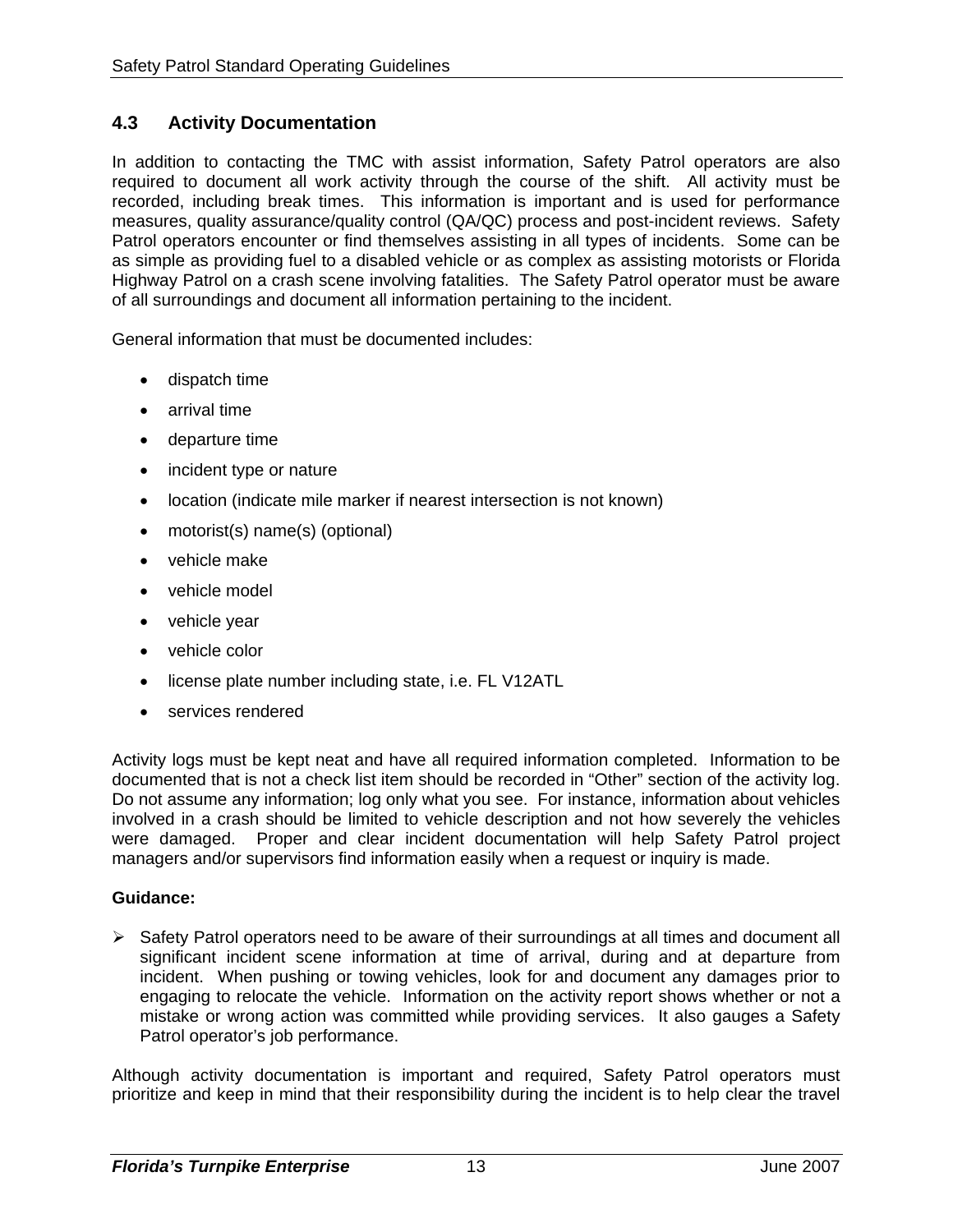lanes quickly and safely. Initial activity documentation can be done once the Safety Patrol operator arrives and has secured the scene. Subsequently, once the incident has been cleared, additional information can be documented.

## **4.3.1 Supplemental Incident Information**

Safety Patrol operators may be requested to capture additional information at major incidents to track performance measures and determine the impact and costs of lane-blocking incidents. This information could include such items as responder information, which lanes were blocked, and lane opening times.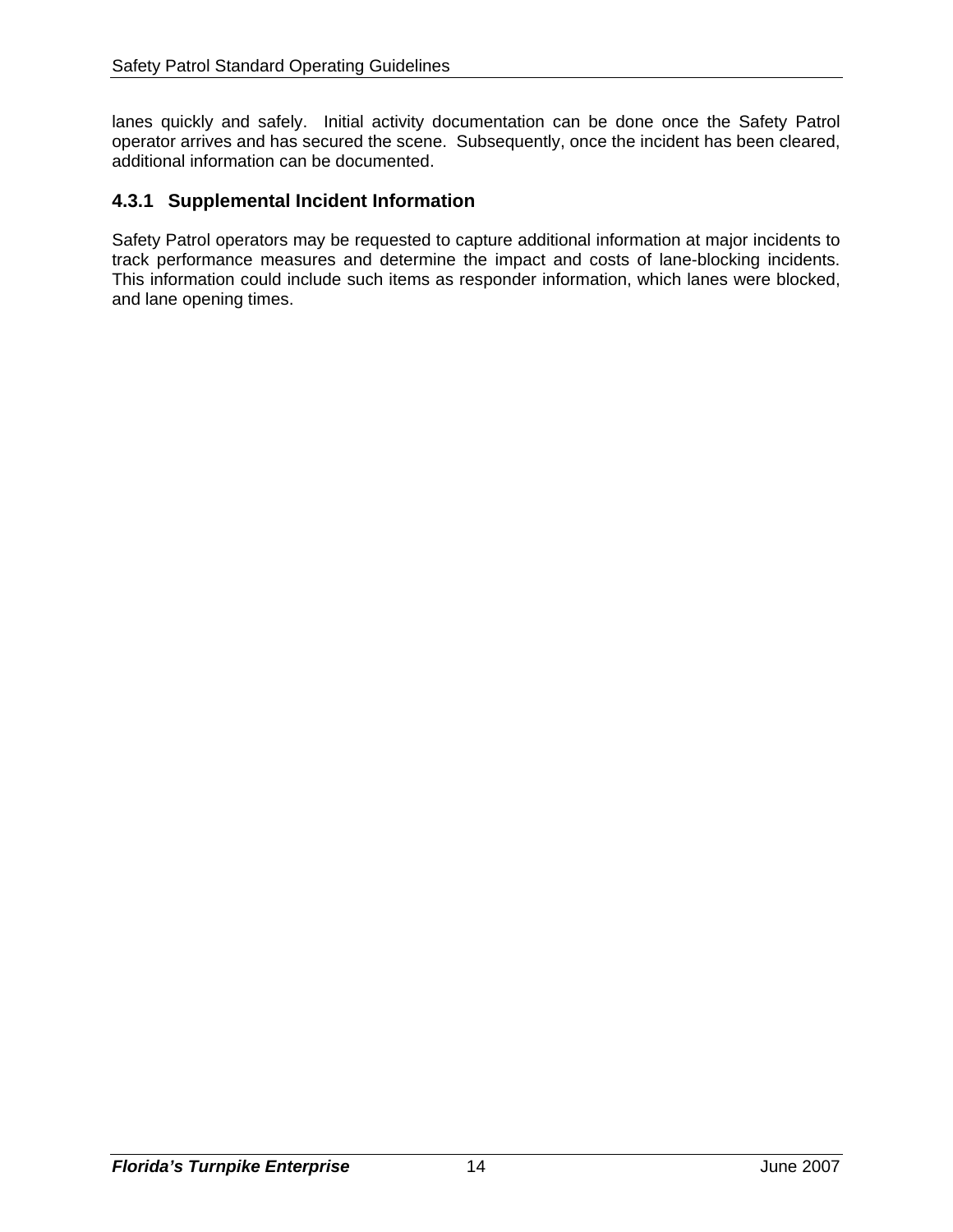## **4.4 Use of Median Crossovers**

Median crossovers provide turn around points for law enforcement and emergency response vehicles on Florida's Turnpike. Safety Patrol operators under normal patrol reverse direction at interchanges or service plazas, not at median crossovers. Florida's Turnpike Enterprise has developed the following policies for Safety Patrol use of median crossovers:

- South of Milepost 152 (Fort Pierce) Safety Patrols are not permitted to use median crossovers in this area, except when directly instructed to do so by an FHP trooper or told to follow the trooper. If so instructed, the Safety Patrol operator should obtain the trooper's name and badge number if possible.
- Milepost 152 (Forth Pierce) to Milepost 309 (Wildwood / I-75) Safety Patrols are permitted to use only those predetermined "Official Use Only" median crossovers that have been reviewed and approved by the Turnpike Highway Operations Director (or his/her delegate).

Figure 1 shows a typical urban area median opening reserved for official use only.



**Figure 1 – Urban Area - Median Opening (Jersey Barrier)** 

In rural areas, Safety Patrol use of median crossovers is permitted only in approved locations as described above and when responding to a dispatch event. Extreme caution must be taken when using median crossovers to avoid causing a crash or interrupting normal traffic flow. Safety Patrol operators should become familiar with crossover locations and structural characteristics when working in a new zone. Allow sufficient time to decelerate when approaching a crossover. Upon turning around, gradually accelerate to ease into flowing traffic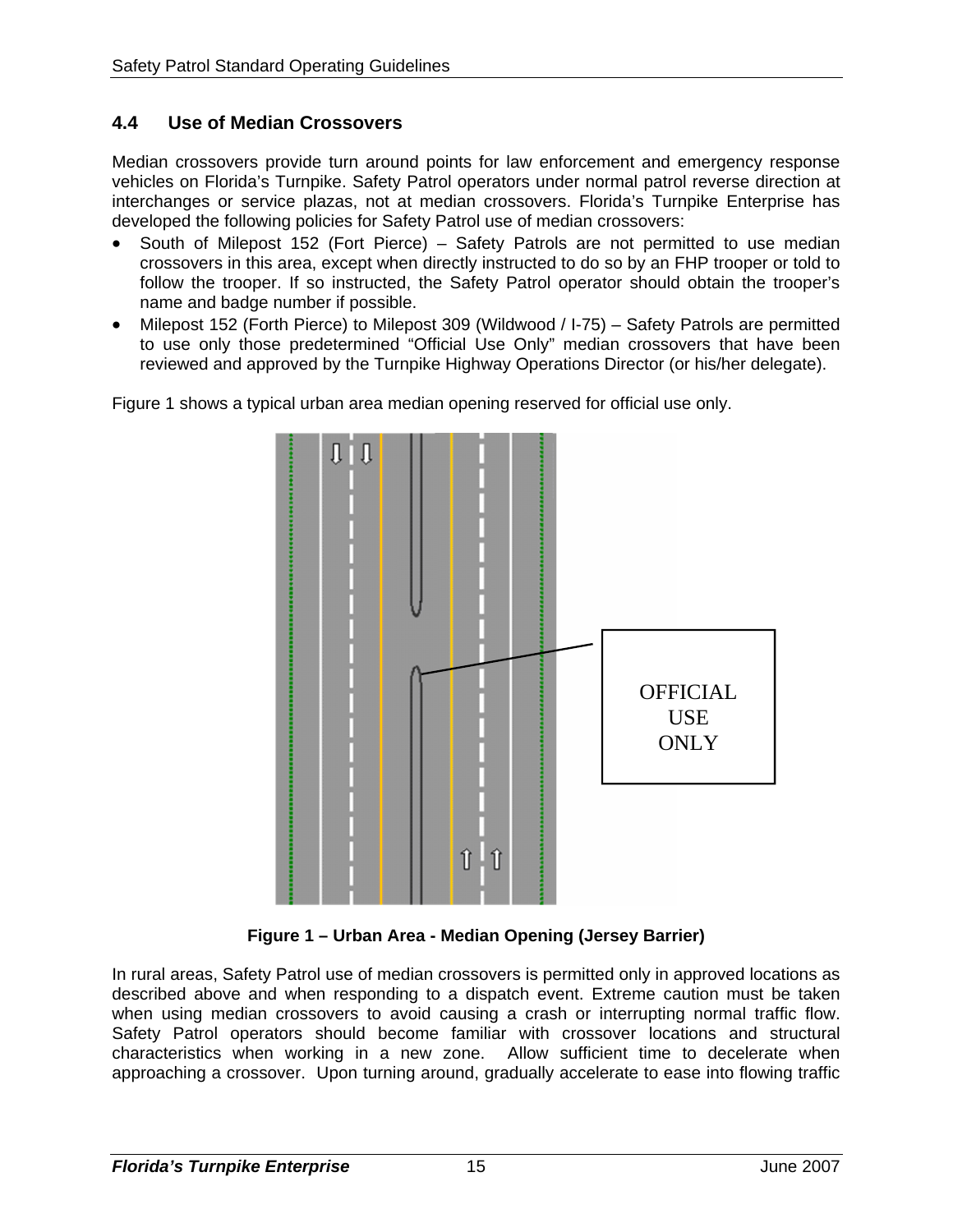without causing any traffic disruptions. The use of overhead lights and proper turn signal lights is also recommended for vehicle visibility.

The physical structure of crossovers along the Turnpike varies. Crossovers located in grass medians can be paved, shell rock surface or grass-dirt surface. Caution should be taken when crossing a grass-dirt surface as it may be wet during rainy season and may cause your vehicle to get stuck, resulting in additional response delays or equipment damage. Often times, the paved area underneath highway overpasses is used as a median crossover but is limited to official use. **Crossing at non-designated locations is not allowed.** Figure 2 shows the proper approach when using a rural area median crossover.



**Figure 2 – Safety Patrol Use of Median Crossover (Rural Area)** 

- $\triangleright$  Be aware of your surroundings when using crossovers. Every attempt to make the Safety Patrol vehicle visible must be made. Do not assume other motorists will see you. Do not slow down or merge abruptly hoping that other motorists will swerve or stop. Safety Patrol operator safety and incident response time can be improved by complying with the following best practice rules when using crossovers.
	- Allow enough time and distance for acceleration and deceleration
	- Follow the path shown in Figure 2 as illustrated by positions 1 through 4
	- Become familiar with crossover locations and physical structure in your zone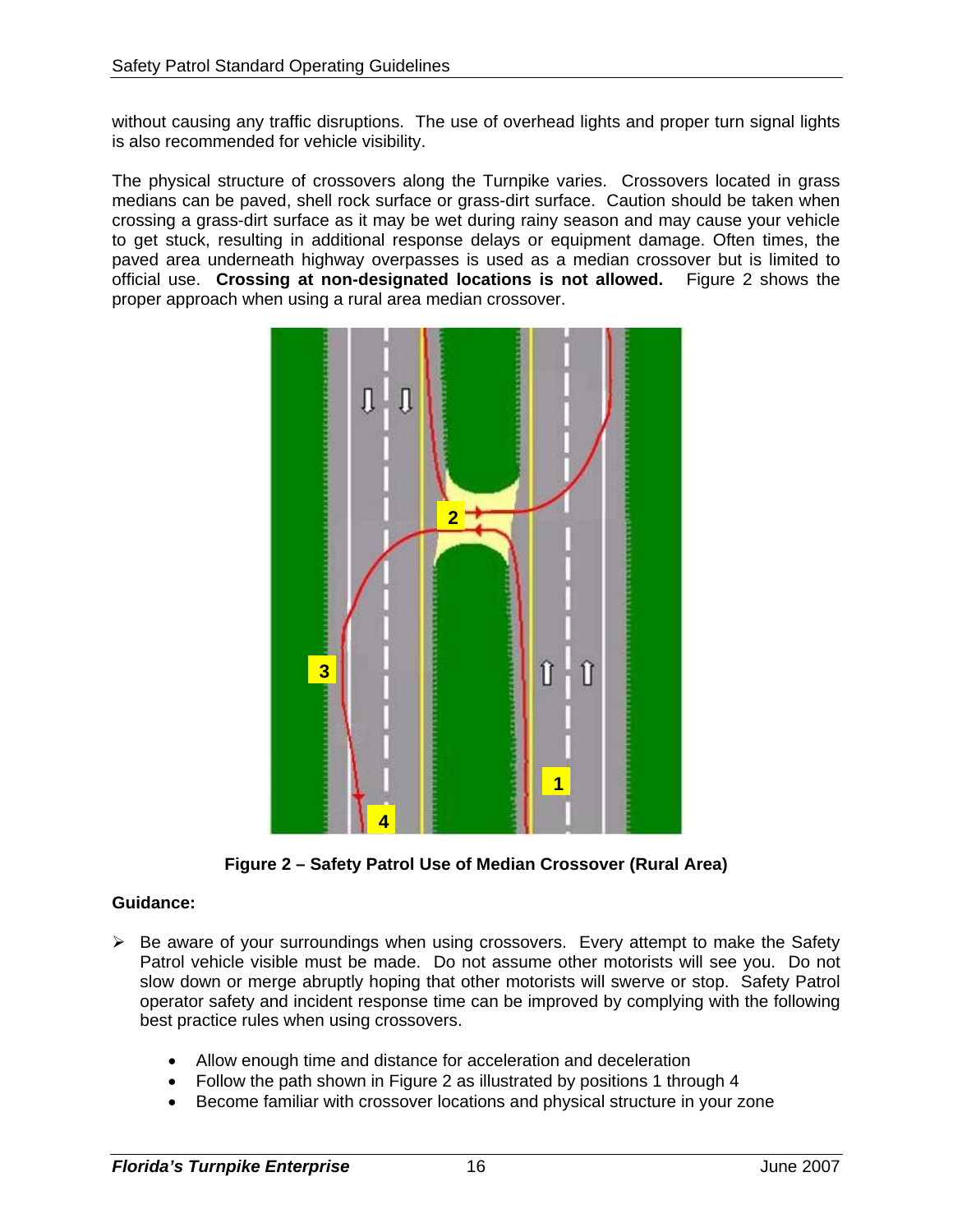- Stop in the median, drive across the travel lanes to the shoulder, and safely merge with traffic.
- Make your vehicle visible by using lights and turn signals
- Do not drive aggressively
- Do not cross at unsafe locations

Safety Patrol operators should always be aware of and practice safe driving techniques. As responders, the Safety Patrol operator's goal is to respond effectively and safely. Getting to the incident scenes in a quick safe manner allows the driver to secure and clear the area much faster thereby reducing the possibility of secondary incidents.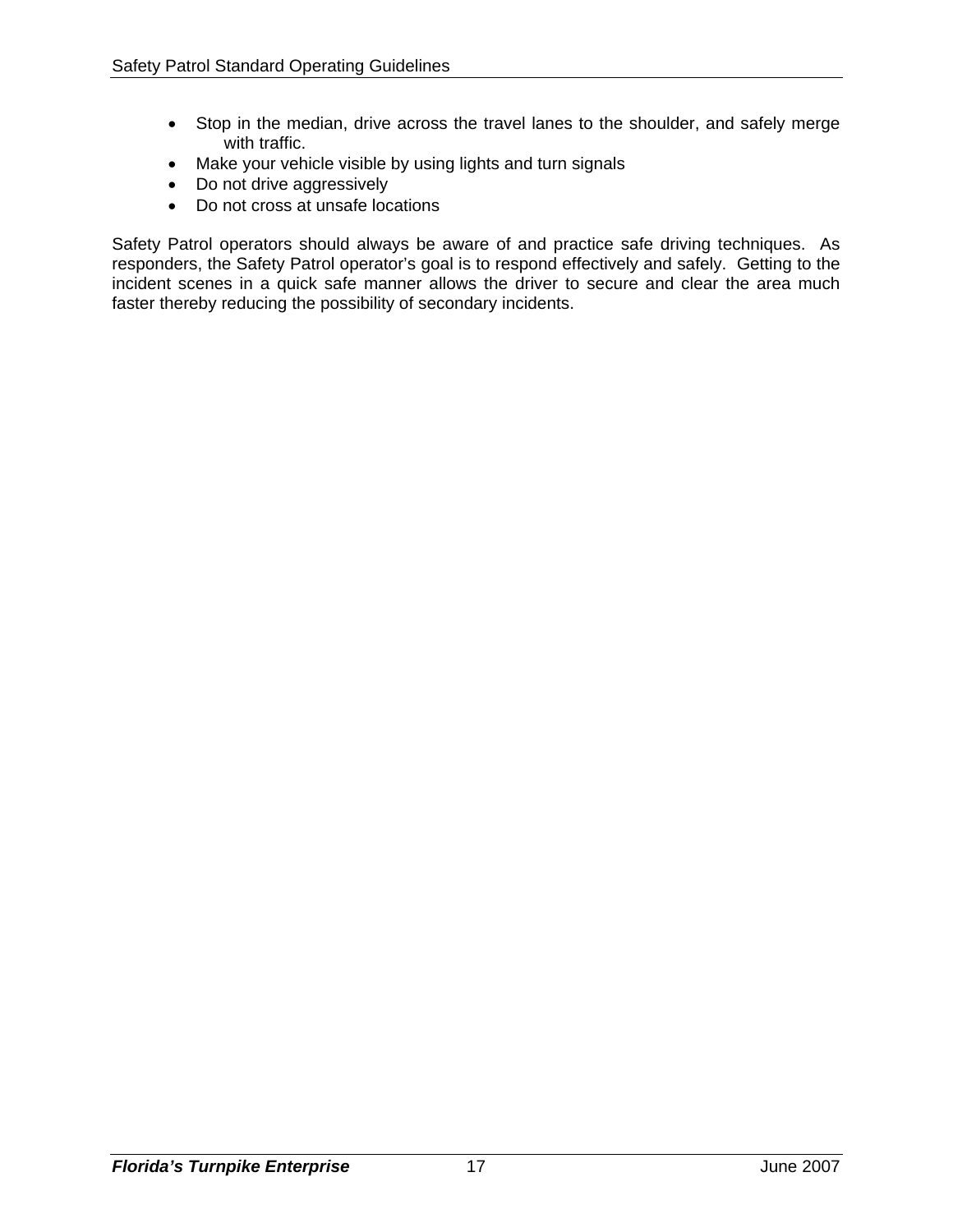#### **4.5 Maintenance of Traffic (MOT) and Manual on Uniform Traffic Control Devices (MUTCD) Requirements**

## *4.5.1 Emergency Light Use*

The appropriate use of emergency lights (high-intensity rotating, flashing, or strobe lights) is essential, especially in the initial stages of a traffic incident, for the safety of emergency responders and persons involved in the traffic incident, as well as road users approaching the traffic incident.

Emergency lights provide warning only. They do not provide traffic control. Emergency lights are often confusing to road users, especially at night. Road users approaching the incident from the opposite direction are often distracted by emergency lights and slow their vehicles to look at the traffic incident, posing a hazard to themselves and others traveling in their direction.

The use of emergency lights can be reduced if good traffic control has been established at the incident scene. This is especially true for major traffic incidents that might involve a number of emergency vehicles. If good traffic control is established through placement of advanced warning signs and traffic control devices, then responders can perform their tasks on scene with minimal emergency lights.<sup>1</sup> Safety Patrol operators should utilize arrow boards instead of **flashing lights whenever possible.** 

Use emergency lights:

- When en route to a confirmed incident with injuries or blocking a travel lane
- When assisting a stranded motorist, law enforcement, and/or other emergency services in an extremely hazardous location.
- When stopped in a travel lane or any portion of a lane for an incident and the arrow board is not effective.
- When re-entering the travel lanes of the Turnpike from a parked position on the shoulder. Use four-way flashers and rear-facing emergency lights until reaching the posted speed limit or a speed equivalent to the flow of traffic, whichever is lower.

Do NOT use emergency lights:

- When en route to a non-emergency type incident, such as a stalled vehicle on the shoulder or an unconfirmed incident.
- When parked on a shoulder behind a disabled vehicle. Use four ways and arrow board in caution mode.

 $\overline{a}$ 

<sup>&</sup>lt;sup>1</sup> Adapted from MUTCD Section 6I.05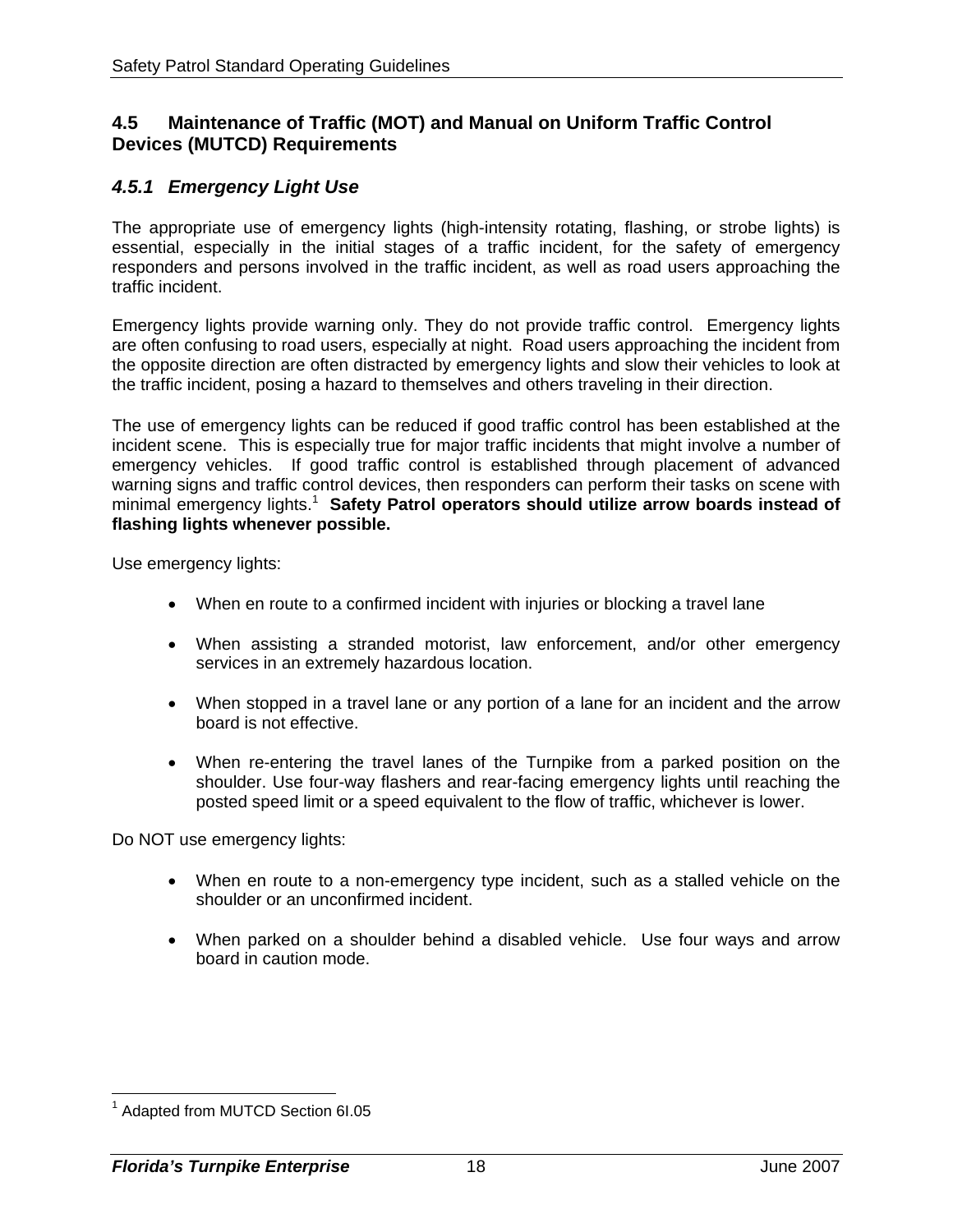#### **Guidance:**

- $\triangleright$  Do not use emergency flashing lights when using the arrow board; they divert the motorist's attention from the arrow board.
- ¾ Reduce the use of emergency lighting at an incident scene while not endangering those at the scene. Where possible, turn off forward-facing emergency lights once on scene.
- $\triangleright$  Vehicle headlights not needed for illumination, or to provide notice to other road users of the incident response vehicle being in an unexpected location, should be turned to parking lights at night or during inclement weather. $2$

## *4.5.2 Arrow Board Use*

The proper use of the vehicle-mounted Arrow Board, or Dynamic Message Sign (DMS), if so equipped, is essential for emergency short-term traffic control at an incident scene.

While emergency lights provide warning only and provide no effective traffic control, the Arrow Board, used in conjunction with traffic cones and other traffic control devices, provides positive guidance to direct approaching traffic away from a blocked travel lane at an incident scene.

#### **Guidance:**

¾ Use the Arrow Board in **Arrow** mode only to indicate a blocked travel lane.



#### **Figure 3 - Use of Arrow Board – Blocked Lane**

¾ Use the Arrow Board in **Caution** mode when on or near the shoulder of the roadway.



**Figure 4 – Use of Arrow Board on Shoulder** 

¾ Do not exceed 40 mph, or the manufacturer's suggested speed, with the Arrow Board in the upright position. Wind damage to the board, mounts and/or vehicle may result.

 2 MUTCD Section 6I.05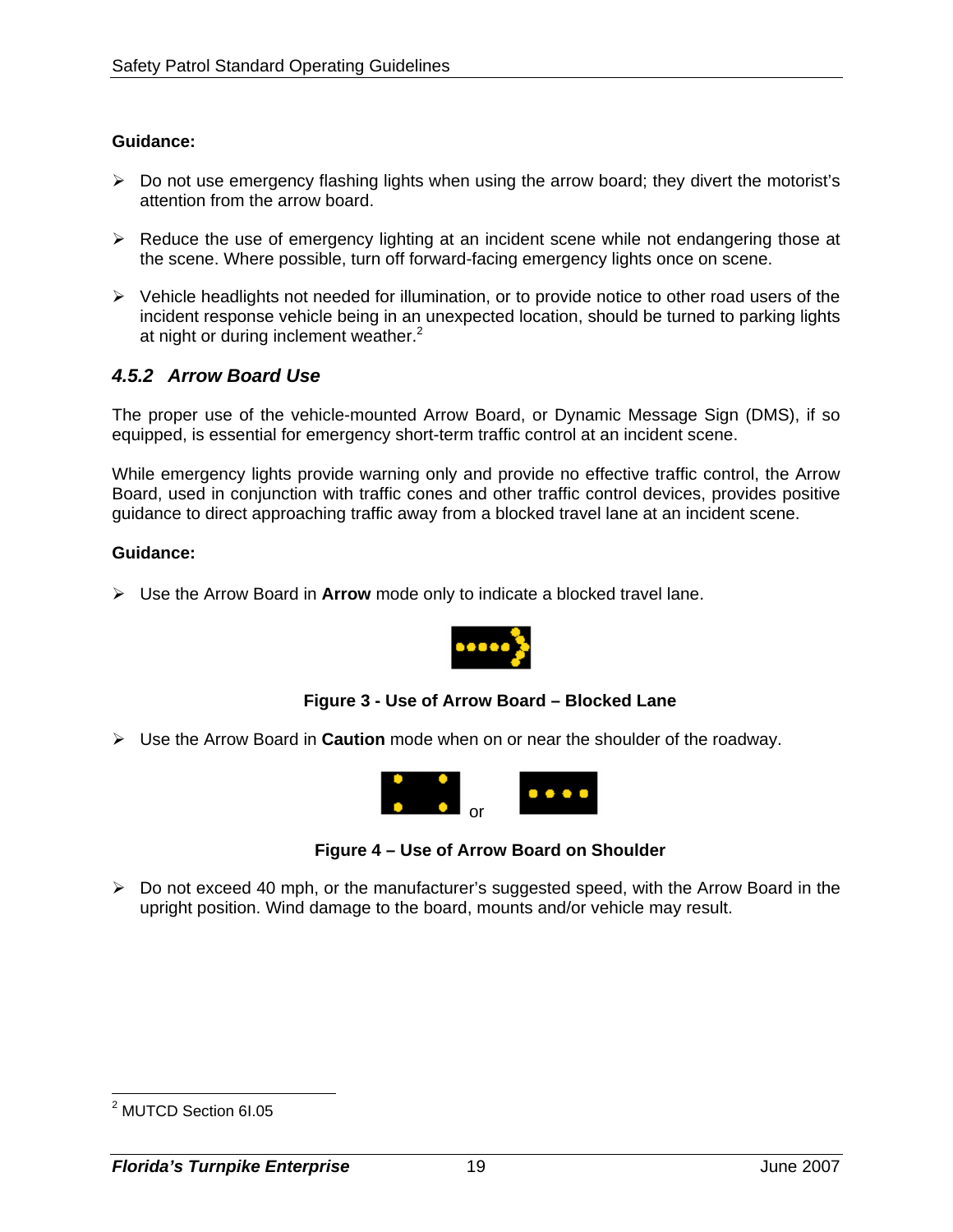## *4.5.3 Traffic Cone Placement*

Safety Patrol operators need to be experts in setting up short term traffic controls to make incident scenes safer. Traffic cones are an excellent tool and serve as a safety device as well as an effective traffic control device. Without traffic cones, approaching vehicle traffic is still merging and changing lanes until they are only a few feet from parked emergency equipment. Cone closures can displace this turmoil several hundred feet upstream and allow traffic to pass the scene in the lanes chosen to remain open.

All responders, and especially Fire-Rescue, are concerned for their safety and may close more travel lanes than actually needed, sometimes by parking apparatus across all lanes. Safety Patrol operators who are skilled in setting up proper cone closures and using advanced signing to make incident scenes safer send a positive message to other responders. As the effectiveness of proper traffic control becomes evident, other responders will tend to be more receptive to keeping more lanes open and opening closed lanes sooner.

#### **All Safety Patrol operators should be trained in Maintenance of Traffic (M.O.T.) and flagging as well as short term traffic control for incident scenes.**

- $\triangleright$  Shoulder Incidents
	- If you are stopped on the shoulder of the road and you expect to be there more than 5 minutes, you should set out a minimum of four (4) cones. The cones should start at the outside rear corner of the truck and be spaced about 35 feet apart along the edge line extending a minimum distance of 100 feet as shown in Figure 5. Traffic cones are very visible and offer some additional warning if a motorist drifts toward the shoulder while approaching. **This safety practice must be a routine procedure for all Safety Patrol operators**.



**Figure 5 – Disabled Vehicle Scene Cone Setup**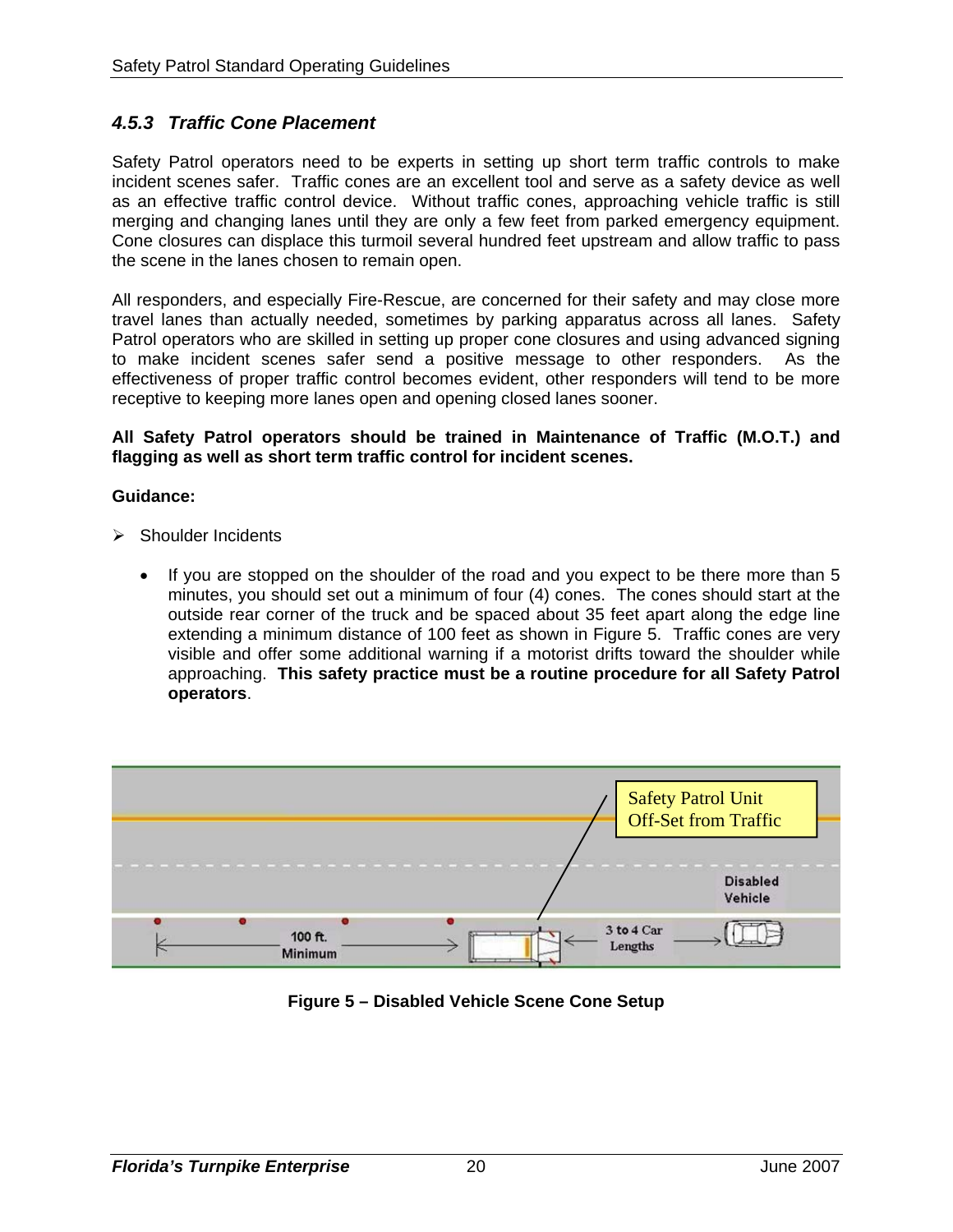- $\triangleright$  Lane-Blocking Incidents
	- If you are the first responder to a crash scene or other road-blocking incident, quick, skilled action in traffic control must be taken to reduce the risk to victims, responders and other highway users. The first step in traffic control is to use your truck's arrow board to warn and direct traffic around the scene. The next step is the proper placement of cones to delineate the incident scene and lead traffic into available lanes to safely pass the incident.
	- There should be at least sixteen cones on the truck. Take a stack of cones and begin to close off the lanes that are blocked. Continue to lengthen the cone taper by placing additional cones. Remember to always face traffic while placing or removing cones.



**Figure 6 – Crash Scene (Lane Blocking) Cone Setup** 



## **Figure 7 – Rollover Scene (Lane Blocking) Cone Setup**

 $\triangleright$  Cones should be equally spaced and at least twenty five (25) feet apart. By using 12 cones for the lane closure (about 300'), and 4 for the crash scene, you can quickly make the scene safer. Remember to place cones around the response vehicles and at least one downstream past the crash to allow a parking spot for the ambulance or EMS vehicle (Figure 6). For major incidents allow additional space for multiple responder vehicles (Figure 7).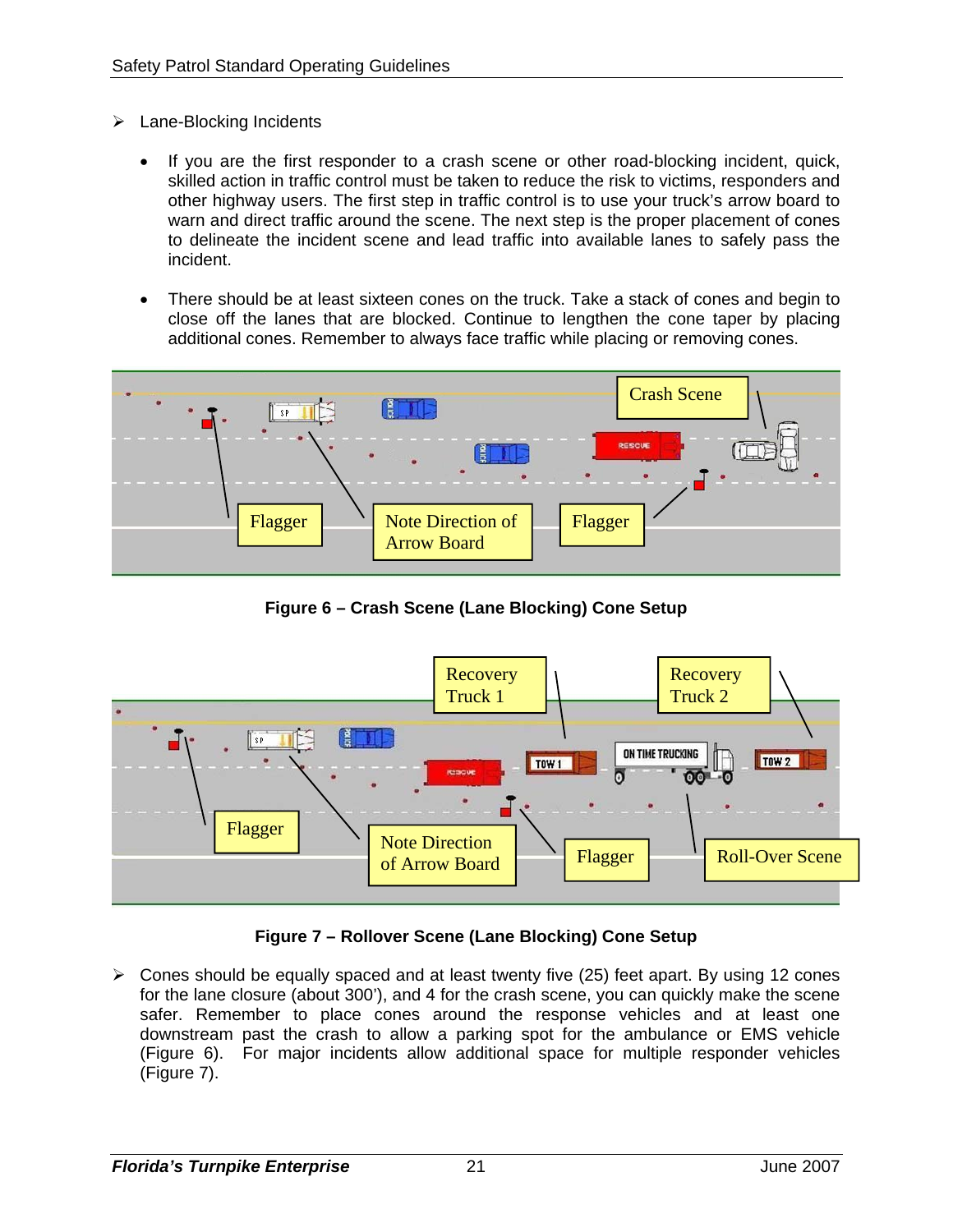- $\triangleright$  If it is dark, flares may be chosen to initially outline the lane closure. The flares should be supplemented as soon as practical with cones with reflectorized material.
- $\triangleright$  If more cones are needed, get them from other responding units or request some from another Safety Patrol unit through the TMC.

These suggestions for cone usage for emergency traffic control have proven effective in many programs, but are certainly not the only layout that can be used if more cones are available. The Manual of Traffic Control Devices (MUTCD) Chapter 6 and FDOT MOT trainers are excellent sources for more detailed instruction for cone placement.

## *4.5.4 Positive Traffic Control*

Providing positive manual traffic control at an incident scene reduces rubbernecking and helps keep traffic moving smoothly past the scene.

Manual traffic control should be provided by qualified flaggers or uniformed law enforcement officers, but may be provided by any response personnel.

Appropriate readily available traffic control devices may be used to provide traffic control.

All Safety Patrol operators should be trained in basic Maintenance of Traffic (MOT), flagging, and short term traffic control for incident scenes.

#### **Guidance:**

 $\triangleright$  The responder providing the positive traffic control should be at a safe location adjacent to the wrecked vehicles. Make eye contact with the drivers of approaching vehicles to ensure they are paying attention to their driving and not the incident. This will help them safely transit the incident scene.

## *4.5.5 Advanced Warning and Queue Protection*

The safety of all motorists traveling on the Turnpike is a primary objective of the Traffic Incident Management (TIM) program. Safety Patrols are a key component of motorist safety and are also the "street level" representative of the TIM program.

When an incident occurs, there is a very real probability of a secondary crash. Many times this secondary incident is more serious than the initial event. Safety Patrol operators can play a significant role in reducing secondary incidents.

The prompt and proper placement of the Safety Patrol truck with the arrow board and setting up a cone closure at the scene will help move drivers safely past the scene safely and in an orderly fashion. However, a crash can quickly cause traffic to back up due to the reduction in the roadway capacity. This backup, or traffic "queue", grows quickly as more high speed traffic vehicles approach.

Since high speed traffic is not expecting stopped traffic at the end of a developing queue and may not see the arrow board or emergency lights from other responders, they should be warned. While the first responding units are not expected to stop and set up warning signs before securing the scene and protecting the victims of a crash, subsequent units should take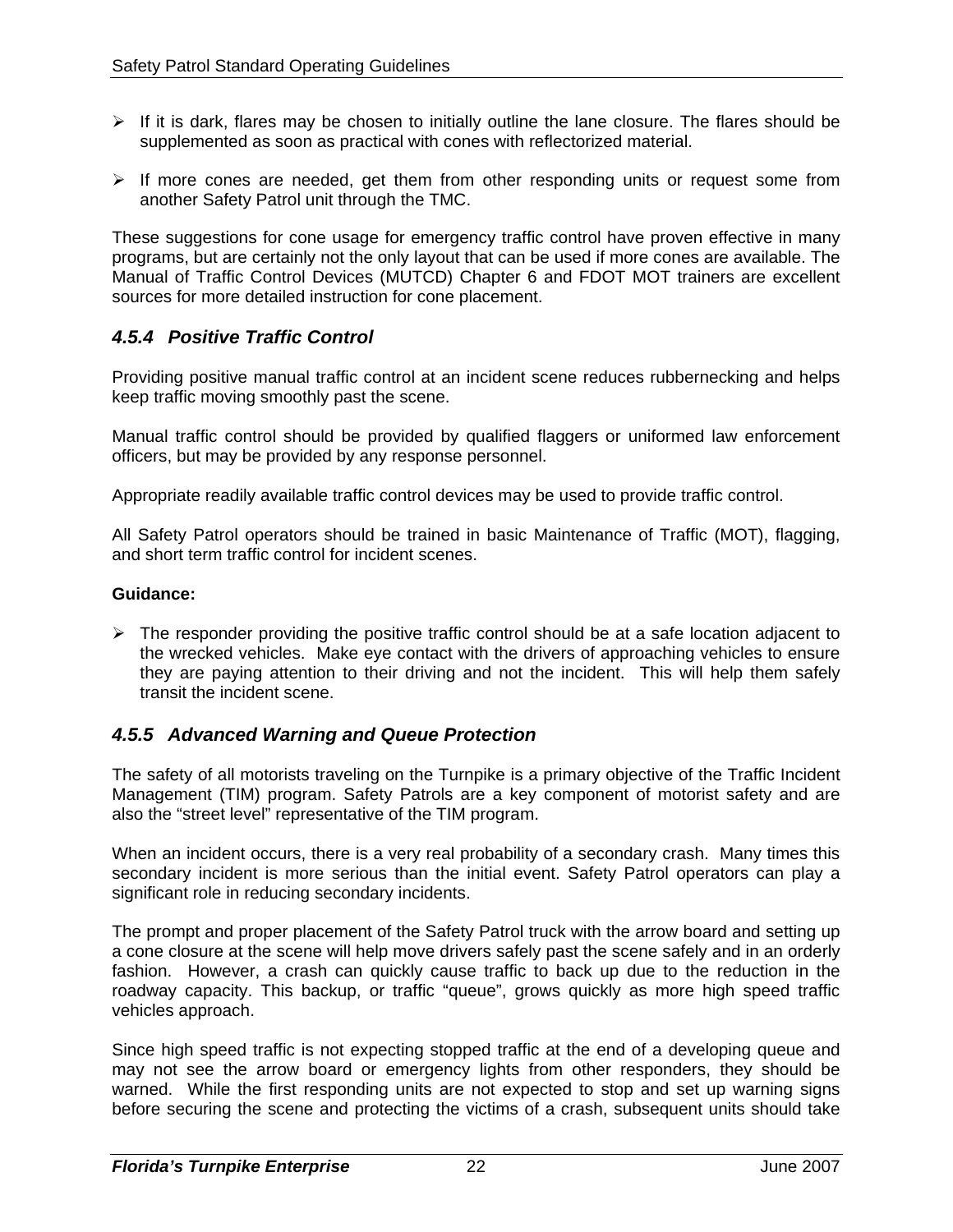steps to advise highway users of the incident ahead. The Manual on Uniform Traffic Control Devices (MUTCD) specifies: "Responders arriving at a traffic incident should, within 15 minutes of arrival on-scene, estimate the magnitude of the traffic incident, the expected time duration of the traffic incident, and the expected vehicle queue length, and then should set up the appropriate temporary traffic controls for these estimates."

The placement of incident advance warning signs is an important function. Generally, a second or follow-up responder takes this responsibility. As an example, this could be handled by the second Safety Patrol responding to the incident. If a backup unit is not available, the initial responding unit can double back and place the signs once the immediate scene is secure. It is important that the signs be placed far enough back and / or moved as needed to remain well in advance of the queue.

- $\triangleright$  In addition to placing the portable warning signs, make the TMC aware of traffic conditions so they can activate available Dynamic Message Signs upstream of the queue, broadcast Highway Advisory Radio (HAR) messages, and take other steps to provide information to motorists.
- $\triangleright$  Safety Patrol trucks should each have at least two fabric signs and sign stands. The signs are a special fluorescent pink color with legends including "INCIDENT AHEAD", and "BE PREPARED TO STOP."
- $\triangleright$  Remember to keep looking for ways to improve safety. Obtaining additional signs from other response units and place them on both sides of the roadway well in advance of the scene. If the incident becomes long term, signs and cones need to be upgraded or replaced by a MOT contractor or RISC tow company.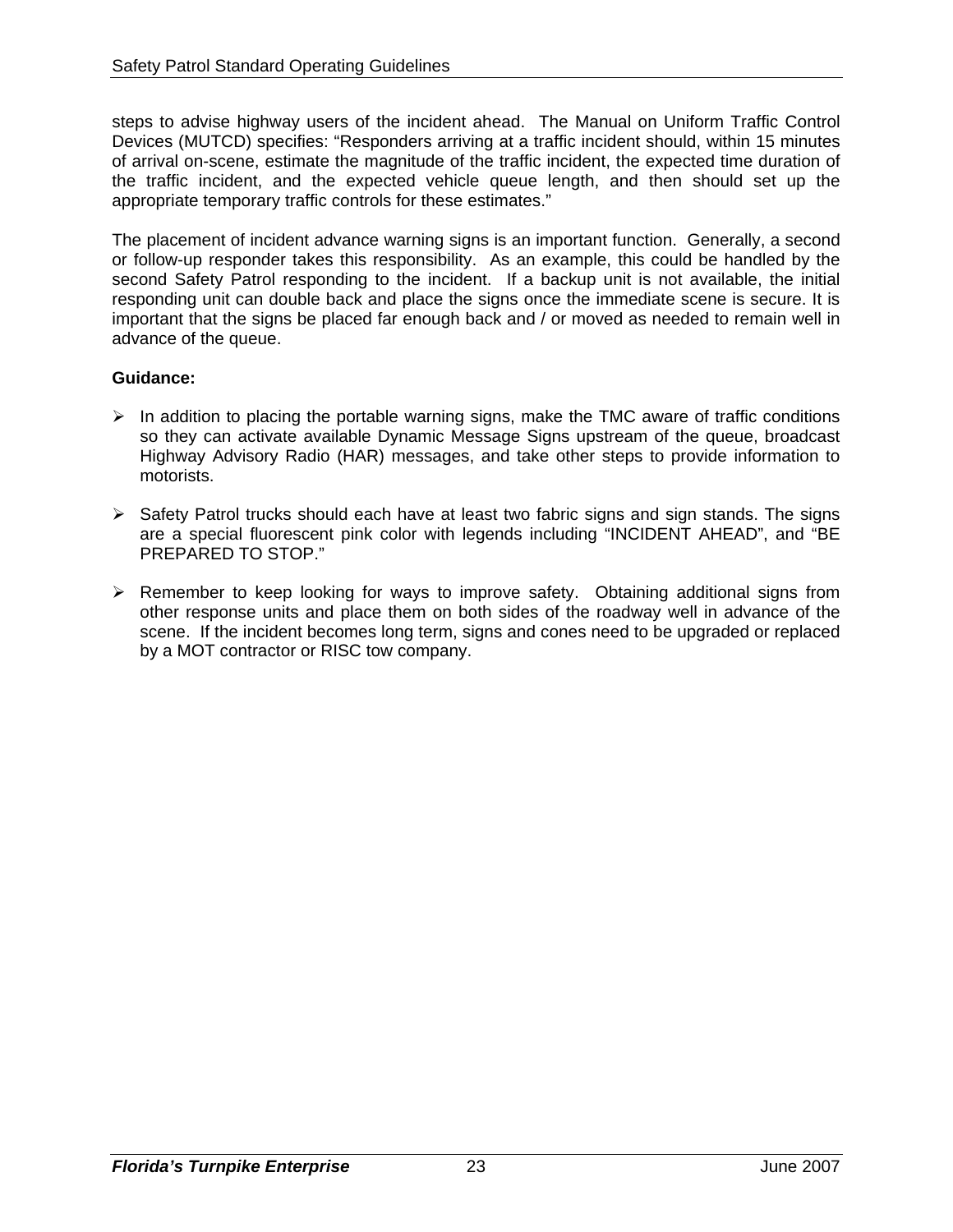#### *4.5.6 Safe Vehicle Placement*

In previous sections, guidance was given on proven traffic control measures to make incident scenes safer. A vehicle with emergency lights is not a traffic control device, although it is commonly considered as such. A Safety Patrol truck with an arrow board, however, is probably the most effective temporary traffic control device.

- ¾ When making a **motorist assist**, vehicle placement is critical. While outside your truck you are a pedestrian, so make the assist as quickly as possible and get the motorist and their vehicle back on the road or off to the shoulder and you back in your truck.
- ¾ Park your truck back and well off the edge of the roadway. This does two things: It separates your truck from the area you are working in, and it gives you better sight distance and a view of oncoming traffic and more time to react. Avoid parking your truck closer to the edge of roadway than the vehicle you are assisting. In some situations you may need to offset your truck further away from traffic to allow you to open the door and exit safely. Do not park in a position that increases the potential for you or your truck being struck.
- ¾ Park close enough to read the license plate, but not too close; consider a space of about three to four car lengths. The practice of parking too close is common; don't slip into this habit. Turn your wheels away from traffic when stopped, assisting at a crash scene or disabled vehicle.
- ¾ Your truck, when struck at highway speed, will move forward a considerable distance; remember the term "space safety." If the vehicle is in a hazardous location, consider relocating it before you provide assistance. Sometimes moving the vehicle a short distance and further off the road is the prudent thing to do. You make the call. Refer to Section 5.3 for proper relocation methods.
- ¾ When at a **crash scene**, place your truck in a position to best utilize the arrow board. As every incident is different, there is no set location; use your skills and training to determine the best location. Remember that you are the one responder who is expected to be expert in setting up traffic control. You set the scene early on for safety and limiting the impact to traffic.
- $\triangleright$  If you are a first responder, attempt to stop behind the crash in the same lane, leaving plenty of space - three to four car lengths. Your arrow board should be directing traffic around the crash. If other emergency vehicles are responding, only close lanes that are necessary so you do not create more traffic back-up and delay their arrival.
- $\triangleright$  As additional resources and vehicles arrive, consider repositioning your truck to allow more room for emergency vehicles and putting the arrow board in the most effective location as you set up your traffic cone lane closure taper. Continue to suggest to other responders that they reposition some of their units as you get your closure in place to allow better flow of traffic past the scene.
- $\triangleright$  Always look for opportunities improve traffic flow and scene safety.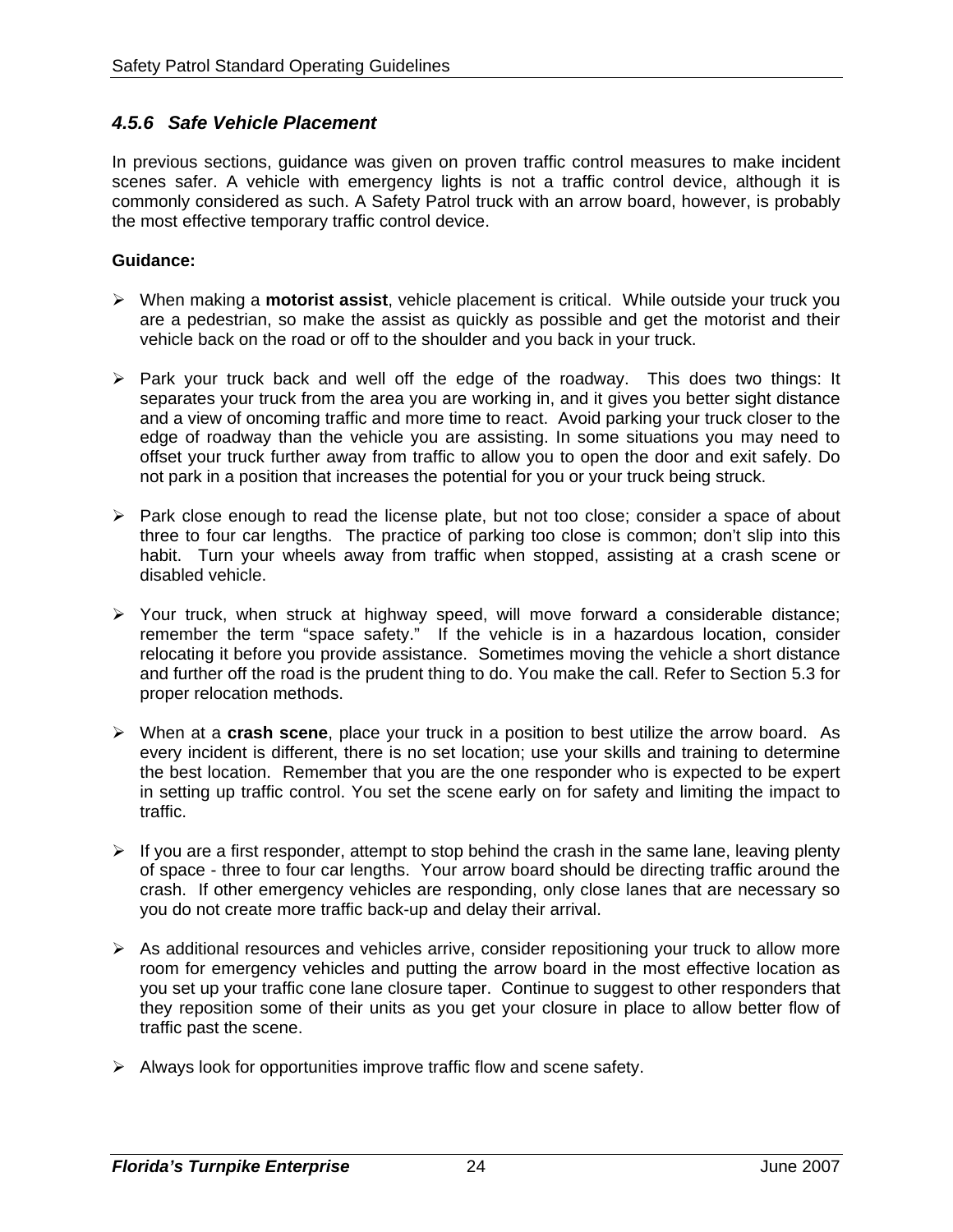## **4.6 Cell Phone Call for Motorists**

Motorists are permitted to make up to three local or credit card calls of up to three minutes each using the Safety Patrol cellular telephone to make arrangements for further service, towing, or transportation.

- $\triangleright$  Log all outgoing calls with date, time, and number called, including calls made by a motorist.
- $\triangleright$  Call home only for emergencies or to advise about overtime. Keep calls brief.
- $\triangleright$  Keep incoming calls to a minimum.
- ¾ Calls to other Safety Patrol operators should be made by two-way radio, not by cellular phone.
- $\triangleright$  Cellular phone numbers are restricted and are not to be given out.

#### **Guidance:**

- $\triangleright$  When a motorist needs to use the Safety Patrol cellular phone for a "courtesy call", the Safety Patrol operator should:
	- Dial the number for the motorist
	- Insure the call is not lengthy and that the conversation is related to the problem at hand.

#### **4.7 Multilingual Assistance**

Motorists traveling on Florida's Turnpike come from many countries and often speak other languages. To assist the Safety Patrol operator's ability to communicate with the motorists, a multilingual assistance sheet has been developed (Table 1).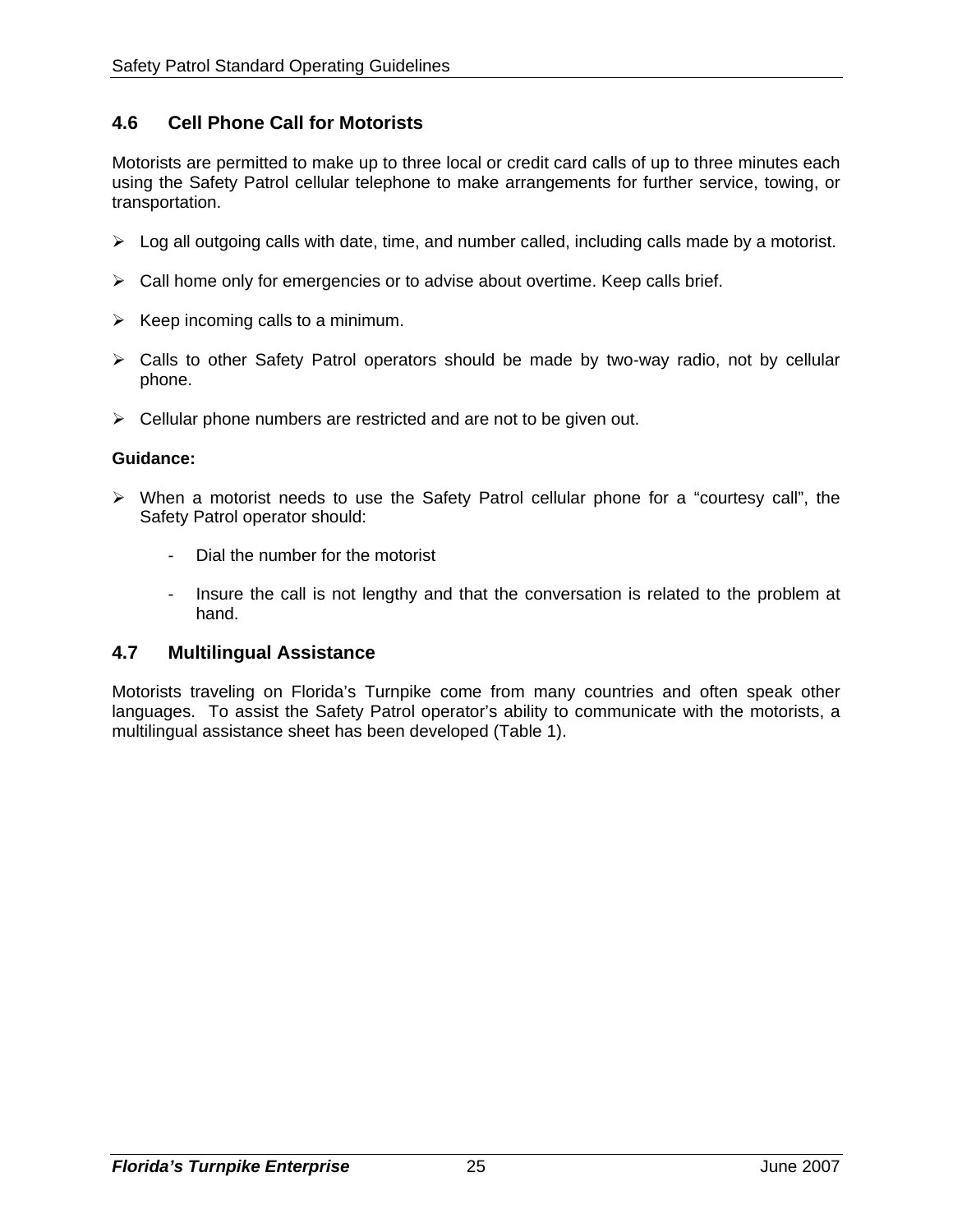## **4.8 Transporting Motorists or Pedestrians**

Pedestrians on any access controlled highway are at extreme risk. If a pedestrian is encountered, stop and ask if you can be of assistance. When assisting motorists with a disabled vehicle when the vehicle will not start or cannot be driven, assist the motorist to obtain help using your cell phone (section 4.6). If towing service or other help is not available in a reasonable time, offer to transport the motorist to the Service Plaza or nearest exit within your patrol sector with a payphone.

If the motorist refuses your offer to be transported, caution them to remain in or near the vehicle in the grass well off the travel lanes. Notify the TMC of their decision and indicate that you will check on them on your next pass of your assignment. If there are circumstances that make you feel that the individuals are at risk or in danger (such as female, young children, elderly, poor health, etc.) ask the TMC to contact FHP for assistance.

- When transporting a motorist or pedestrian, advise the TMC of your intentions, destination, number of people, gender and current odometer reading. Call the TMC immediately upon arrival at the drop off point and report your ending mileage.
- If there are more passengers than seatbelts in the Safety Patrol vehicle, contact the TMC and request assistance from another Safety Patrol unit, a supervisor or a Trooper.
- Remember to call in the vehicle description and tag number before you leave your vehicle (section 4)
- Use extreme caution when you encounter or transport individuals at night when there is no disabled vehicle in sight or if the individual appears under the influence. In these cases ask the TMC to request a trooper.

- $\triangleright$  All passengers must wear seat belts.
- $\triangleright$  Infants and small children must be in a car seat.
- $\triangleright$  Know where all the pay phones are located in your patrol sector.
- ¾ Safety Patrol operators cannot wait for motorists; drive motorists to or from repair shops or parts stores, provide cab service; or drive motorists back to the disabled vehicle.
- $\triangleright$  Remember that you are not to leave the Turnpike Patrol area to go to parts stores or repair centers to have flats fixed or secure repair parts and drive back to the disabled vehicle.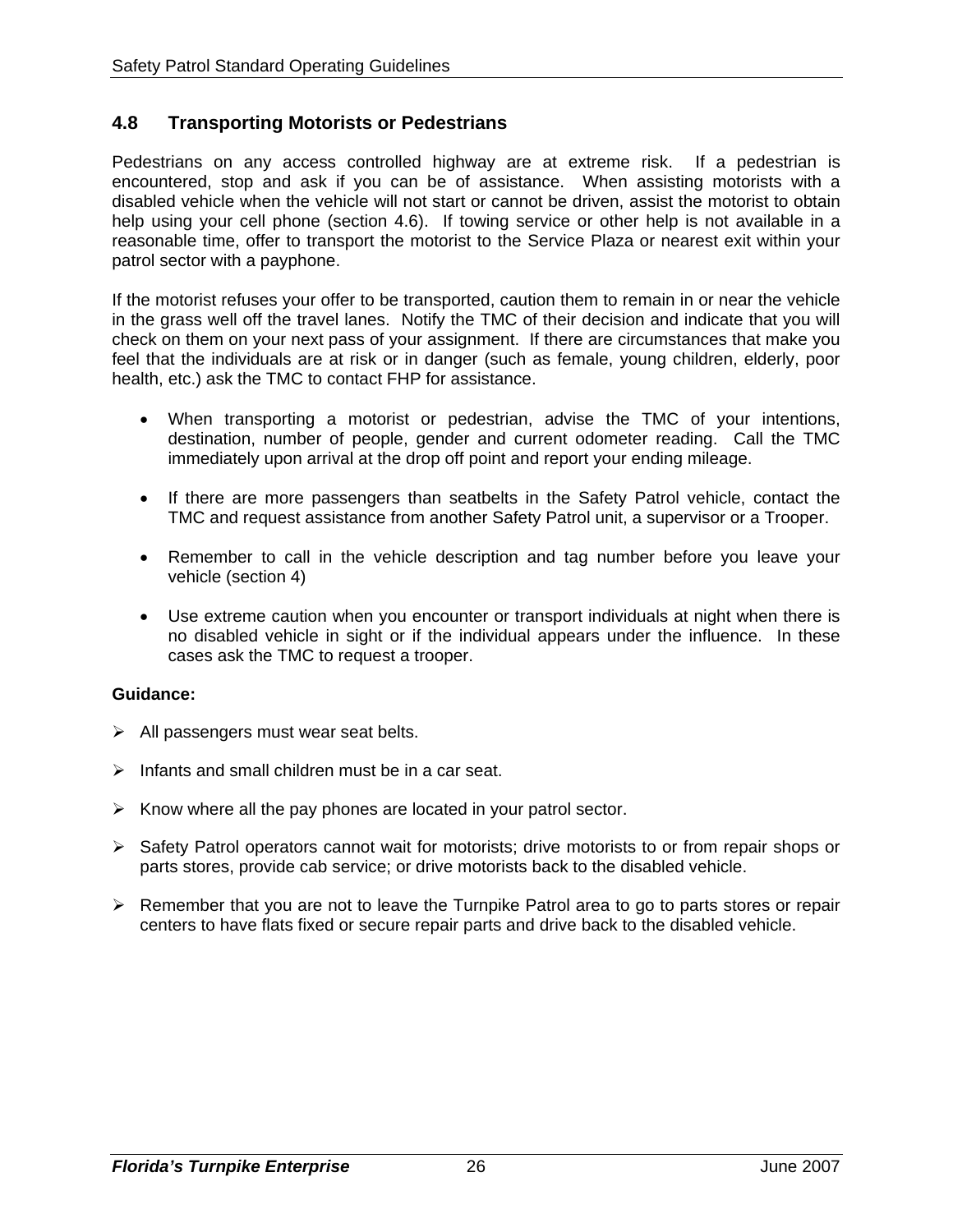## **4.9 Dealing with Motor Clubs and Towing Companies**

Remember that you are a Florida Department of Transportation Safety Patrol operator. Your job is to help keep the Turnpike operating as efficiently and as safely as possible. Be courteous and professional, offer your assistance to other service providers, and follow the operating guidelines for scene safety. If you suspect some improper activity or conduct, notify the TMC and your supervisor.

### **4.10 Relationship with Other Turnpike Staff**

The Safety Patrol program is a highly visible part of the Turnpike Team and the Safety Patrol operator is expected to set a high example of skill and professionalism.

- $\triangleright$  Offer your assistance whenever you can without waiting to be asked.
- $\triangleright$  Stop well behind a Trooper or Turnpike vehicle to give them some added protection.
- $\triangleright$  If in a dangerous location consider setting out cones and use your arrow board when appropriate to make the scene safe.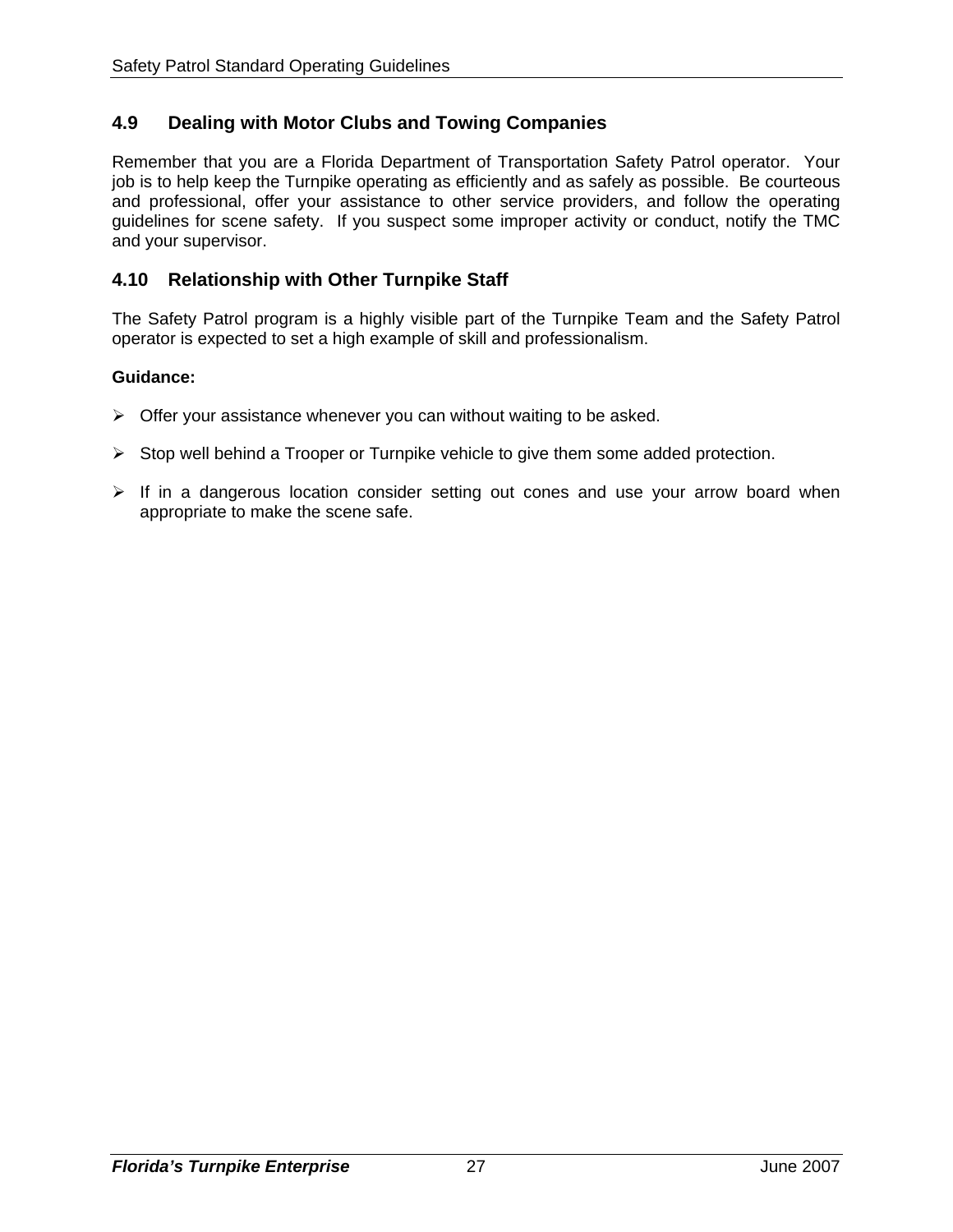# **5 Safety Patrol Response to Traffic Incidents**

There is a generally accepted expectation that the Turnpike's Safety Patrol program will make every reasonable attempt to respond quickly to any motorist in need of assistance or any report of a motorist in need within the patrol area.

To provide better service to the Turnpike's customers, Safety Patrol operators may be dispatched out of their assigned zones by TMC or FHP.

## **5.1 Disabled Vehicles**

There is a substantial risk to the personal well being of the driver or occupants of a motor vehicle that breaks down on a high-speed access-controlled roadway such as the Turnpike. Every attempt should be made to respond promptly to this type of incident. Quick response is a basic operating procedure that will help safeguard the vehicle occupants who might be tempted to accept a ride or walk alongside the roadway to seek assistance.

A **special relationship** is established when a Safety patrol operator observes a motorist in need or assistance with a disabled vehicle. Within reason, the Safety patrol operator must adjust his direction of travel to respond to the identified hazardous incident with due caution but without delay. The operator may turn around at the next interchange, plaza or authorized median opening.

There is a real potential liability risk to the agency and the contractor if the Safety Patrol operator does not adjust his travel to respond to an incident. Delayed response by the Safety patrol operator could expose the agency and the contractor to potential tort liability risks.

When a Safety Patrol operator on patrol encounters, observes or is dispatched to a motorist with a disabled vehicle the Safety Patrol operator will stop to offer assistance, unless en route to a higher priority call.

If the Safety Patrol operator must bypass a motorist, the TMC shall be advised of the location and basic description of the vehicle for follow-up later or by another Safety Patrol or other responder.

The Safety Patrol's primary responsibility is safety. If a disabled vehicle is located in a hazardous location, as determined and defined by the Turnpike Highway Operations Director, or in a travel-lane blocking location, every effort should be made to relocate the vehicle prior to making the assist. Follow the guidelines in Section 5.1.2 to relocate a vehicle in a hazardous location.

If a Safety Patrol operator is dispatched to a disabled vehicle and encounters another along the way, the Safety Patrol operator may stop for a short time and check the problem. If immediate repairs cannot be made, the motorist should be advised that you will return after the other call is cleared.

If the disabled vehicle is in the other direction of travel, call the TMC and indicate your intention to turn around and offer assistance. The TMC can verify that there is no higher priority incident ahead and acknowledge that you are responding.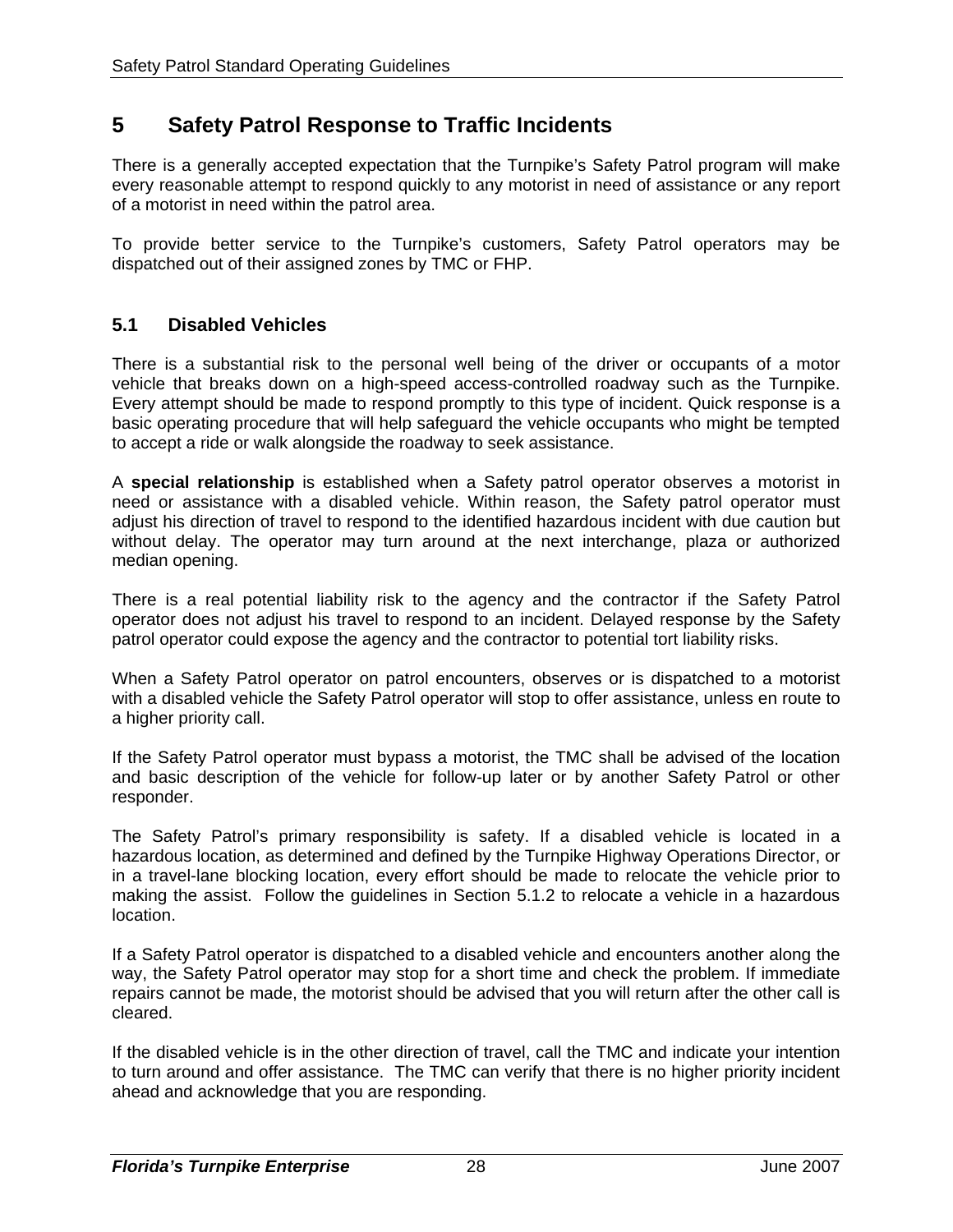## *5.1.1 Stalled Vehicle on the Shoulder (Driver Present)*

Safety Patrol operators stopping to assist a motorist should stop well behind the vehicle, close enough to read the license tag number but no closer than three to four car lengths. The Safety Patrol operator should park well off the edge line where possible and **approach on the passenger or non-traffic side of the vehicle.**

Before exiting the truck, the Safety Patrol operator shall call the TMC with the location, tag and vehicle description. The Safety Patrol operator shall identify himself to the motorist before offering assistance and inform him/her that services are being provided **free of charge** courtesy of the Turnpike Enterprise. It should be explained that their assistance is limited to 15 minutes if immediate repairs are not possible.

If the Safety Patrol operator is going to attempt repairs the Safety Patrol operator is to return to the truck and place a minimum of four (4) traffic cones behind the truck along the edge line approximately 35 feet apart. This will increase the visibility of the Safety Patrol truck and offer some warning to a motorist who may have drifted off the travel lane. Under no circumstances will a lane be partially blocked to make repairs.

The basic assistance offered by the Safety Patrol includes assistance with flat tires, jump starts, providing a small quantity of fuel to reach the next fuel station and some minor emergency repairs. If attempted repairs are unsuccessful the Safety Patrol operator shall offer the motorist the opportunity to make up to three local cell phone calls. If the motorist requests a tow truck the Safety Patrol operator will call the TMC and the TMC will contact FHP to dispatch a plaza wrecker. If the motorist requests AAA or other road service provider, the Safety Patrol operator will call the TMC and the TMC will notify the appropriate service plaza.

Safety Patrol operators are prohibited from referring motorists to tow companies or repair shops.

- $\triangleright$  Always notify the TMC, prior to leaving the truck and provide the following:
	- Exact location (milepost or cross street and direction)
	- Color of vehicle
	- Make of vehicle
	- License plate number
	- Description of problem disabled or abandoned, etc.
- $\triangleright$  Remember that assistance or repairs shall not be performed on vehicles blocking a travel lane or in a hazardous location like a narrow shoulder or end of a gore area.
- $\triangleright$  Relocate the vehicle under its own power or by pushing it to a safe location when possible. Follow guidelines for proper use of push bumpers. (Section 5.3.1)
- $\triangleright$  If safe relocation is not possible, contact the TMC and set up traffic controls.
- $\triangleright$  When attempting to determine what is wrong mechanically with a stalled vehicle, get as much information as you can from the driver, including:
	- Has this ever happened before?
	- How did the vehicle act prior to stalling?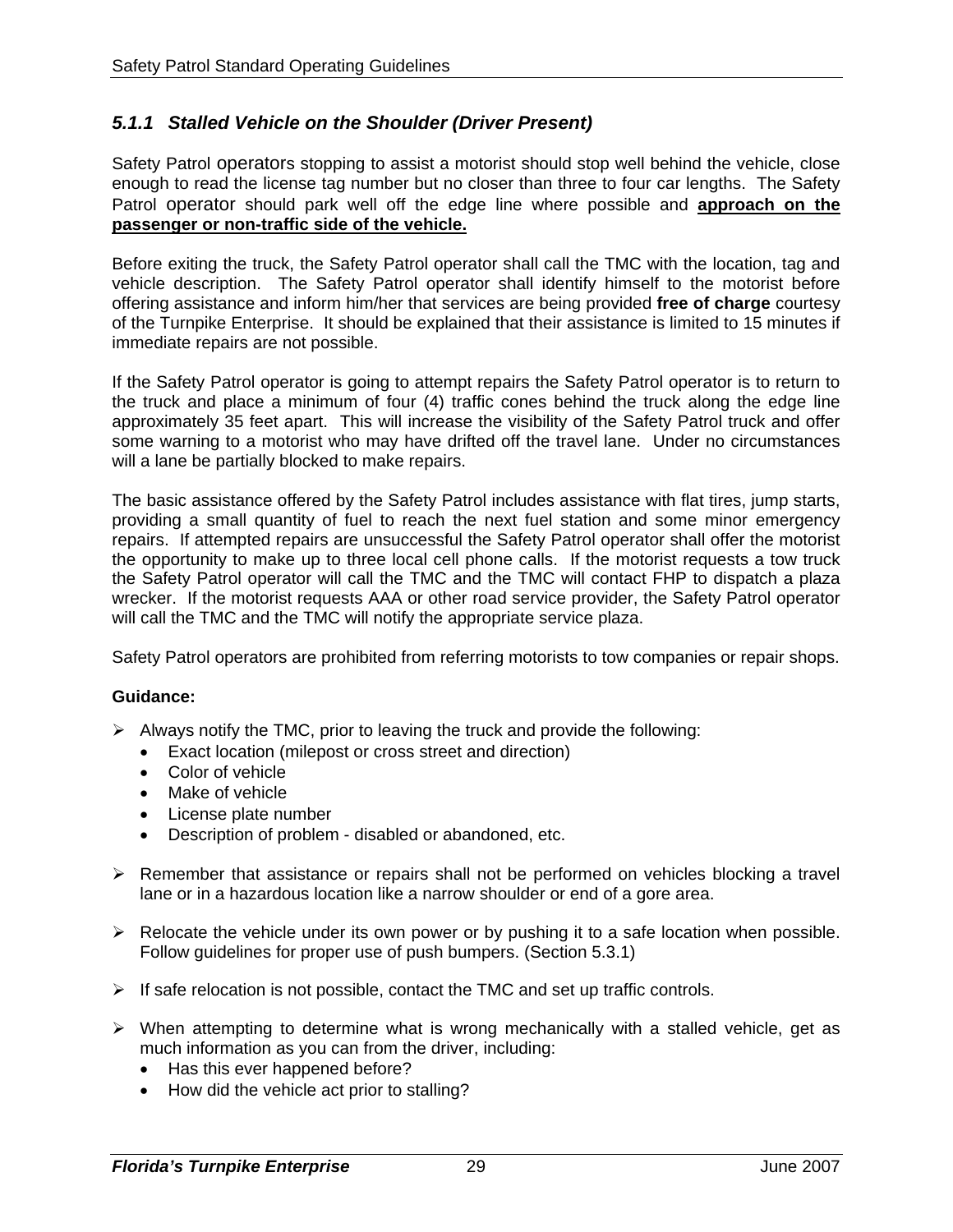• Do you know of any specific problems with the vehicle?

## *5.1.2 Stalled Vehicle Blocking a Travel Lane (Driver Present)*

When responding to a vehicle that is disabled in a travel lane contact the TMC and give the required vehicle information, including which lane is blocked. A disabled vehicle obstructing traffic or in a dangerous location must be relocated to a safe location before assistance or repairs are attempted.

Safety Patrol operators need to become very persuasive and convincing while advising motorists about FLORIDA LAW that requires the removal of disabled vehicles from travel lanes. Provide the motorist with a copy of the Move-it law (**Florida Statute 316.071**), explain that you will provide free assistance to help them relocate the vehicle and with the disablement after it is in a safe location.

In some cases the prudent action is to move the vehicle completely onto the grass, off a ramp or if available into a designated drop off area or accident investigation site (AIS) location. Refer to guidelines for the safe use of push bumpers in Section 5.3.1 for more safety tips.

Many times motorists will stop in a lane of traffic or on a narrow shoulder to change a tire. This is extremely dangerous and requires quick thinking and persuasive actions by the Safety Patrol operator. Convincing motorists to drive off the road with a flat tire is an important skill all Safety Patrol operators need to master.

Because of the hazard, flat tires should not be changed immediately next to open lanes on the traffic side of vehicles. Relocate the vehicle to a safer location.

However, do not attempt to relocate a vehicle without the driver's agreement and cooperation. In some cases repeating the request to relocate again after a few minutes gives the motorist time to re-think the situation. Stay calm yet firm and convincing. If the driver still refuses, call the TMC and request a Trooper. Your job now is to warn other motorists about the hazard. Use your arrow board and set out cones when safe to do so, being sure to allow a safe distance between vehicles.

#### **Guidance:**

- ¾ Using your push bumper to relocate a disabled vehicle can be done safely and without any damage. Section 5.3.1 offers tips for using push bumpers.
- ¾ Your ability to quickly and safely clear lane blocking incidents is a measure of your performance and the effectiveness of the Safety Patrol Program.

#### *5.1.3 Assistance with Vehicles in Parking Areas of the Service or Toll Plazas*

Safety Patrols are restricted from making assists to motorist's vehicles in the parking areas of Toll Plazas and Service Plazas. Disabled vehicles located in a plaza parking lot are considered to be out of harm's way, allowing motorists to make their own arrangements. Any request for assistance to a motorist in a non-blocking position in a Service Plaza or Toll Plaza will require authorization of a TMC Supervisor and be documented by the TMC.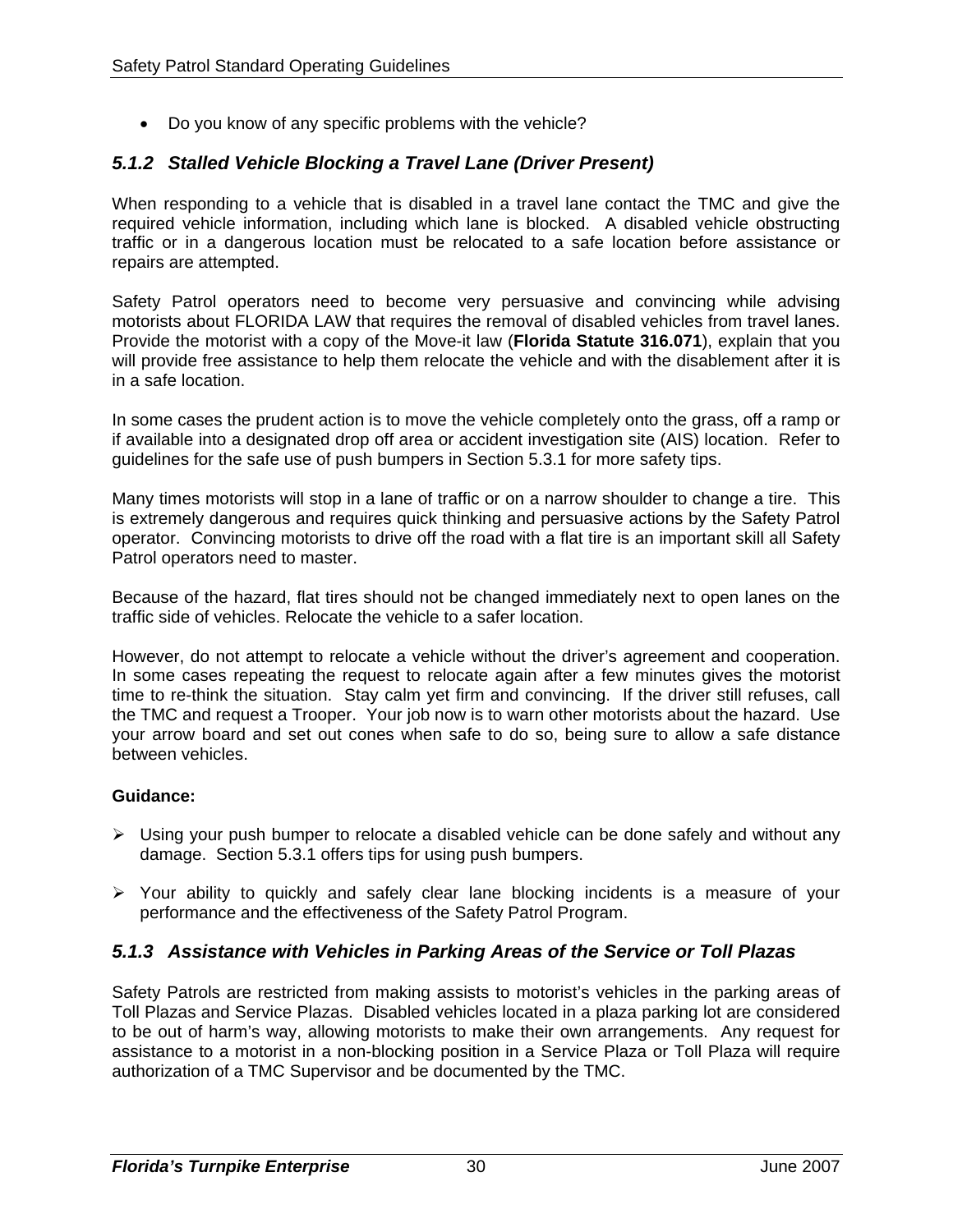## **5.2 Abandoned Vehicles**

## *5.2.1 Abandoned Vehicle on the Shoulder or Grass*

The Safety Patrol operator should check and 'tag' any unattended or abandoned vehicles on shoulders or grassy areas. The Safety Patrol operator should pull over safely and position the vehicle so there is a safe zone between the truck and vehicle. After checking the vehicle the rear window should be tagged or marked with a grease marker and a Sorry We Missed You card should be left under the windshield wiper on the passenger (away from traffic) side.

In many instances motorists in distress will leave their vehicle on the shoulder of the roadway when in need of fuel or mechanical assistance because they are unaware of the Safety Patrol free service program. Tagging the vehicle and leaving a **Sorry We Missed You** card will make the driver aware of the service. In the future, the motorist will be more likely to stay with the vehicle and not become a pedestrian and try to walk for help, which is very dangerous.

Abandoned vehicles on high speed, access controlled roadways are a safety hazard and can restrict responses of emergency vehicles. Marking the rear window will let other Safety Patrol units know that this particular vehicle has been checked and reported, and will also let Troopers know the date and time the vehicle was first found by the Safety Patrol. While only a trooper can order the impoundment of an abandoned vehicle, tagging will speed the process. If, after an extended period of time, a previously tagged vehicle remains unmoved, it should again be reported to FHP through the TMC.

The TMC should be advised if the vehicle is in a hazardous location. The TMC will advise FHP of the need for expedited removal of the vehicle.

- $\triangleright$  Only tag vehicles if they are not an immediate hazard (See Section 5.2.2)
- $\triangleright$  When tagging a vehicle, always check the vehicle for:
	- **Injured, sick or incapacitated individuals**
	- Anything suspicious in nature like a punched ignition or damaged door lock
	- **Broken window with glass debris still in vehicle, etc.**
- $\triangleright$  If anything unusual is found, notify the TMC and have the dispatcher forward the information to FHP.
- $\triangleright$  The Safety Patrol operator does not have to stop for an abandoned vehicle that has already been tagged by law enforcement or other Safety Patrol operator.
- ¾ The tagging operator should write date, time, and the operator ID number with an approved grease marker on the right side of the rear window. The writing on the rear window needs to be visible to passing traffic.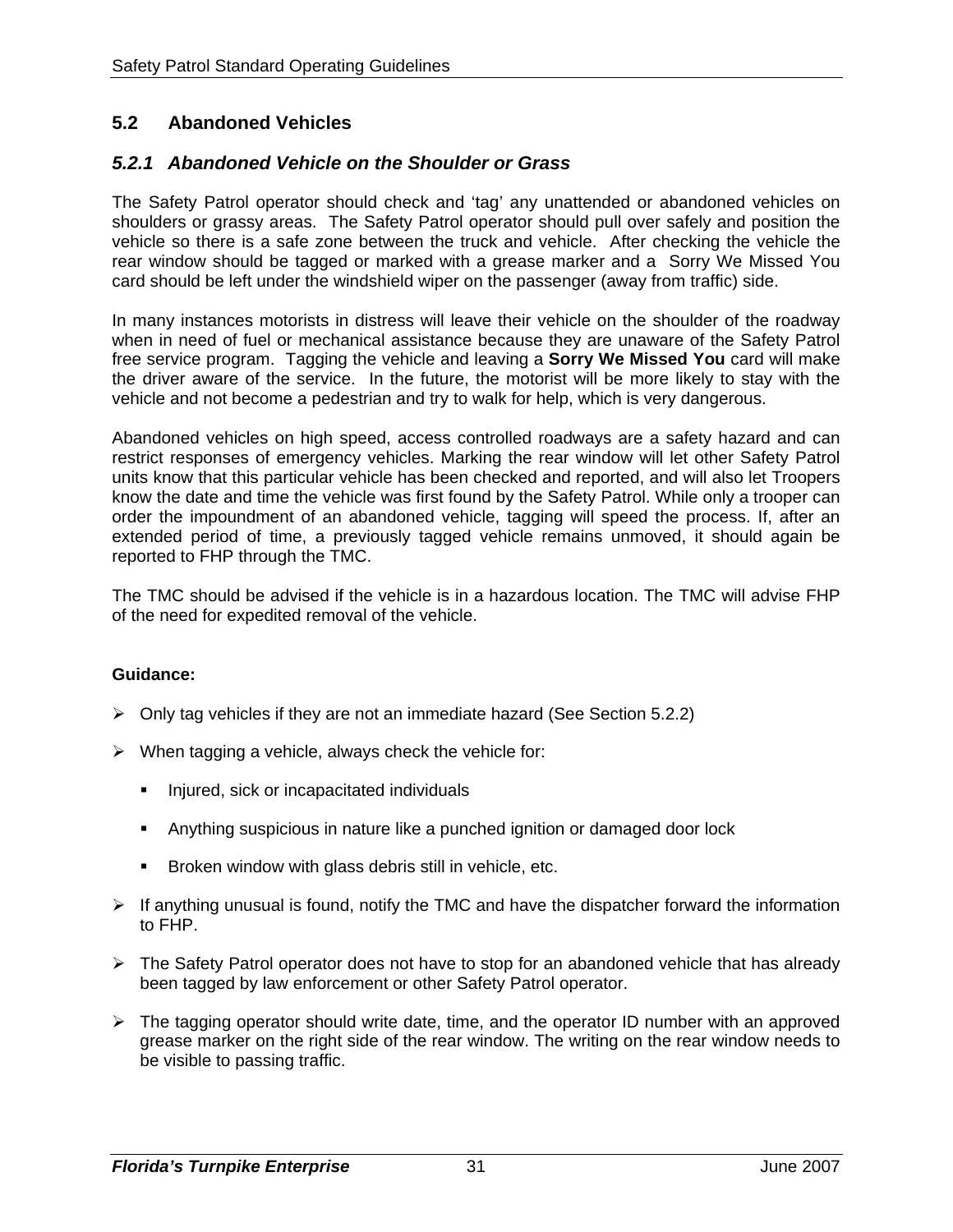Example of tagged abandoned vehicle:



**Figure 8 – Abandoned Vehicle Notification Tag** 

Example of card placed on disabled vehicle (driver not present):



**Figure 9 – Sorry We Missed You Notice**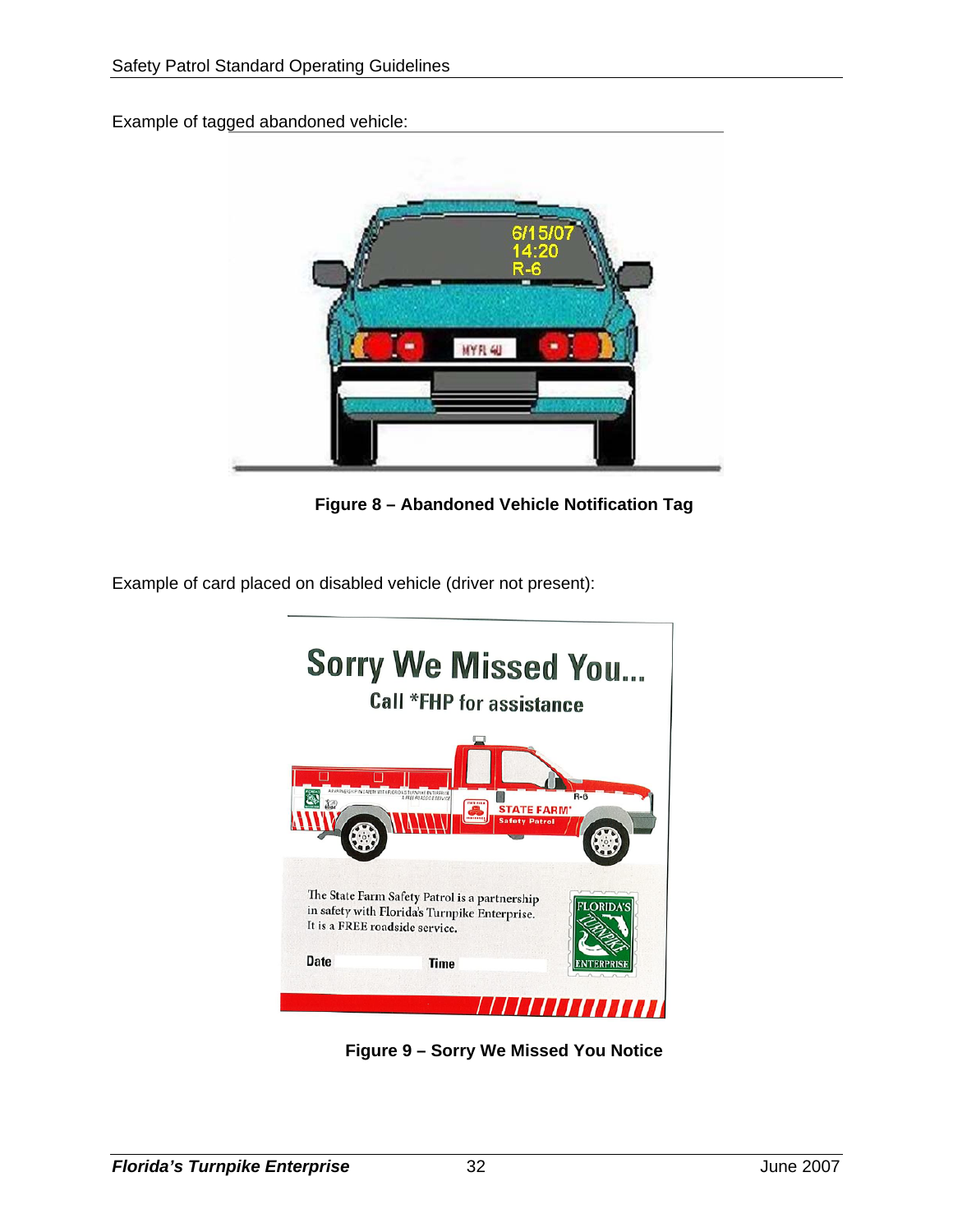## *5.2.2 Abandoned Vehicle Blocking a Lane or Presenting a Hazard*

When a Safety Patrol operator is on patrol and encounters an abandoned vehicle blocking or partially obstructing a lane or in a hazardous location he/she is committed to taking action to reduce the hazard. The Safety Patrol operator should initially activate the arrow board directing traffic around the hazard and notify the TMC giving complete details and requesting a Trooper. Quickly removing an abandoned vehicle blocking a lane greatly reduces the chances of a secondary crash and lessons the impact to the traffic stream.

If the Safety Patrol operator is driving a **tow-rig equipped truck** and traffic is heavy or slow moving, the Safety Patrol operator, **having been fully trained in this procedure**, should pull in front of the abandoned vehicle, use the wheel lift and move the vehicle out of the travel lane to a safe location.

**This procedure for expedited relocation should not be attempted if the operator feels it would be unsafe.** In this case, or if driving a truck with **no tow rig**, the Safety Patrol operator should remain in place behind the vehicle and call the TMC and request assistance from another Safety Patrol unit or a FHP Trooper. Create a safe zone behind the Safety Patrol vehicle using traffic cones (and flares at night).

If the Safety Patrol operator is not going to attempt a relocation the TMC will call FHP for a Trooper and a tow truck to be dispatched from the Service Plaza. Alternatively, a tow-rig equipped Safety Patrol unit nearby may be summoned if available. Everyone involved in the mitigation of this type of incident needs to act with a sense of urgency.

- $\triangleright$  When requesting a tow truck, provide the TMC with the following information and provide any additional information needed to ensure that the appropriate equipment will be dispatched to recover the vehicle:
	- Exact location and direction of travel
	- Which lane is blocked or why it is a hazard
	- Make of vehicle
	- Color of vehicle
	- License plate tag number
	- Location where vehicle will be relocated
- $\triangleright$  Do not move a vehicle from a shoulder into a travel lane; move only out of travel lanes.
- $\triangleright$  Your safety and the safety of others should be the determining factor.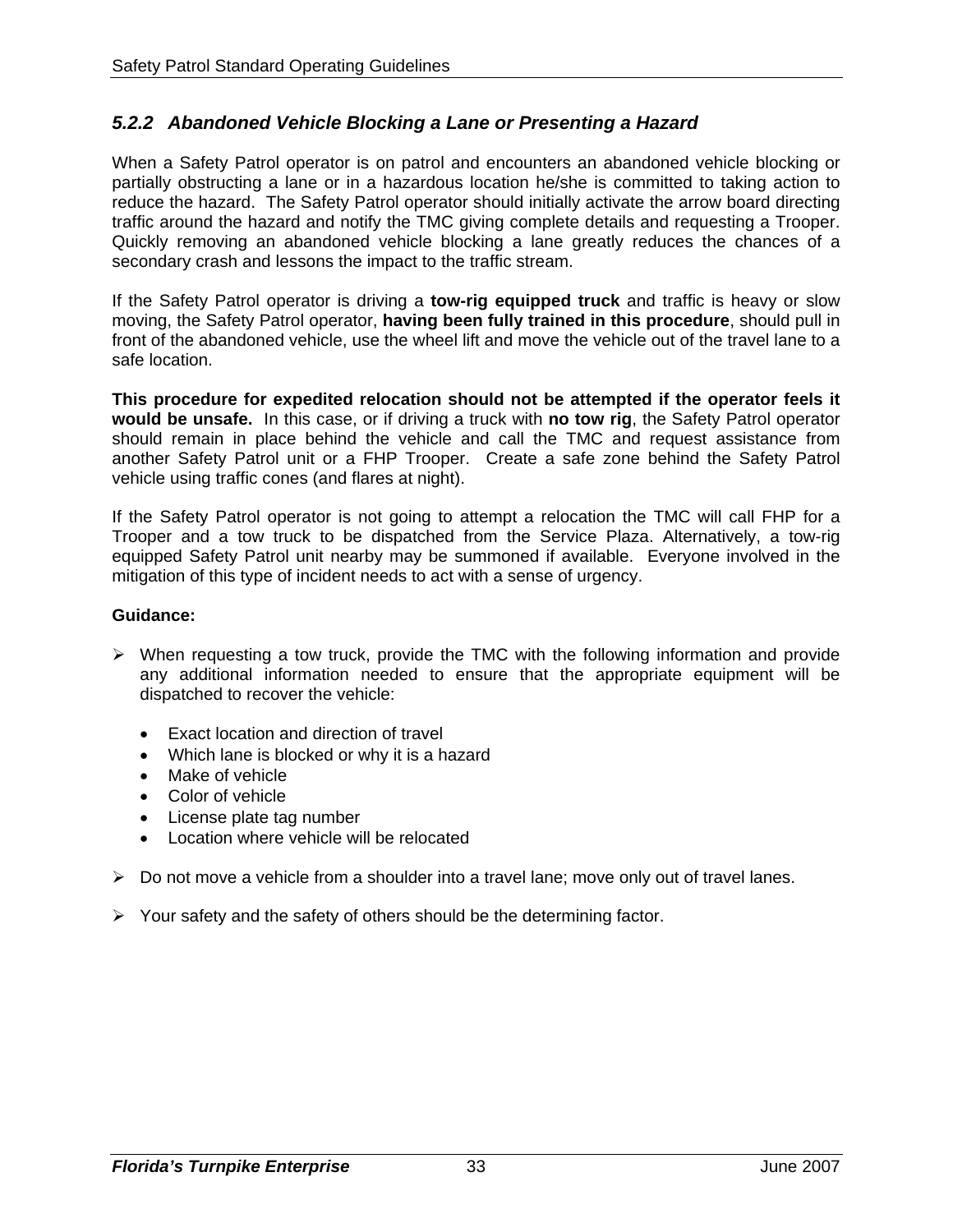## **5.3 Relocating Vehicles Out of Hazardous Locations**

While all vehicle assists have some element of risk, the Safety Patrol operator must evaluate each situation encountered and determine if the vehicle should be relocated to a safer location prior to rendering assistance.

#### **Guidance:**

- $\triangleright$  Be cautious on curves. Motorists tend to hug the inside of a curve. Make sure there is sufficient sight distance for traffic to see you around the curve.
- ¾ Vehicles on the left shoulder, in many cases, should be considered to be in a hazardous location. The median barrier on the main line south of Fort Pierce, and the guardrail north of Fort Pierce adjacent to the shoulder, leave little room to work safely.

#### *5.3.1 Using Push Bumpers*

Using your truck push bumper to relocate a disabled vehicle can be done safely and without any damage by following some basic guidelines. Consider the location, weather and traffic conditions. If you are concerned about the environment, your safety or the competence of the motorist contact the TMC and request assistance from another Safety Patrol unit or from FHP. Do not relocate a vehicle if you suspect the driver is substance impaired

Pushing a vehicle is only for limited distances to reduce the safety hazard. Be prepared to explain to the motorist that you cannot push them down the Turnpike to an exit or into the Service Plaza. You may even be asked to push them to their home. Be polite but stay in control and remember that your role is to reduce the potential of a secondary crash.

- $\triangleright$  Before you start the relocation check for: bumper alignment, previous damage, trailer hitches, tire carriers and ladders, etc.
- ¾ Approach disabled vehicle to be pushed **SLOWLY**.
- $\triangleright$  Do not push a vehicle you cannot see ahead of.
- $\triangleright$  Carefully instruct the driver before you start (Figure 10):
	- What you want them to do, and do they understand you
	- Advise exactly where you want them to go
	- Make sure ignition key is in the 'on' position
	- Transmission is in 'neutral'
	- Parking brake 'off'
	- Remind them that steering and braking will be hard, but will work
	- Leave their drivers window down, listen to instructions on the P-A
	- Advise driver not to hit brakes hard or abruptly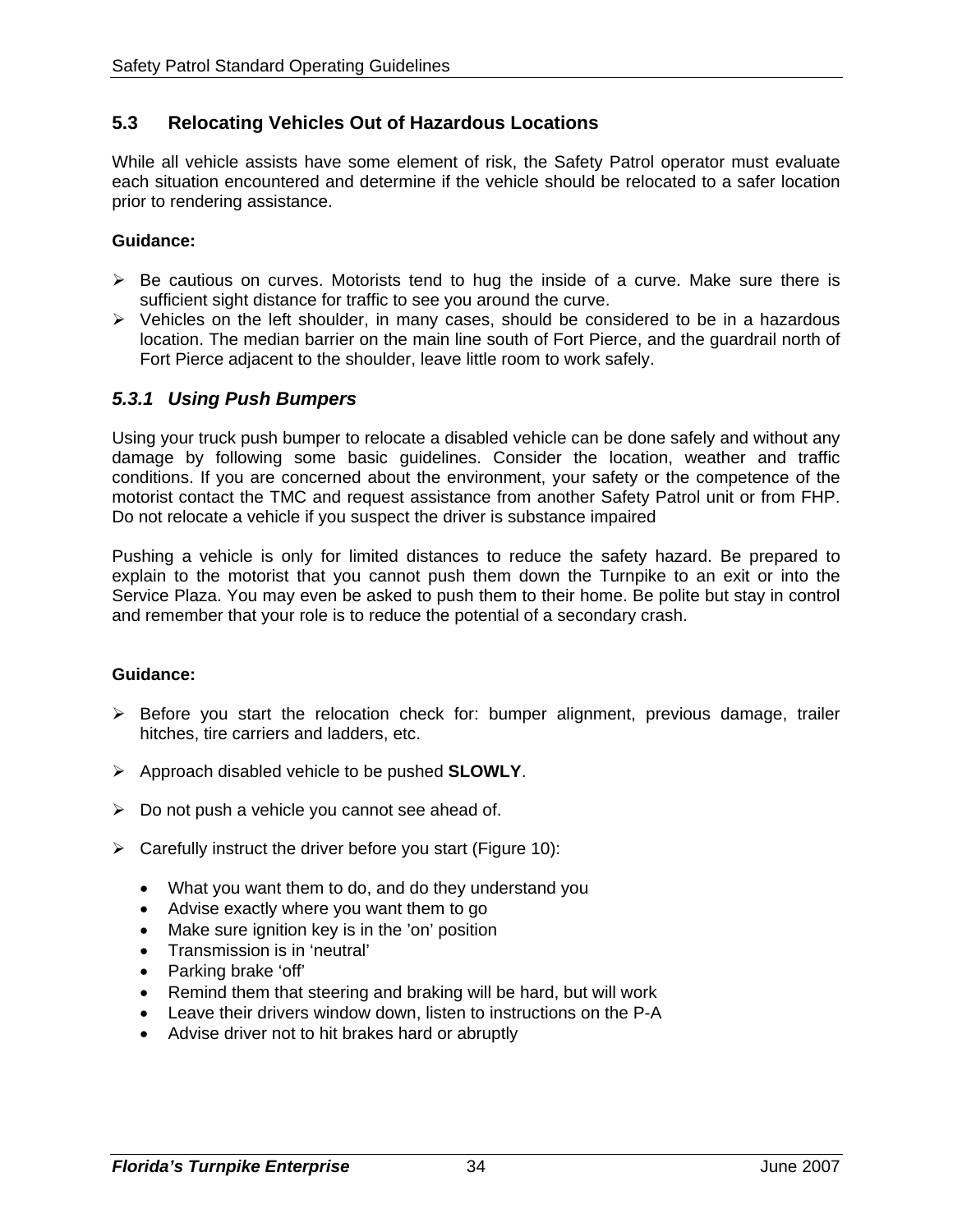

**Figure 10 – Push Bumper – Driver Instruction** 

- ¾ Safety Patrol operators should remember the following:
	- Always make gentle contact
	- Check traffic carefully
	- Advise them that you will start pushing
	- Push slowly
	- Maintain shallow angle
	- Back-off before they brake or go over a curb
	- Advise them to stop
	- Instruct the motorist(s) to set the parking brake, etc.



**Figure 11 – Push Bumper Relocation**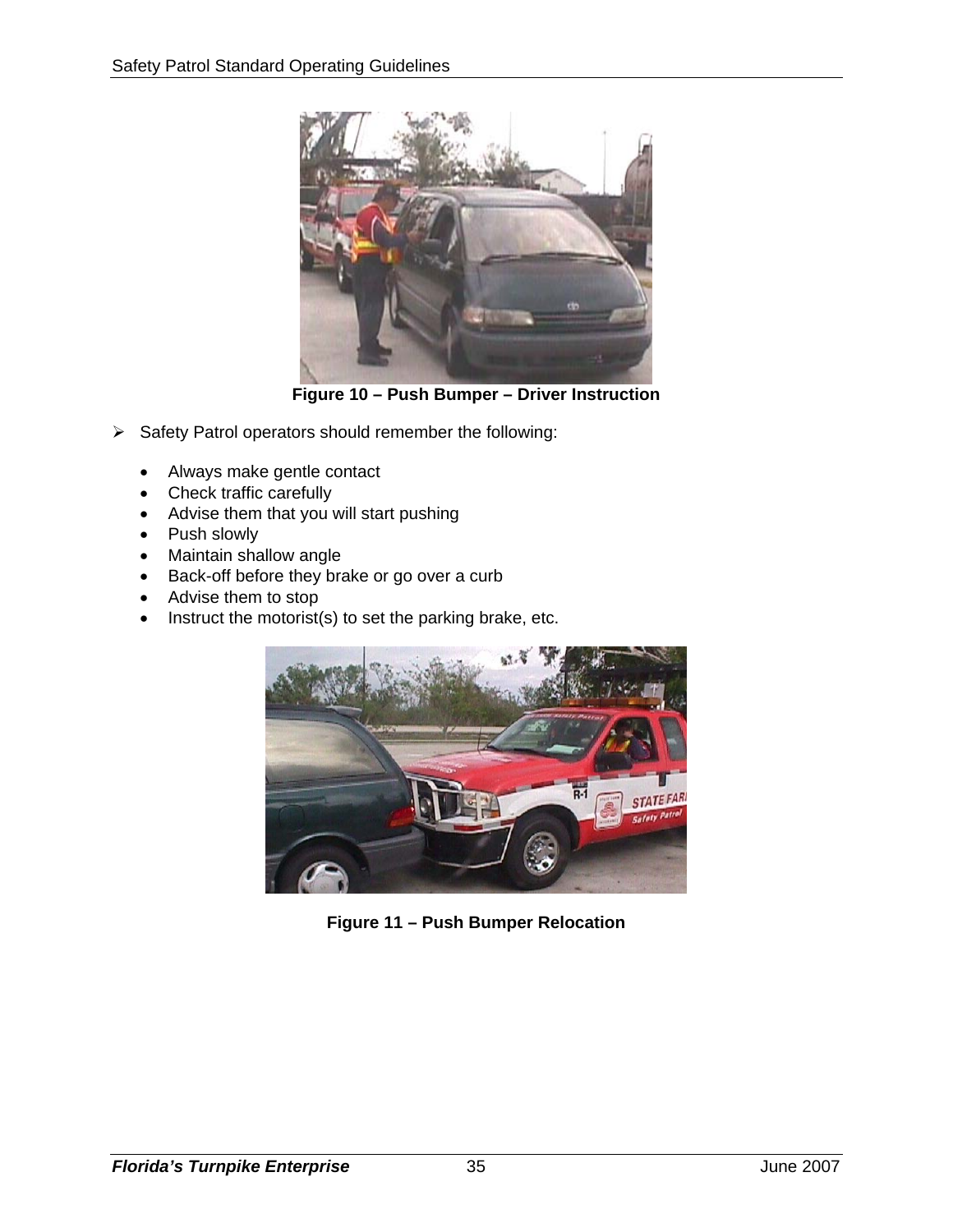## *5.3.2 Using a Tow Strap or Tow Rig*

There are plans to replace the current pick-up trucks used by the Safety Patrol to tows in the future. Specific guidelines will be prepared for the use of these tow rig equipped units. In the mean time the Safety Patrol operators will continue to relocate vehicles with push bumpers or by pulling them a short distance with a tow strap. In some cases, using a tow strap allows the Safety Patrol operator to move a truck or vehicle that can not be pushed.

Pulling a vehicle out of a travel lane with a tow strap can greatly reduce the exposure to a secondary crash and the detrimental impact on traffic using the roadway. Follow the same notification procedures outlined earlier and request the TMC send a back-up Safety Patrol unit or a Trooper if they are not on the scene. Do not attempt to pull a vehicle across any travel lane without another responder assisting with the control of traffic.

- $\triangleright$  If the driver is present and the vehicle will roll, attach the strap to a secure part of the vehicle to be relocated. Avoid attaching to body parts, bumpers, tie rods or steering components. Watch out for interference with tires, spoilers, hoses or radiators. Make sure the driver understands what you want him/her to do and follow the procedures outlined in the previous section.
- $\triangleright$  Pulling a vehicle should only be considered if a tow truck is not on scene and pushing is an unsafe option.
- $\triangleright$  Pulling should only be considered for very short distances.
- $\triangleright$  Do not pull a vehicle downhill.
- $\triangleright$  Do not pull a vehicle into traffic, only out of a traffic lane.
- $\triangleright$  If the vehicle is an air-brake equipped truck, ask the driver if he has air pressure; usually anything over 60 lbs. will release the air brakes. Tell the driver to use his transmission to stop, not his air brakes.
- $\triangleright$  If the vehicle is a car which was wrecked in a crash suggest to law enforcement that he give you the okay to move the vehicles out of the travel lanes while waiting for the tow truck. See Section 5.4.5 for more on clearing traffic crashes.
- ¾ Watch for spilled gasoline. Do not drag a vehicle or pull a vehicle with a leaking fuel tank.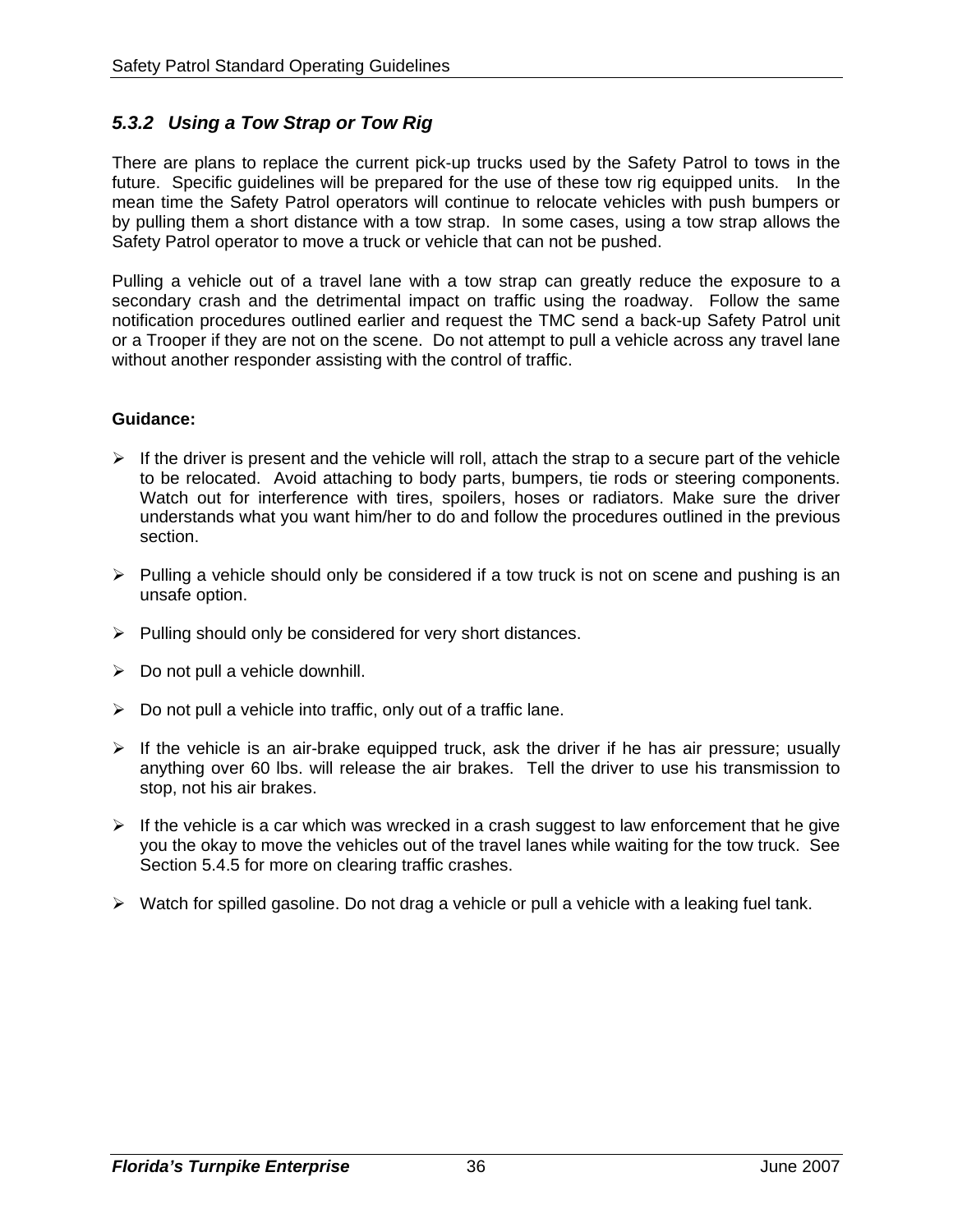## **5.4 Traffic Crashes**

## *5.4.1 Traffic Crash with Property Damage (No Apparent Injuries)*

The Safety Patrol operator is frequently the first to arrive at a vehicle crash. **The ability to quickly analyze the situation and take appropriate action to get the road open is an important part of a Safety Patrol operator's job.** 

Safety Patrol operators need to be fully aware of the Florida Statute FS 316.061. It is the law that requires motorists involved in crashes without serious injury to move their vehicle out of traffic or seek assistance to move it.

The ability to convince motorists to cooperate and then to personally facilitate the relocation of the vehicle out of traffic is a good measure of the Safety Patrol operator's skill. To help make drivers aware of the law, hand them a copy of the 'Move-it' law. (Keep plenty in your pocket or on your clip board.) Let the driver read the card, and in a couple minutes again offer to help them move out of traffic "to avoid a citation" when FHP arrives.

#### **Guidance:**

- $\triangleright$  Upon arrival, park your truck in the lane blocked by the vehicles and notify the TMC of:
	- Your exact location
	- Lanes that are blocked
	- Number of vehicles and general vehicle description
	- Tag number of closest vehicle
	- Approach the drivers to determine if they are capable of driving out of traffic
- $\triangleright$  If, by looking at the condition of the vehicles it appears to be a minor incident, ask each driver, *"Do you want me to call an ambulance to take you to the hospital?"* That question is better that the standard "Are you hurt?" If no one says they need an ambulance, indicate that you will help them safely move their vehicles out of the road.
- $\triangleright$  If you see any apparent injuries or if a motorist or passenger indicates that they are badly injured, return to your truck and call the TMC for a Trooper and EMS.

There are cases when, even after repeated attempts by the Safety Patrol operator to move the crash vehicles out of traffic, someone refuses to cooperate. You must now ask the TMC to call FHP indicating that the motorist refuses to relocate. **Do not leave the scene unprotected.** 

In those cases where the crash cannot be relocated, begin to set up cones and facilitate the flow of traffic past the crash scene to assist in the arrival of other response vehicles. The Safety Patrol operator's role at this point is to upgrade traffic controls and help other highway users safely pass the incident scene.

In some cases, motorists are cooperative but don't feel they can drive their car out of the road. Simply offer to drive the car for them. You may be surprised how many wrecked cars can be started and driven. If the vehicle is not drivable, follow your training and use your skills to clear them from the travel lanes with your truck. Refer to Section 5.3 for more on relocating.

#### **Don't forget to clean up any debris and fluid spills before opening the lane.**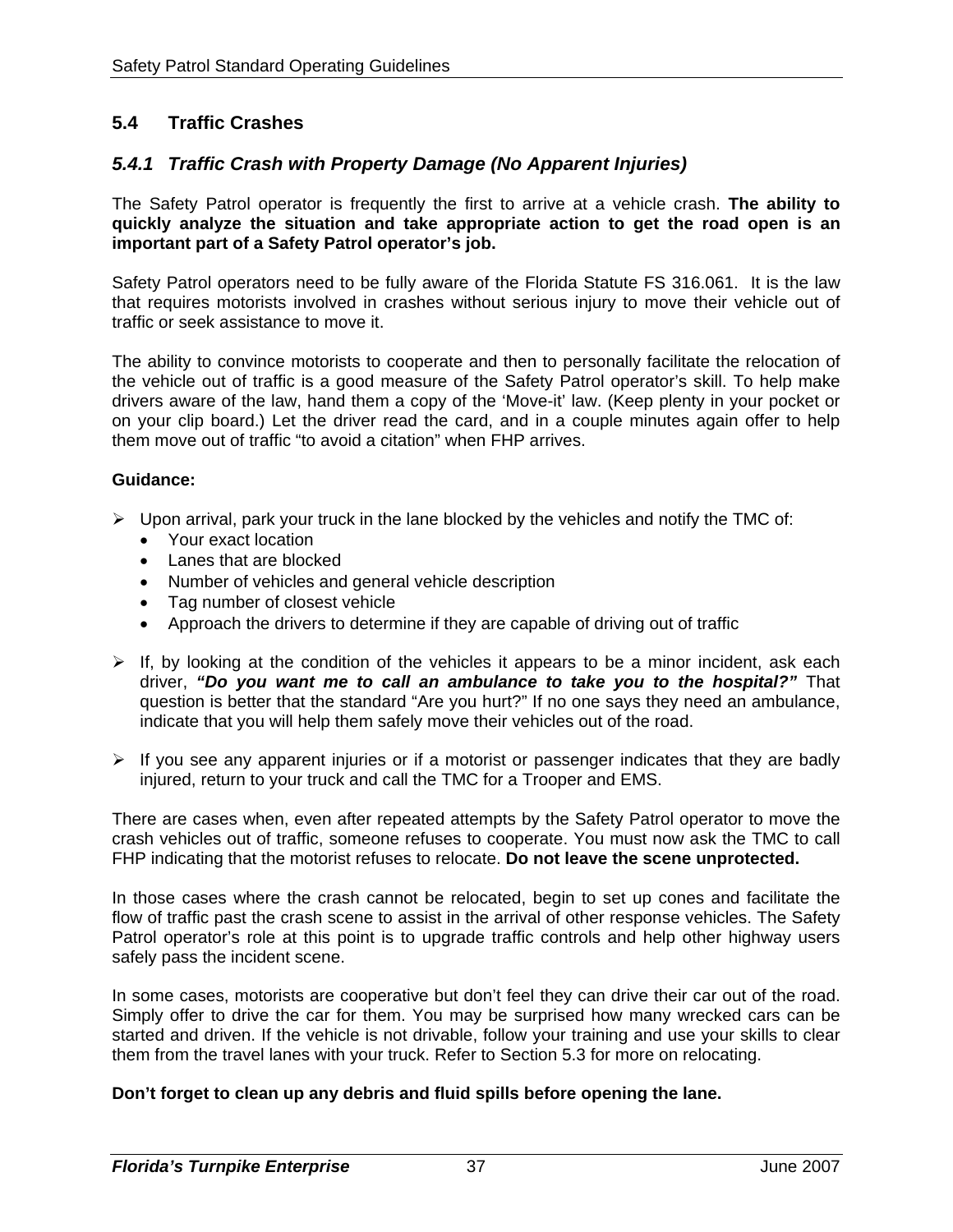## **5.4.2 Traffic Crash with Injured Persons**

When responding to a serious crash with injured persons, follow the previously described steps to position your truck behind the crash and make notifications to the TMC. **You have three major safety concerns: the victims, yourself and other responders, and the highway users approaching the crash scene.** But the primary objective of the Safety Patrol program is restoring traffic flow and reducing the duration of the incident. Your goal is to balance these responsibilities.

#### **Guidance:**

- $\triangleright$  When you first approach the vehicles, look for any fire or spilled fuel that could ignite.
- $\triangleright$  If you see serious injuries or if the condition of the vehicles indicates the probability of serious injury immediately notify the TMC requesting FHP and EMS. Return to the vehicles and calmly assure the victims that help is on the way and that you will help them by making the scene safe.
- $\triangleright$  Before you begin to set up the cone lane closure, look for fire and any life threatening conditions.

You should have had enough training to recognize the potential to save a life. This could include massive arterial bleeding, not breathing or no heart beat. Remember that if injuries are not life-threatening, waiting for EMS is the prudent choice.

#### **However, if you do take action to save a life, you are protected by Florida's Good Samaritan law and you should not worry about liability.**

A crash with injuries will most likely bring several response vehicles, so set up your cones and move your truck back to allow them to park near the victims. Once other responders arrive, modify your closure to enclose the entire scene, try to have them position within your cones, but do not ignore an uncooperative emergency responder. **Work to gain the trust of other responders for future incidents; eventually they will recognize your expertise and concern for their well being**. In some cases, after a few minutes you may again suggest the response vehicle be repositioned to facilitate traffic flow. **Be persuasive but not confrontational.** 

Be sensitive to the FHP Trooper's job to investigate serious crashes, especially if there is a potential for a fatality. Protect and preserve the scene as best you can to allow them to do a complete investigation.

**"The 15-Minute Rule."** Once traffic controls are in place, notify the TMC and provide a complete update of the situation and include specifics on which lanes are blocked. This information should be repeated every 15 minutes or sooner if there is a change in the status of traffic conditions at the scene.

This 15 minute interval gives the Safety Patrol operator time to speak with the FHP or other responders about repositioning equipment and attempting to gradually reduce the impact on traffic as the situation stabilizes.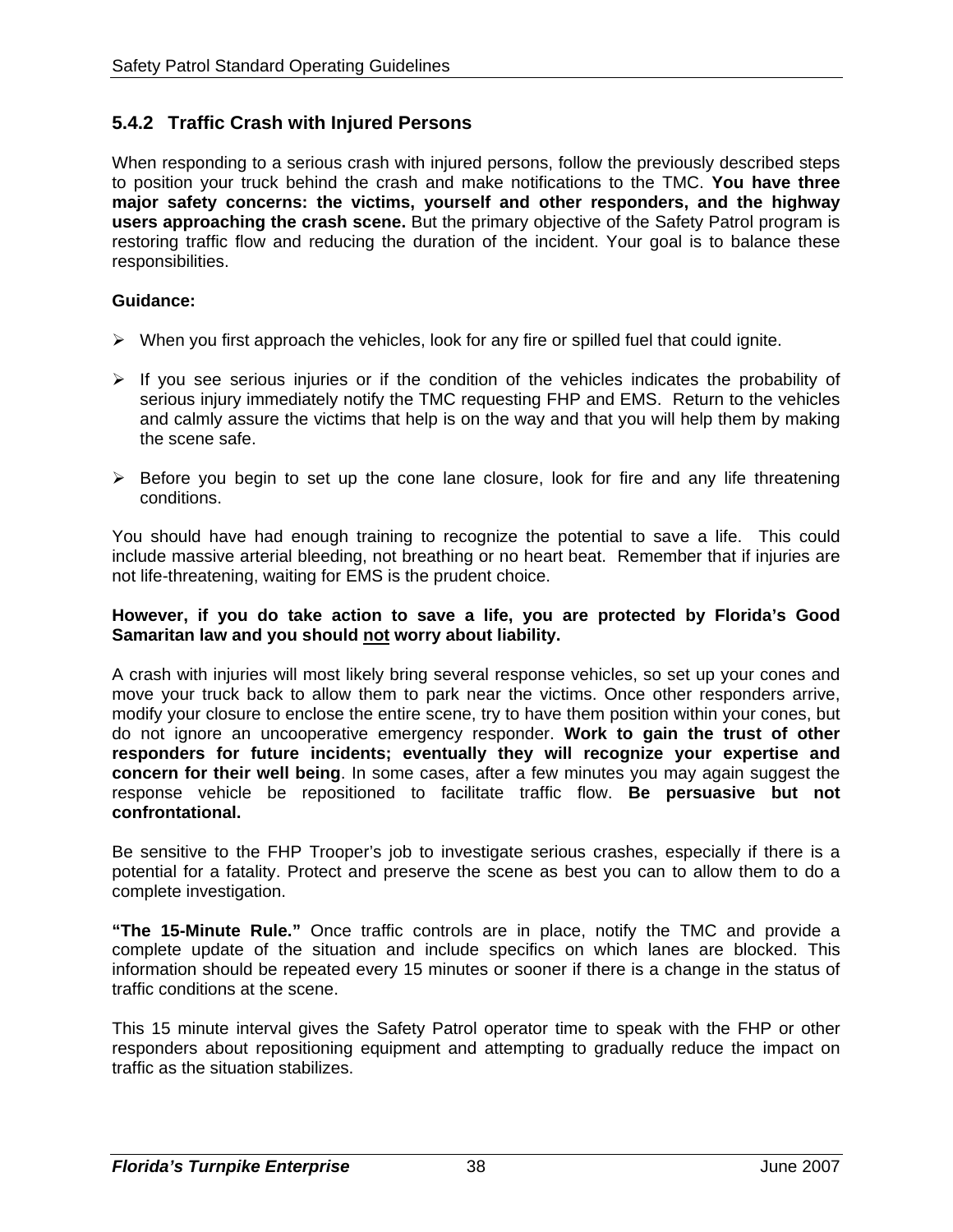Once injured persons are extricated from vehicles and loaded in the ambulance, the Safety Patrol operator should confer with the Trooper and begin to move the wrecked vehicles off the travel lanes. Drive them, pull them with a chain or tow strap, or push them with your push bumper. This aggressive, persistent clearance objective is what separates a traffic incident management professional from a motorist assistance provider.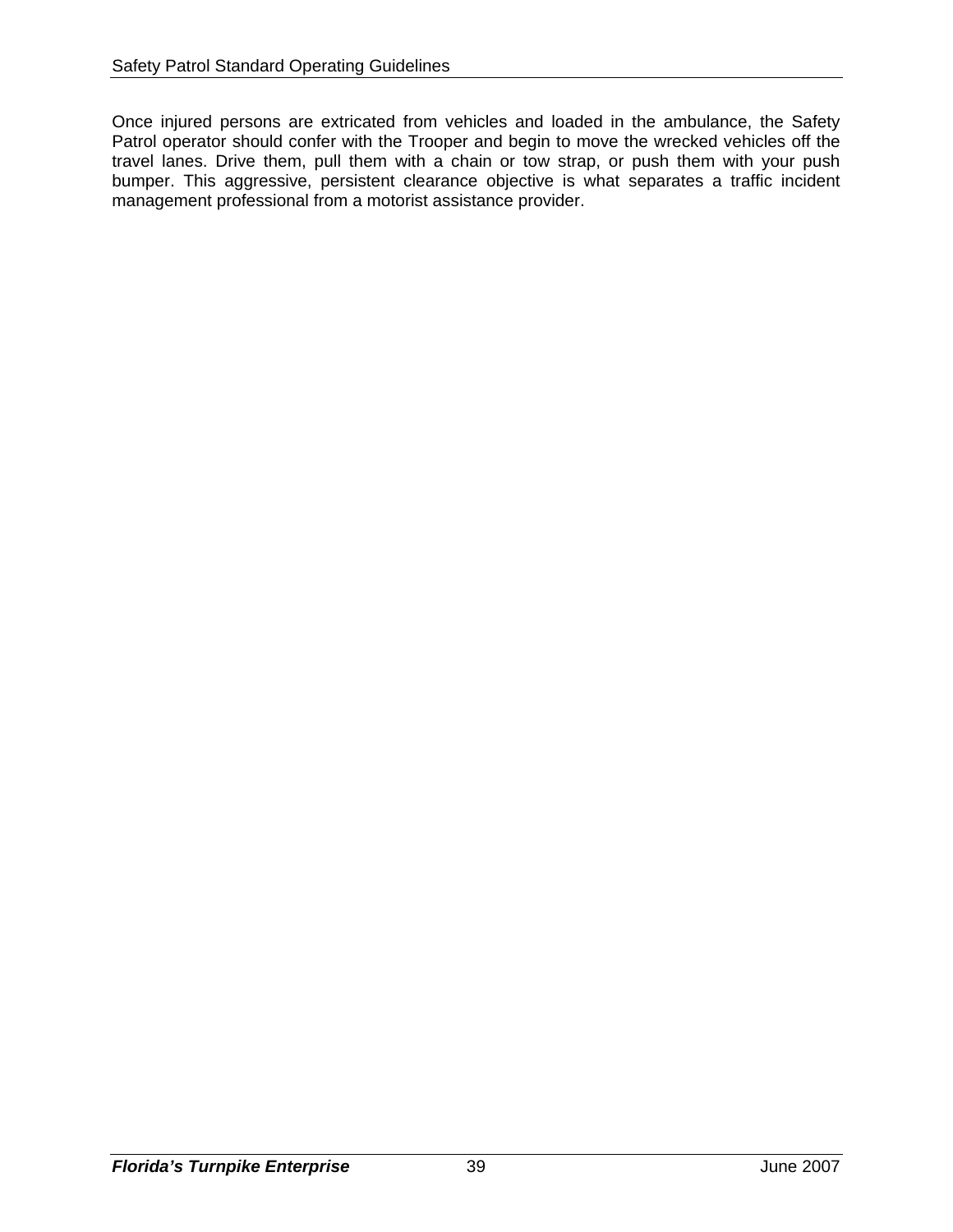## *5.4.3 Traffic Crash with Fire-Rescue (No Trooper)*

If a Safety Patrol operator responds to a crash scene where Fire-Rescue is already on scene the initial task is to quickly position the truck with the arrow board and set up cones to help improve scene safety.

- $\triangleright$  Speak to the Fire Chief or incident commander (generally wearing a white helmet) and advise him that you are there to assist them with traffic control and to make the scene safer for his crew.
- $\triangleright$  Before you leave your truck call the TMC with the incident details; don't assume that they have already been called by Fire-Rescue. It is likely that the TMC has not been given any specific details about lane blockage.
- $\triangleright$  Remember that you are the professional with skills in scene traffic control. Enclose all the emergency vehicles and the crash vehicles by setting out all your cones with about a 25' spacing to establish about a 300' lane closure. This will keep approaching vehicles from merging too close to the response vehicles.
- $\triangleright$  When you have your cones in place discuss with incident commander the status of the rescue activities and the possibility of moving or repositioning some of the apparatus to improve traffic flow.
- ¾ Remember to **give the TMC an update every 15 minutes or any time additional lanes are open or closed.**
- $\triangleright$  If the injured are cared for and the Trooper is delayed, look for opportunities to expedite the clearance of the wrecked vehicles. Check with the TMC and ask if a tow has been requested by FHP. If not, ask for authorization to begin clearing the vehicles off the travel lanes. This does not apply to very serious crashes with multiple injured or any possibility of a fatality where FHP will need to investigate the crash with vehicles in place.
- $\triangleright$  If tows are on scene at any crash the Safety Patrol operator should work with the tow operators to expedite the clearance of the vehicles, fluids and debris from the crash. The tow operators are part of the team. We need to assist each other to expedite the clearance of the roadway.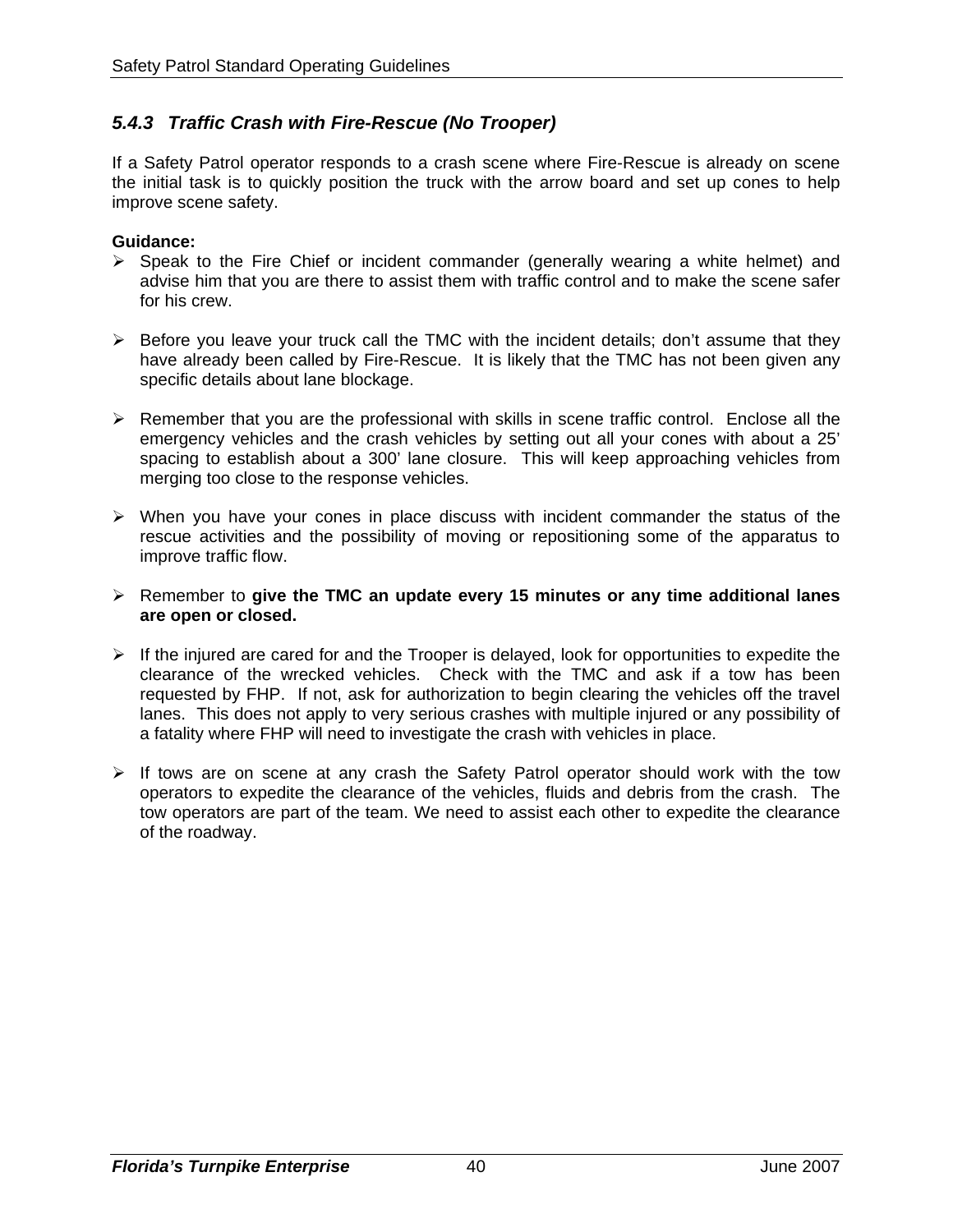## *5.4.4 Working with a Trooper to Manage Crash Scenes*

FHP Troopers have been trained to take charge at an incident scene and have a multitude of activities to accomplish. FDOT Safety Patrol operators are there to assist them with making the scene safe and to clear the crash scene as well as providing manual traffic control. Since Safety Patrol operators will be working with Troopers from Troop K, who are assigned only on the Turnpike, the Safety Patrol operator will have the opportunity to form a close professional relationship. This partnership will assure the effective and safe management of traffic incidents on the Turnpike.

- $\triangleright$  When you first arrive at a crash, call the TMC with the incident details, and then check in with the Trooper and begin to set up a cone closure and position your truck to help move traffic safely past the scene. Once the injured are cared for or removed allow the Trooper time to document the scene and begin the crash report. You should offer your assistance and, when given the approval, begin to sweep up debris and absorb spilled fluids.
- $\triangleright$  If the wrecker is on scene assist them with the hook up or with the relocation of the vehicles off the roadway. If a wrecker is not yet on scene suggest to the Trooper that you will move the wreckage off the travel lanes. **This resourcefulness is another measure of your effective performance. Drive them off, push them off, or pull them with a tow strap,**  *but get the lanes open!*
- $\triangleright$  Sitting in your truck at a crash scene should always be avoided unless you are using the communications equipment.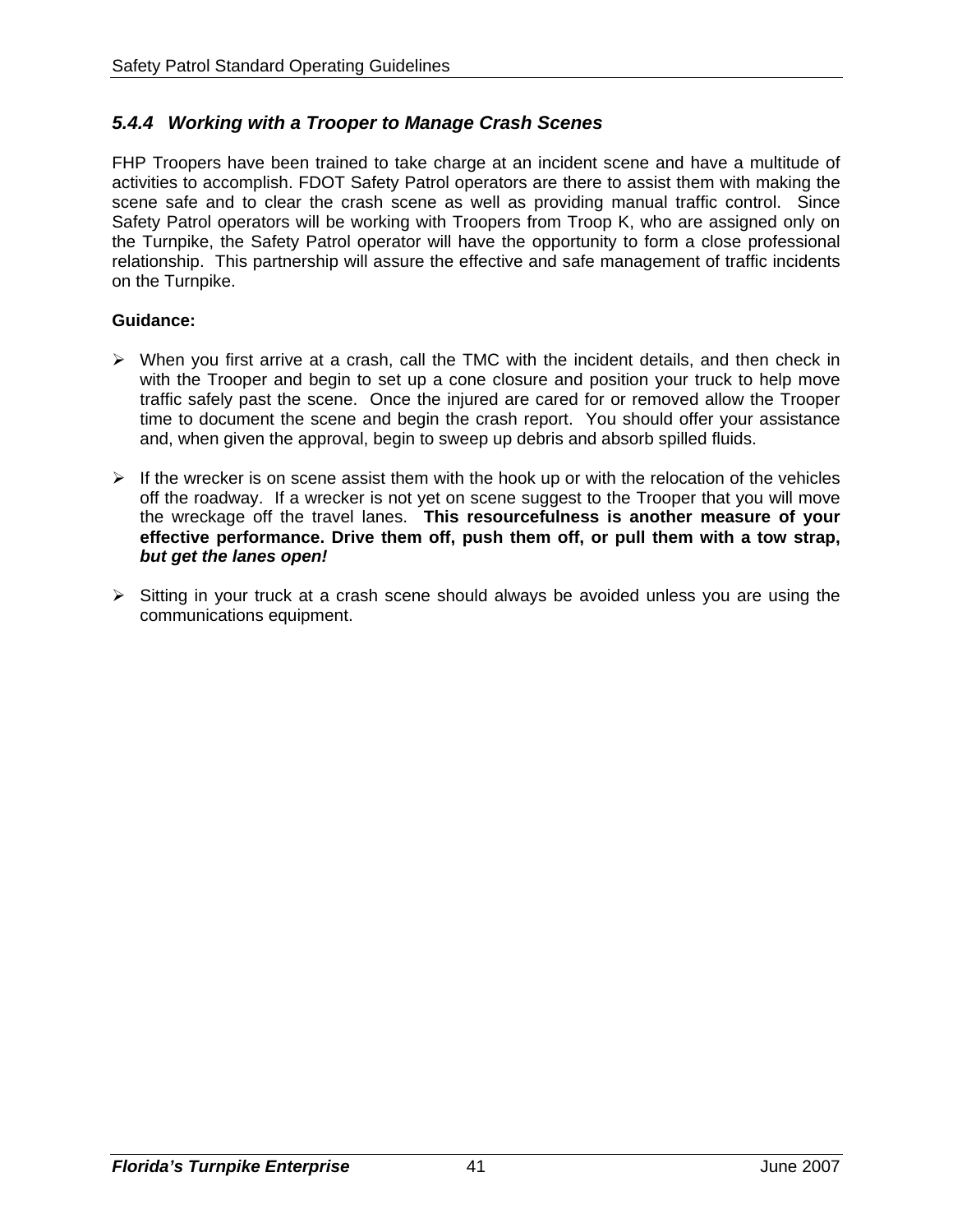## *5.4.5 Relocating Wrecked Vehicles at Crash Scenes*

The Safety Patrol operator needs to be aggressive in moving or clearing wrecked vehicles from travel lanes at crash scenes. Troopers will be impressed with your skills and determination and appreciate your efforts to open the roadway.

Explain that you intend to relocate the vehicles. Only if the Trooper specifically tells you not to move the vehicles should you leave them in the road waiting for a wrecker to tow them.

- $\triangleright$  Wrecked vehicles should normally be relocated to the right and well off the roadway.
- $\triangleright$  If there is an exit ramp or a safe area out of sight of traffic, consider relocating the vehicles there.
- $\triangleright$  Many cars can be started; drive them off of the road.
- ¾ Use your training and expertise to relocate crashed vehicles with your push bumper. Get some assistance with traffic and push the wreckage out of the road unless it not safe to do so.
- $\triangleright$  If you do not have a tow truck you can still use a tow strap to relocate wrecked cars off travel lanes.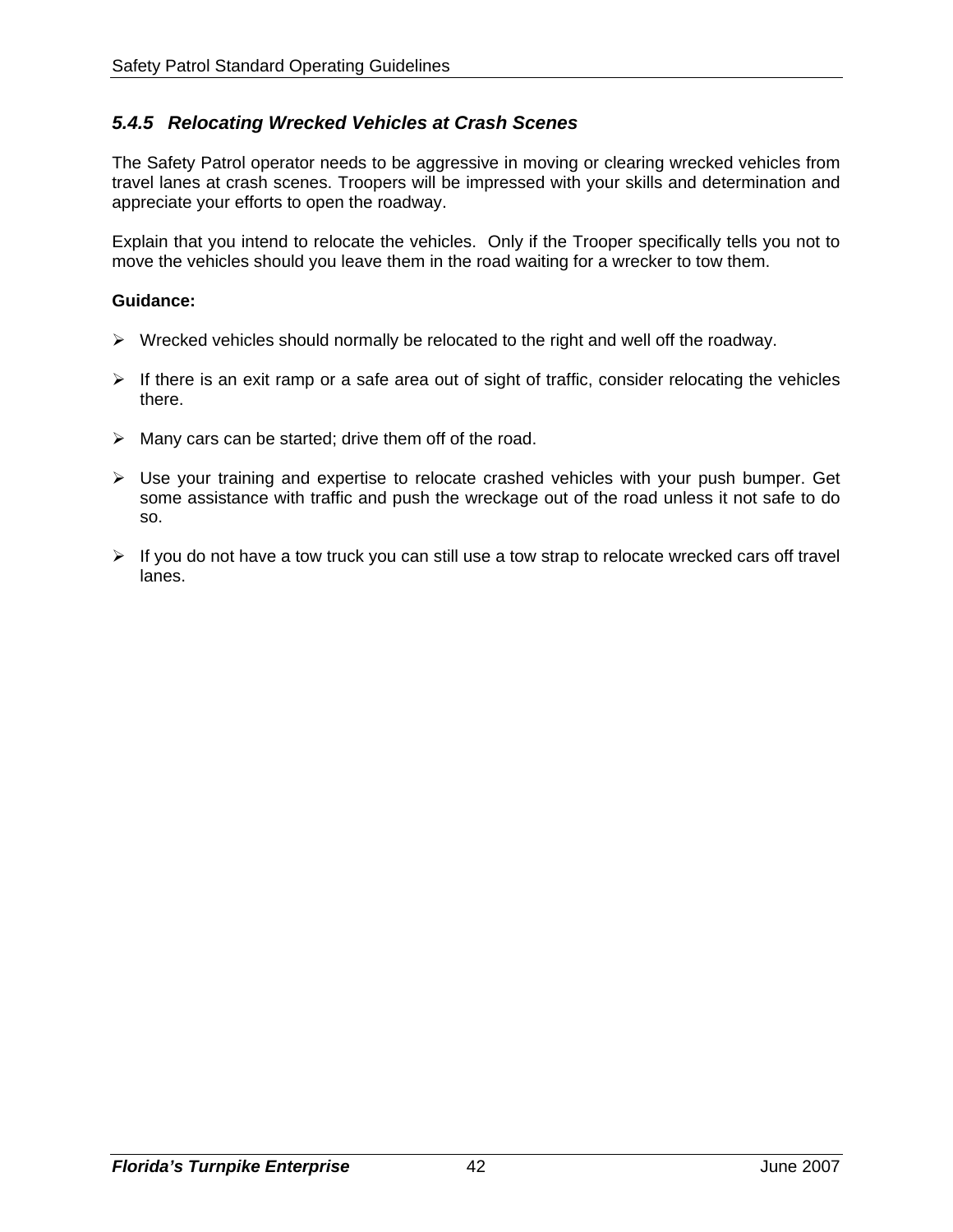## *5.4.6 Truck Crashes and Spilled Cargo and Vehicle Fluids*

Major truck crashes are incidents that can have a serious impact to turnpike traffic. A Safety Patrol operator can assist in many ways to manage the scene and remove the wreckage and spilled loads from the roadway.

Just as in the earlier cases, the initial role is to set up traffic controls and a cone closure. The advanced warning signs for the incident should be set up by the second Safety Patrol unit or other responder approximately one mile upstream from the end of the queue. The warning devices may need to be relocated further upstream or closer to the incident as the queue changes in size. These signs and the cone closure are only short term and normally would be upgraded or replaced by MOT provided by the Emergency Response Contractor or the RISC contractor if they are called out to respond. The transfer of the scene traffic controls at an incident needs to be discussed and coordinated with the trooper, Turnpike Roadway personnel and the TMC.

If there is spilled cargo or vehicle fluids like diesel fuel, quick action by the Safety Patrol operator to contain or absorb the spilled fuel is essential. Relocating some of a spilled cargo may be enough to open an additional lane and should be an early consideration.

When additional resources arrive, assist in any way possible to expedite the reopening of travel lanes. This may mean working with the heavy duty tow operators or modifying and upgrading the cone closure. Remember that all responders are a team and depend on each other for assistance. Safety Patrol operators should continue to maintain a sense of urgency in getting the incident resolved and frequently communicate with the TMC with status reports from the scene. (15-Minute Rule)

- $\triangleright$  Under no circumstances are you to merely sit in your truck while an incident with lane blockage is underway. Sweep debris, manually direct traffic, or assist with the clearance of the wreckage.
- $\triangleright$  If there is nothing for you to do, speak with the trooper, call the TMC and resume your patrol functions. Remember to turn around at your first safe opportunity and look for any stalled vehicles or secondary crashes in the traffic queue upstream of the crash site.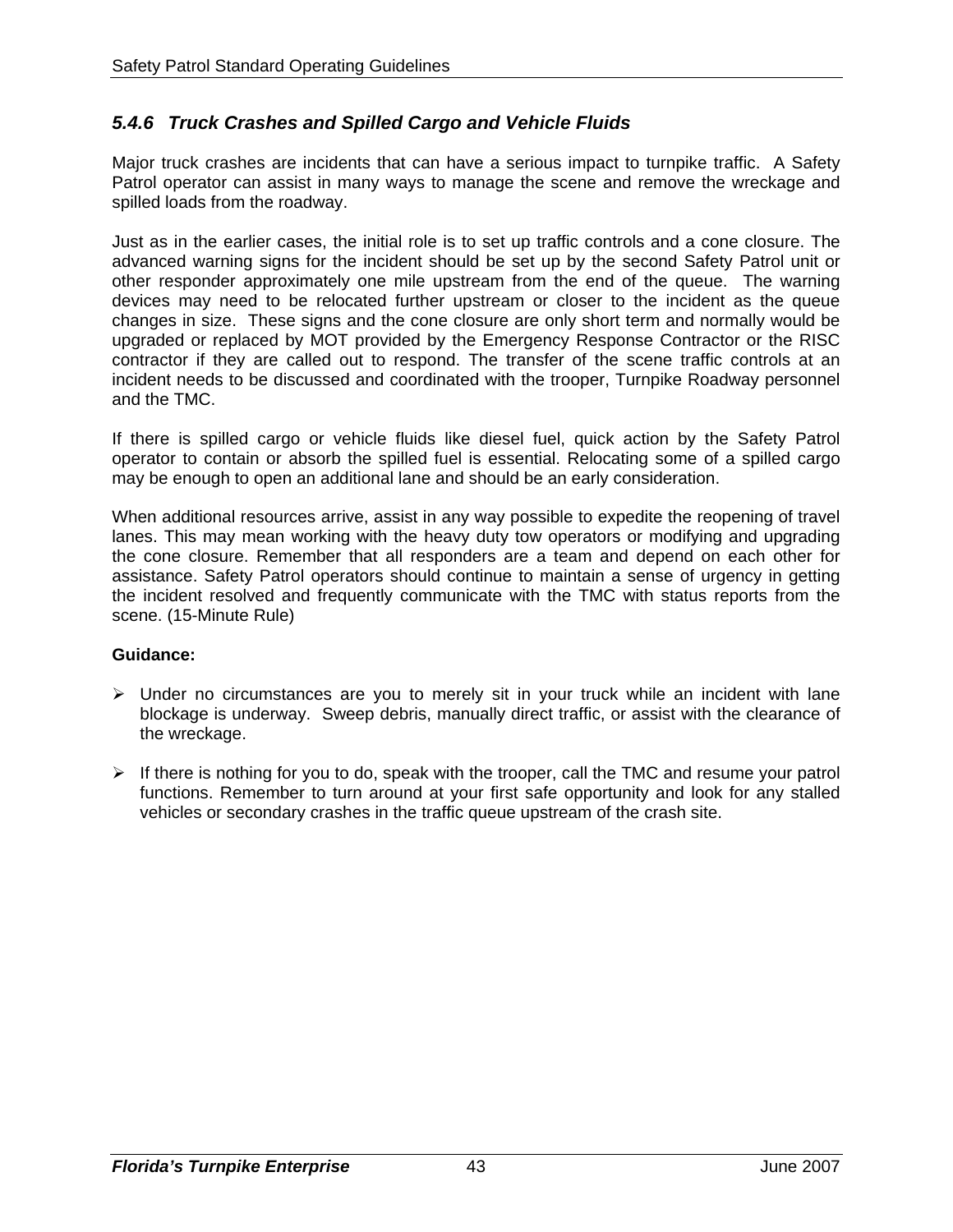## **5.5 Incidents Involving Hazardous Materials**

Traffic incidents are one of the most dangerous tasks responders are asked to handle. What makes an incident even more perilous is one that involves hazardous material cargo.

While the Safety Patrol operator is encouraged to mitigate non-cargo spills as discussed in Sections 5.4.6, and 6.3, hazardous material spills are to be handled differently and with extreme caution.

Each Safety Patrol operator should be familiar with the material identification placards required for all vehicles transporting hazardous material, so that when arriving at the scene quick identification can be made and a call to the TMC can be made for assistance. Never approach a vehicle spilling or leaking an unidentifiable cargo, especially if it is a placarded load.

When a vehicle carrying a placarded load (hazardous material) overturns and spills the load a wide range of responder decisions that can impact the proper handling of the incident are as follows:

- Identify the cargo from the placard
- Notify the TMC immediately
- Check the driver and assist, ONLY IF IT IS SAFE
- Protect the scene and set up MOT
- Assist the Hazmat responders and others as needed

- $\triangleright$  Be familiar with placards in the Emergency Response Guidebook
- $\triangleright$  Know the contact numbers for the TMC, State Warning Point, FHP, others
- $\triangleright$  Use extreme caution when arriving on scene
- $\triangleright$  Never approach an unidentifiable cargo spill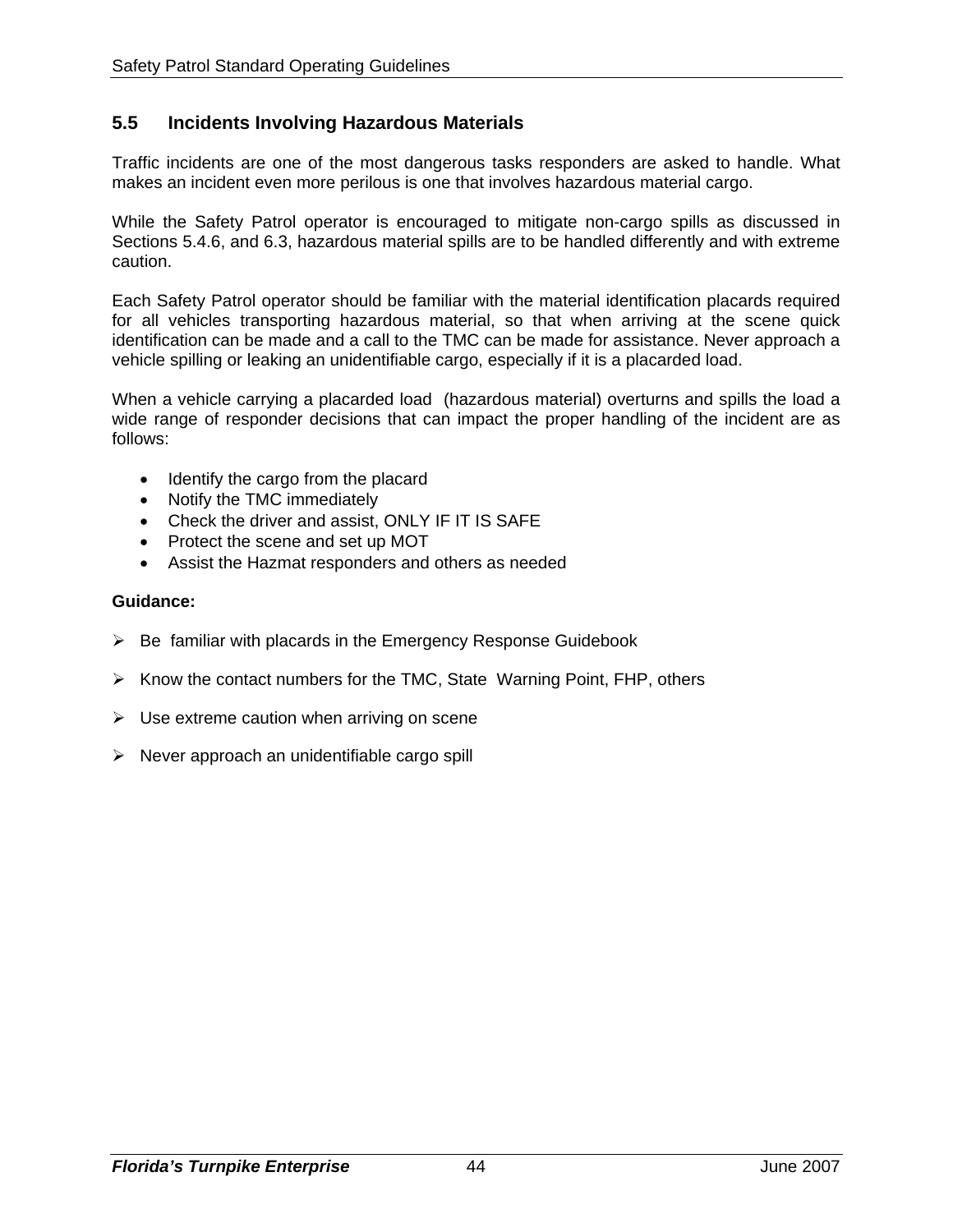## **5.6 Vehicle Fires**

When a vehicle fire is encountered, the Safety Patrol operator should immediately notify the TMC for assistance. Provide assistance to the occupants of the vehicle and relocate them to a safe area on the shoulder of the roadway or in an area protected by the Safety Patrol vehicle.

Extinguish the fire if it is safe to do so; however, do not approach the vehicle if it is completely involved. There is risk of the fuel tank exploding.

Secure the scene as much as possible and set up MOT in order to keep the traffic moving on the roadway.

- $\triangleright$  Notify the TMC upon arrival
- $\triangleright$  Assist the occupants and relocate to safe area
- $\triangleright$  Extinguish fire if safe to do so
- ¾ Secure scene and
- $\triangleright$  Set up MOT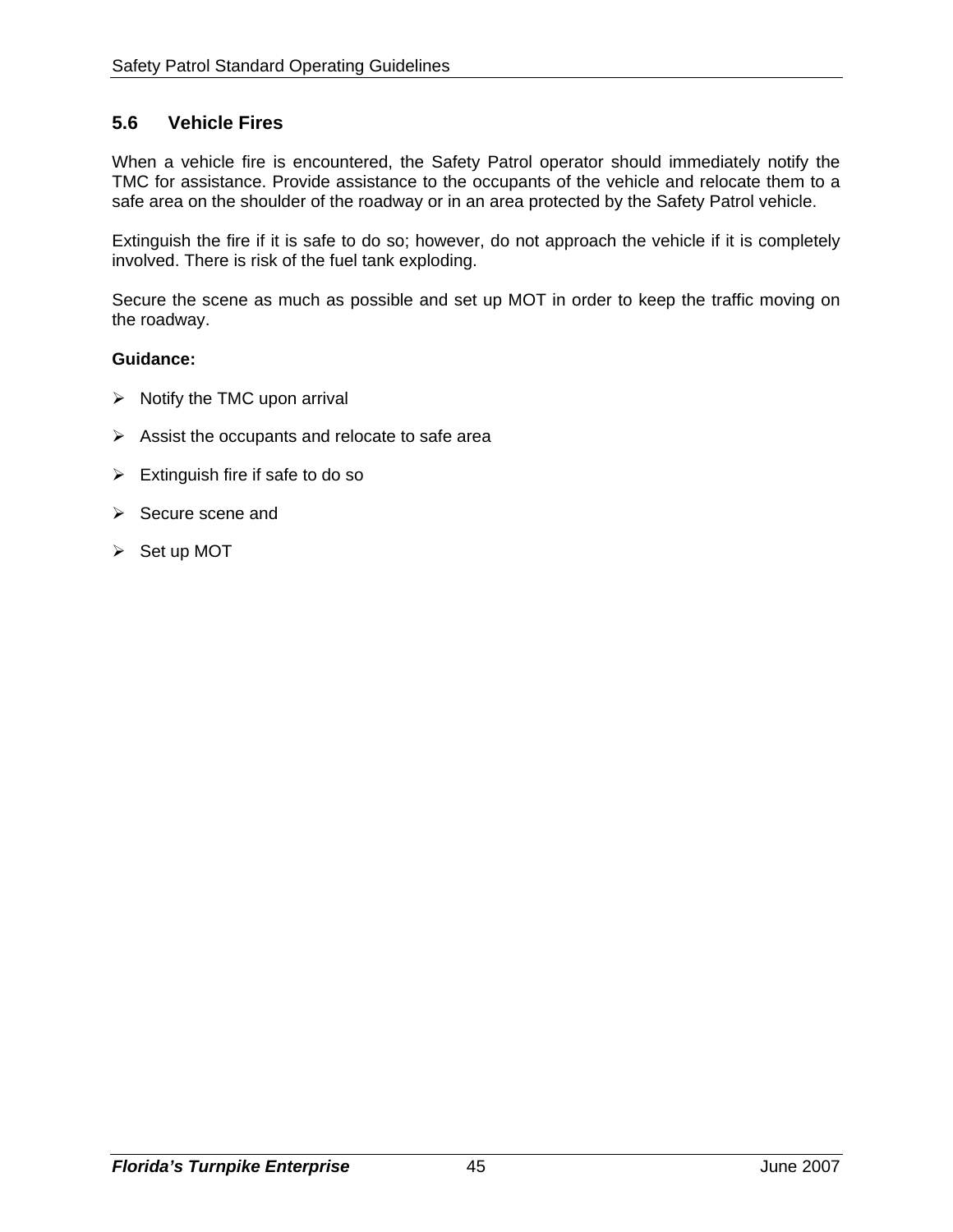## **5.7 Removing Debris**

## *5.7.1 Debris on the Shoulder*

Debris of any kind is a major concern to both the FHP and the Turnpike Enterprise. Debris on the shoulder may, at first glance, appear to be innocent since it is not in the roadway. However, the potential for it to become a safety concern is increased because it can be hidden by the high grass that surrounds it and makes it invisible to the driver of the vehicle that pulls off the roadway. It can also be partially buried in the soil and shaken loose by the vehicle or mowing machines. Not only can it damage the vehicle that pulls off the roadway but it can be hurled into moving traffic by the mowing machine. Debris on the shoulder may also be blown back into the travel lanes becoming a serious hazard.

While Roadway Maintenance crews are primarily responsible for looking for and removing debris, as an authorized agent of the Turnpike Enterprise the Safety Patrol operator is also responsible for detection and removal of shoulder debris. Debris should be moved well off the roadway and, if possible, placed behind guardrail for removal by maintenance forces. If the debris is unmanageable, call the TMC for assistance.

- $\triangleright$  Pull well off the roadway and correctly position the vehicle
- $\triangleright$  Notify the TMC with location and general description
- $\triangleright$  Use appropriate emergency lighting
- $\triangleright$  Keep personal safety a top priority
- $\triangleright$  If the debris cannot be removed, relocate it well off the roadway, behind guardrail if possible
- $\triangleright$  Call for assistance if needed
- $\triangleright$  Do not leave debris on the shoulder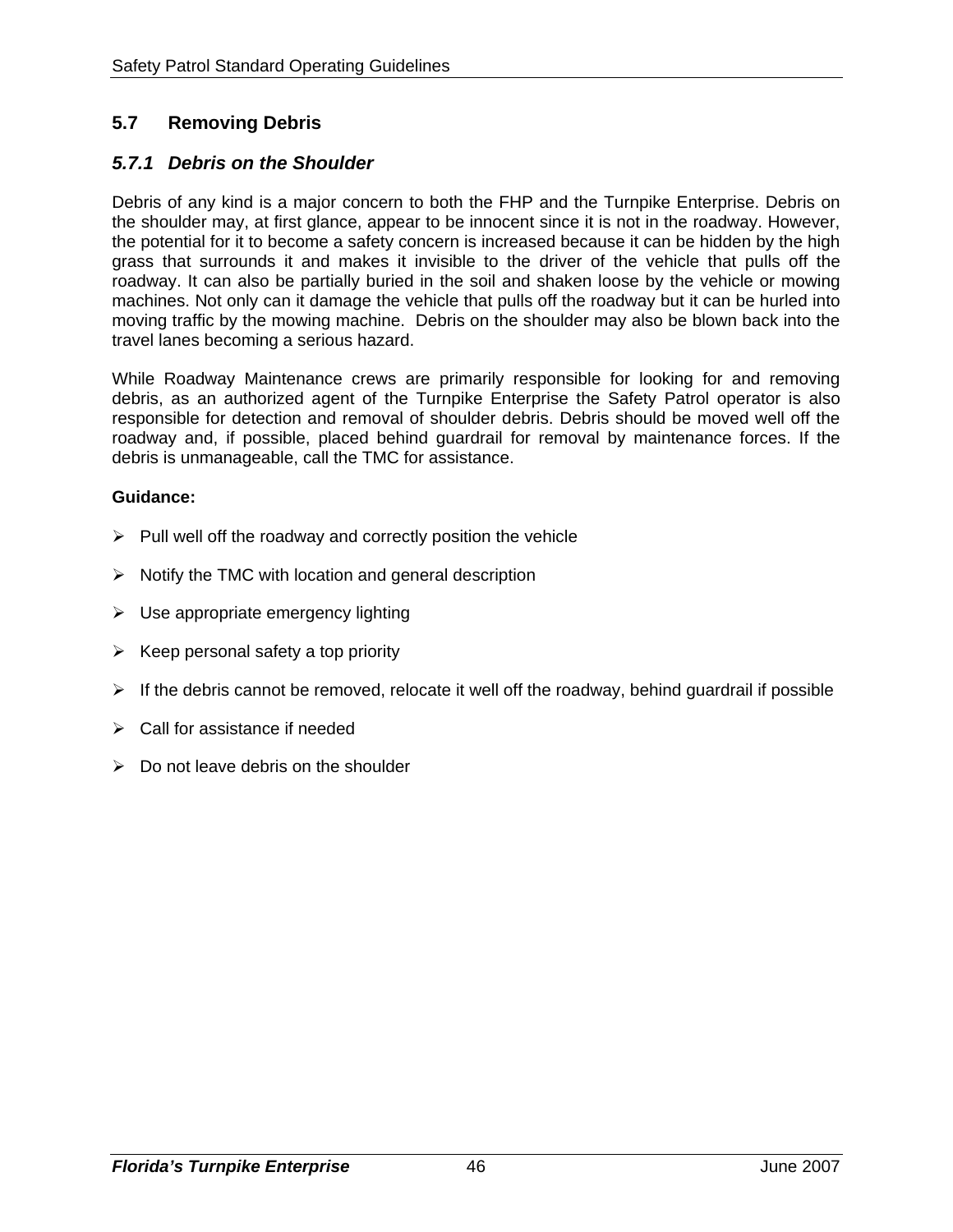## *5.7.2 Debris in a Travel Lane*

When on patrol it is the responsibility of each Safety Patrol operator to understand the importance of debris removal, as well as how to perform the task safely. There is no set way to remove debris from the travel lane, since traffic volume and time day can play a part of how the debris will be removed.

Debris presents a real threat to the motoring public. Accidents frequently occur when vehicles either stop suddenly or make abrupt lane changes to avoid striking debris in the travel lanes. Removing debris from the travel lanes is a potentially dangerous activity and every precaution should be taken.

- $\triangleright$  When objects/debris are discovered in the travel lanes, notify the TMC providing the exact location, which lane(s) are affected, and whether or not you can remove the debris unassisted or if back up will be required.
- ¾ Under no circumstances shall a Safety Patrol operator report the debris and continue patrolling without taking action to remove the debris.
- $\triangleright$  Always park upstream from debris. This practice will keep the debris from being struck and deflected into you or the Safety Patrol vehicle.
- ¾ If it is impossible to **safely** remove the debris, contact the TMC and request assistance from another Safety Patrol unit, Law Enforcement, and/or Turnpike Enterprise Roadway personnel and together remove the hazard/debris.
- $\triangleright$  If possible remove the debris completely from the roadway system. If it cannot be removed, it should be placed well off the travel lanes to be picked up by the maintenance contractor at a later time. Alert the TMC for follow-up.
- $\triangleright$  Valuable items found on the interstate system should be turned into the Safety Patrol Manager, where the item will be tagged with date, and location found to be retained for 30 days. If not claimed within that time period, the article will be disposed of or turned over to FHP through established Turnpike Enterprise procedures.
- $\triangleright$  If while patrolling, an operator sees a truck spilling its load on the travel lanes, the operator should use the PA system to inform the offending driver that his load is being spilled and for him to pull over to the shoulder. If the driver refuses to stop, contact the TMC and give the location, type of material being spilled, direction of travel, license number, company name, etc. This information will be forwarded to law enforcement. Note: The Safety Patrol operator has no authority to make the truck pull over. In no case is the Safety Patrol operator to be involved in a pursuit.
- $\triangleright$  If a spilled load is a hazard to traffic, stop and begin clean up procedures. If the location is unsafe or the amount of debris too great, request assistance from other Safety Patrol units, law enforcement, and/ or Turnpike roadway personnel through the TMC.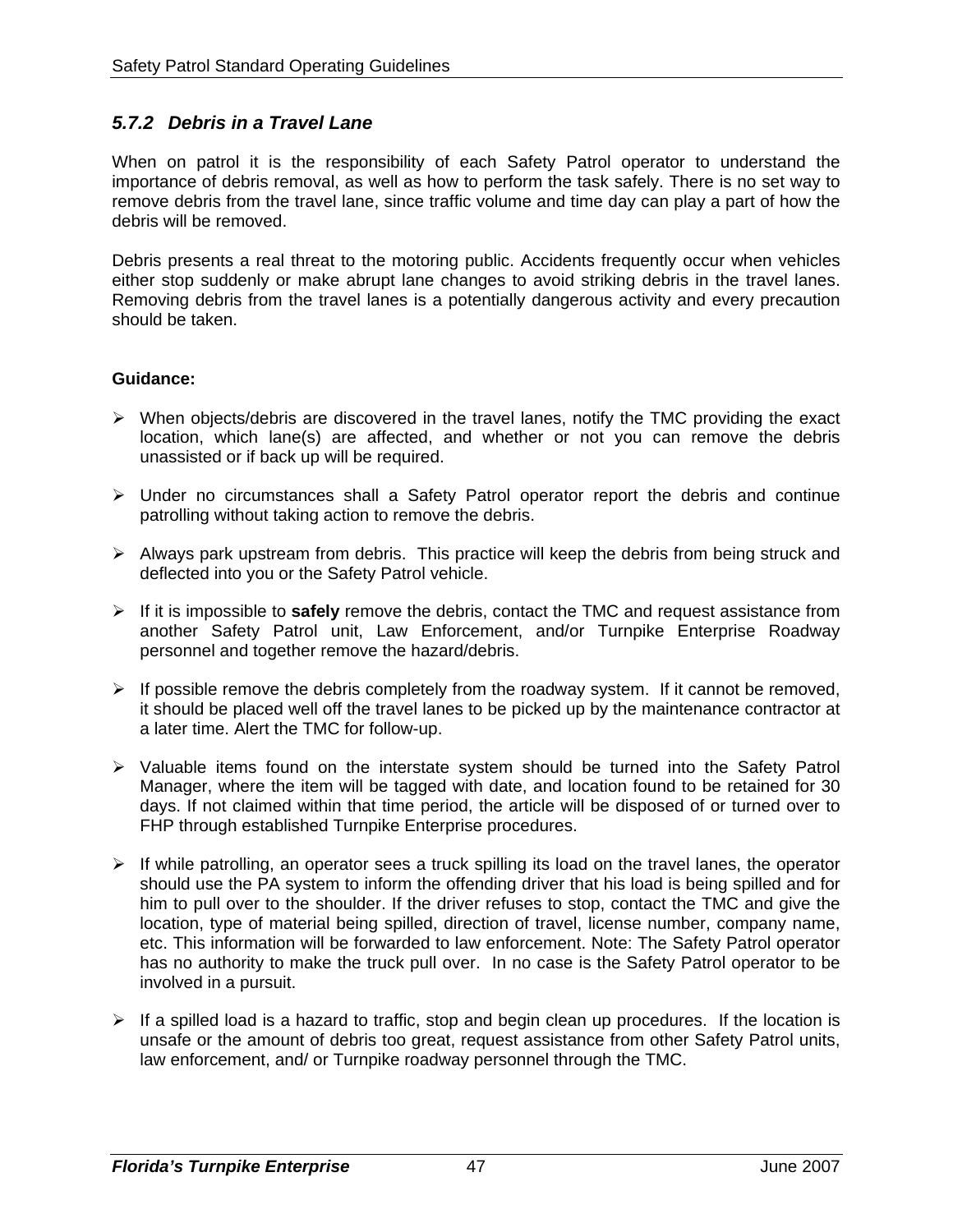# **6 State of Florida Laws and Administrative Policies or Agreements for Traffic Incident Management Guiding Safety Patrol Operations**

## **6.1 Florida's "Move It Law" Section 316**

Crashed or disabled vehicles, when allowed to remain in the roadway, are a potential hazard to the traveling public as well as the occupants and responder. The secondary crash that can and does occur is usually more devastating than the first incident.

Florida's Move-It-Law, F.S. 316.061(2), states that if a damaged vehicle is obstructing traffic, the responsible party should move it or seek assistance to move it so as not to block the regular flow of traffic. This statute is not without consequence. A nonmoving violation citation can be issued if the vehicle is not moved when it can be. (A copy of this statute is found in Appendix A, Exhibit C.)

Ask the motorist to relocate the vehicle if it can be safely driven or offer assistance to relocate it to a safe location. If the vehicle is moved using the Safety Patrol vehicle, follow the guidelines for proper use of push bumpers or tow straps.

If safe relocation is not possible, contact the TMC and set up traffic controls.

#### **Guidance:**

- $\triangleright$  First check for injuries and handle accordingly.
- $\triangleright$  Inform the motorist of Florida's Move-It-Law and the possibility that a citation can be issued.
- $\triangleright$  Hand out the informational card with the statute information.
- $\triangleright$  Encourage the motorist to relocate the vehicle or offer assistance to do so if the vehicle cannot be moved under its own power.
- $\triangleright$  Set up temporary traffic control if the vehicle cannot be relocated.

## **6.2 Florida's "Open Roads" Policy**

This policy agreement by FHP and FDOT clearly states the urgency given to clearing traffic incidents from Florida highways.

The Road Ranger and Safety Patrol programs operated by FDOT around the State of Florida are all committed to this policy and are becoming a major contributor to meeting the 'Open Roads' goals. A copy of the Open Roads policy can be found in Appendix A, Exhibit A.

All Safety Patrol personnel need to become totally familiar with and utilize this policy and its guiding principals.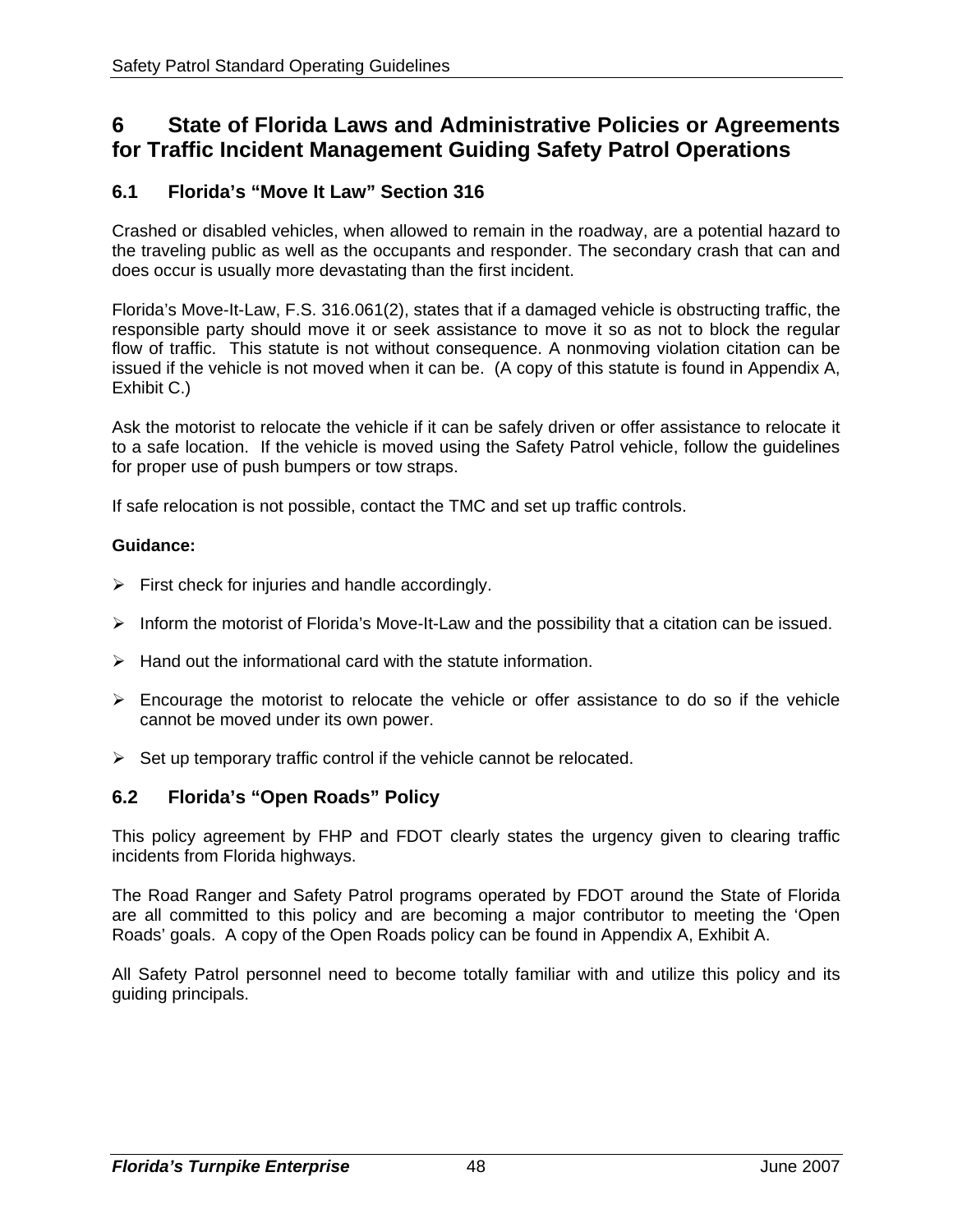## **6.3 Vehicle Fluid Spill Guidelines**

Incidents occur where vehicle fluids are spilled from ruptured fuel tanks or the vehicle's engine. The Guidelines for the Mitigation of Accidental Discharges of Motor Vehicle Fluids (Non-Cargo) document covers just such spills. (A copy is found in Appendix A, Exhibit B). The guidelines cover spilled motor vehicle fluids such as engine oil, radiator fluid, hydraulic fluids, brake fluid and diesel or gas from the ruptured fuel tank.

The guidelines do not cover the cargo being carried by the vehicle.

These guidelines allow for the mitigation of the non-cargo fuel spill without waiting for Fire-Rescue, Department of Environmental Management or any licensed clean-up agency.

Once the spill is identified as a vehicle fluid, it can be contained from spreading. Safety Patrol vehicles carry the necessary equipment to mitigate these spills and clean up the roadway.

#### **Guidance:**

- ¾ Notify the TMC of the number of gallons spilled (See Guidelines). The TMC will make proper notification to FHP and Roadway Maintenance.
- $\triangleright$  Identify the spill as vehicle fluid.
- $\triangleright$  Contain and limit the spill from spreading.
- $\triangleright$  Apply available absorbents.
- $\triangleright$  Pick up, bag and containerize for removal.
- $\triangleright$  Clean pavement.
- ¾ If at anytime you do not feel safe in this process, seek assistance from the Fire-Rescue or other qualified personnel at the scene.

#### **6.4 Liability Exemption for Safety Patrol Operators**

Liability has long been an issue among all responders. The thought of being sued for damages has hindered some responders from moving the damaged or disabled vehicles from the roadway. This act can lead to more serious consequences than any thought of liability actions. Besides the congestion caused, the secondary incident that can occur can be devastating.

Florida now supports the responder in this area with Florida Statute 316.061(3). This statute has identified you, the Safety Patrol operator, as an "authorized agent of the department" and as such you are allowed to remove the damaged or disabled vehicle from the roadway without being "considered at fault for any additional damage" that occurs to the vehicle. A copy of the statute is provided in Appendix A, Exhibit C.

It is your duty as a Safety Patrol operator and authorized agent of the Department to relocate these vehicles in the interest of public safety.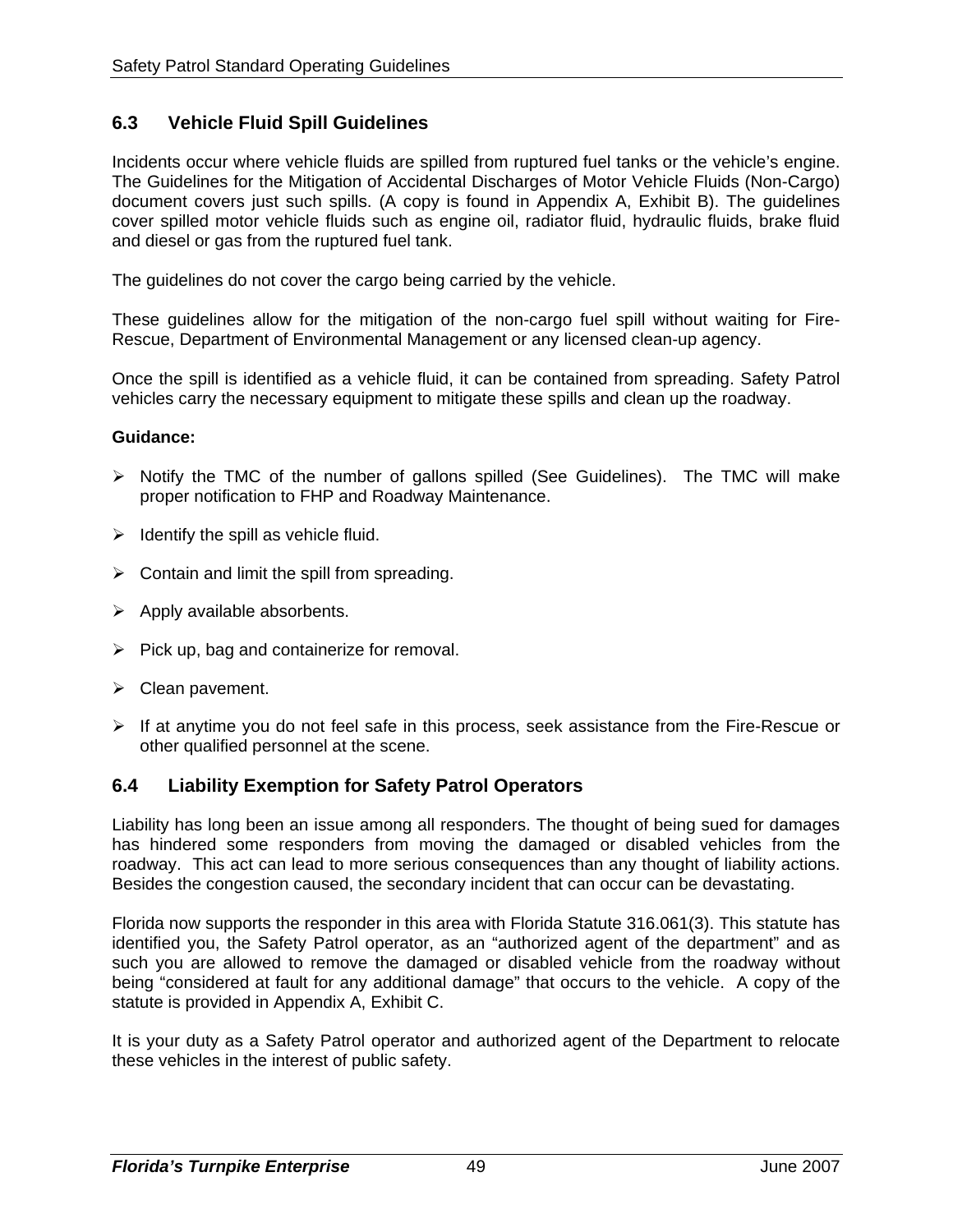## **6.5 Roadway Incident Scene Clearance (RISC) Program**

The Turnpike Enterprise has developed a program to help FHP speed the process of clearing major incidents, most frequently large truck crashes. The RISC contractor is required to respond with a support truck in addition to two super heavy duty wreckers. This support truck has MUTCD required traffic control devices and should be used to upgrade the MOT set up by the Safety Patrol.

It is desirable for the Safety Patrol unit to leave the incident scene after additional or supplemental traffic controls are in place to patrol the queued traffic for possible secondary crashes or disabled vehicles. In some cases the Safety Patrol operator may leave his signs and cones in place and pick them up after the major incident is cleared.

In any case the Safety Patrol operator, the RISC personnel, the Emergency Response contractor and the Turnpike Roadway staff all are part of a team and should work together, in some cases sharing responsibility as well as supplies.

Here is a summary of the RISC program:

This innovative program was developed to help the Turnpike reduce the impact of major traffic incidents and help meet the Florida's Open Roads Policy goals of clearing the roadway in 90 minutes. The RISC plan is part of an overall program of Traffic Incident Management Enhancements (TIME) implemented by the Turnpike in 2003.

The major components of the RISC program are summarized below:

- It assures prompt, predictable response and 24/7 equipment availability
- The plan contains detailed specifications for 35- and 50-ton recovery wreckers with full sets of tools
- It requires a support vehicle with an extensive equipment array and full traffic control and vehicle fluid spill mitigation capability
- The agreement also requires other specialized heavy equipment like loaders, bobcats, tractors and trailers
- The operators must be fully trained and certified in heavy towing and recovery as well as MUTCD requirements
- The plan provides compensation for the following:
	- $\circ$  Emergency mobilization, arrival of three trucks and full team in 60 minutes 24/7
	- o Clearing travel lanes in 90 minutes from 'notice to proceed'
	- o Additional payment for specialized heavy equipment
- By meeting the quick clearance goals the company will be paid a \$2500 incentive. An additional \$1000 is paid if other approved heavy equipment is utilized. There are also provisions for liquidated damages for poor performance, delay or failing to meet the 90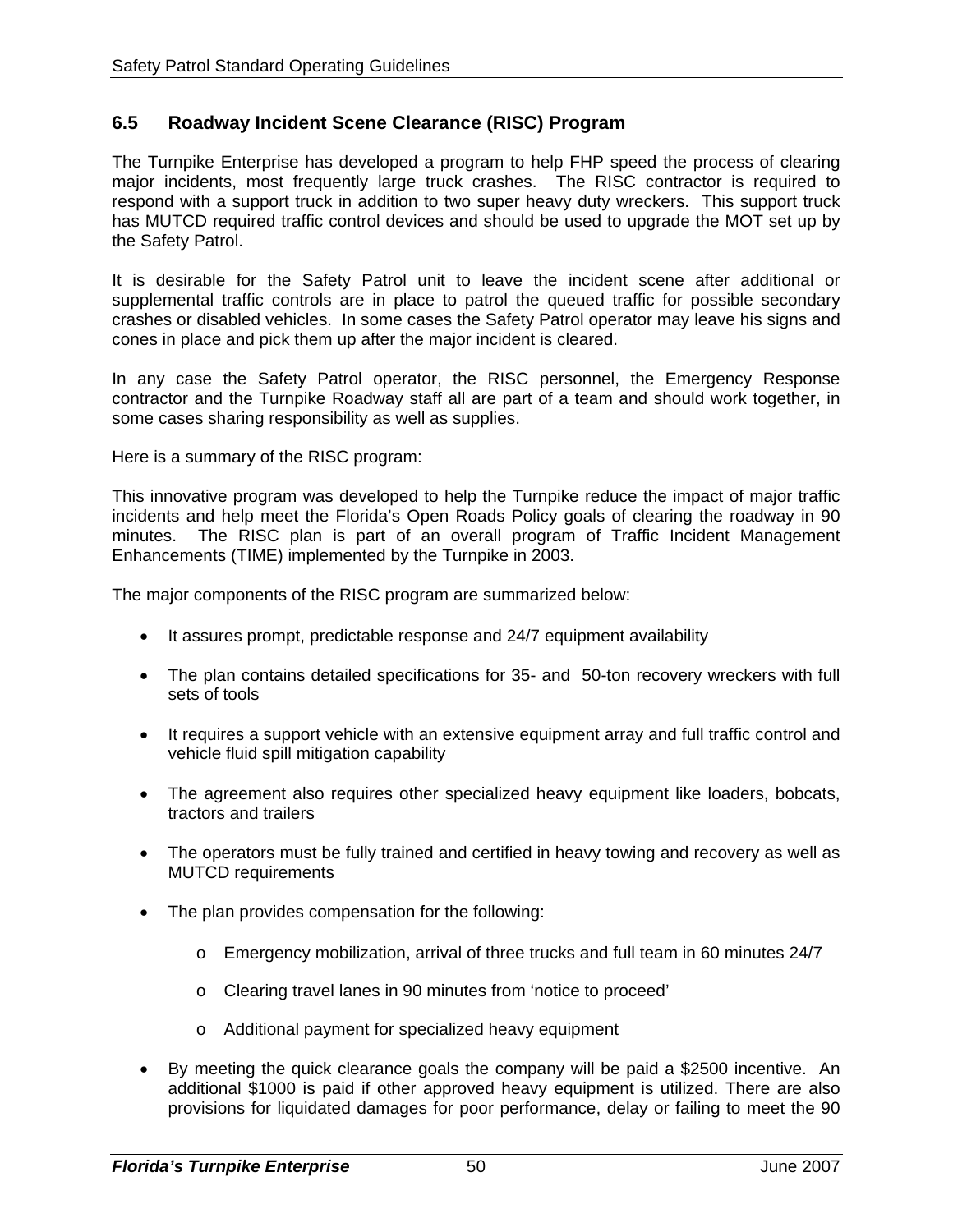minute goal. The company is responsible for billing the owner of the wreckage for all towing and potential storage fees.

- The company forfeits any incentive payment after ninety minutes. If travel lanes are not open in three hours, damages are assessed at a rate of \$10 per minute until all lanes are open.
- There is an open ended invitation to participate. When the inspection and performance qualifications are met the Turnpike and the company negotiate the geographic zones they will cover. The program operates with joint participation of the Turnpike Enterprise and FHP Troop K.

## **6.6 Traffic Incident Levels**

The Traffic Incident Management Teams in Florida and the Federal Highway Administration's Manual on Uniform Traffic Control Devices (FHWA MUTCD) have defined levels of traffic incidents based on the impact to traffic. This three level system is used to describe incidents on the Turnpike.

Many times a Safety Patrol unit is the first to respond to an incident. The prompt and accurate assessment of the scene is a critical function. Referring to **Traffic Incident Levels** will help the TMC staff make proper agency notifications and motorist information alerts.

Remember, this is an early assessment of the scene based on your experience and best judgment.

#### **Traffic Incident Levels**

Criteria for establishing Freeway Incident Levels Based on Traffic Impact

#### **Level 1 (Minor)**

Impact to the traveled roadway is estimated to be less than 30 minutes with no lane blockage or impact to the traveled roadway is estimated to be less than 30 minutes with minor lane blockage.

#### **Level 2 (Intermediate)**

Impact to the traveled roadway is estimated to be 30 minutes to 2 hours with lane blockages, but not a full closure of the roadway.

#### **Level 3 (Major)**

Impact to the traveled roadway is estimated to be more than 2 hours or the roadway is fully closed in any single direction. Significant area-wide congestion is expected.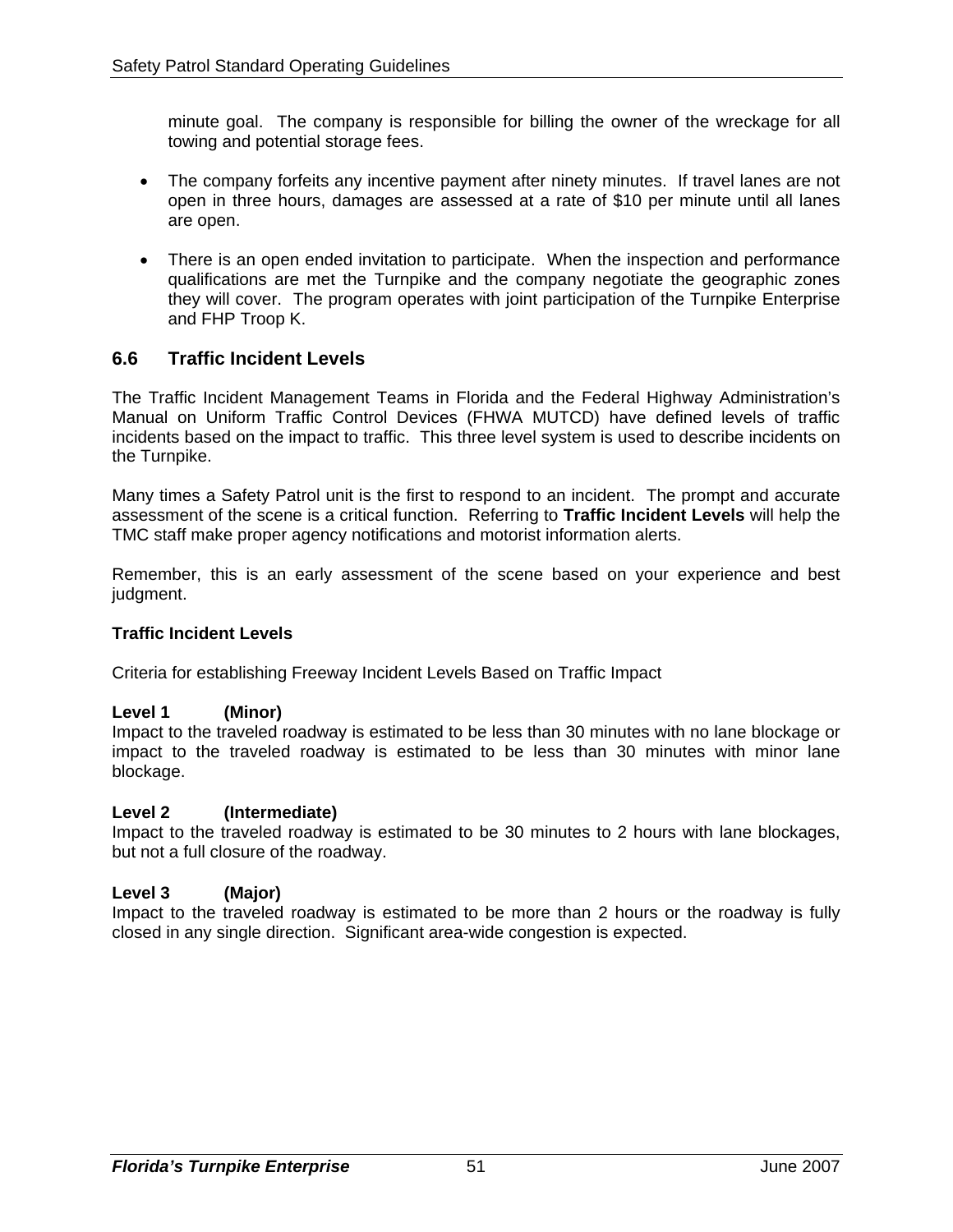## **6.7 Lane Numbering Convention**

The travel lanes on the Turnpike are referred to by number. The farthest lane to the left or the lane nearest the median is Lane 1. (The break down lanes or shoulders are not considered a travel lane). The second lane from the left is Lane 2. The third lane from the left is Lane 3 and so on.

#### **EXAMPLES:**

Mainline Lanes:

Median | Left Shoulder | **1 | 2 | 3 | 4** | Right Shoulder

Mainline Lanes:

Barrier wall | **1 | 2 | 3** | Right Shoulder

Ramp Lanes:

Barrier wall | **1 | 2 | 3** | Barrier wall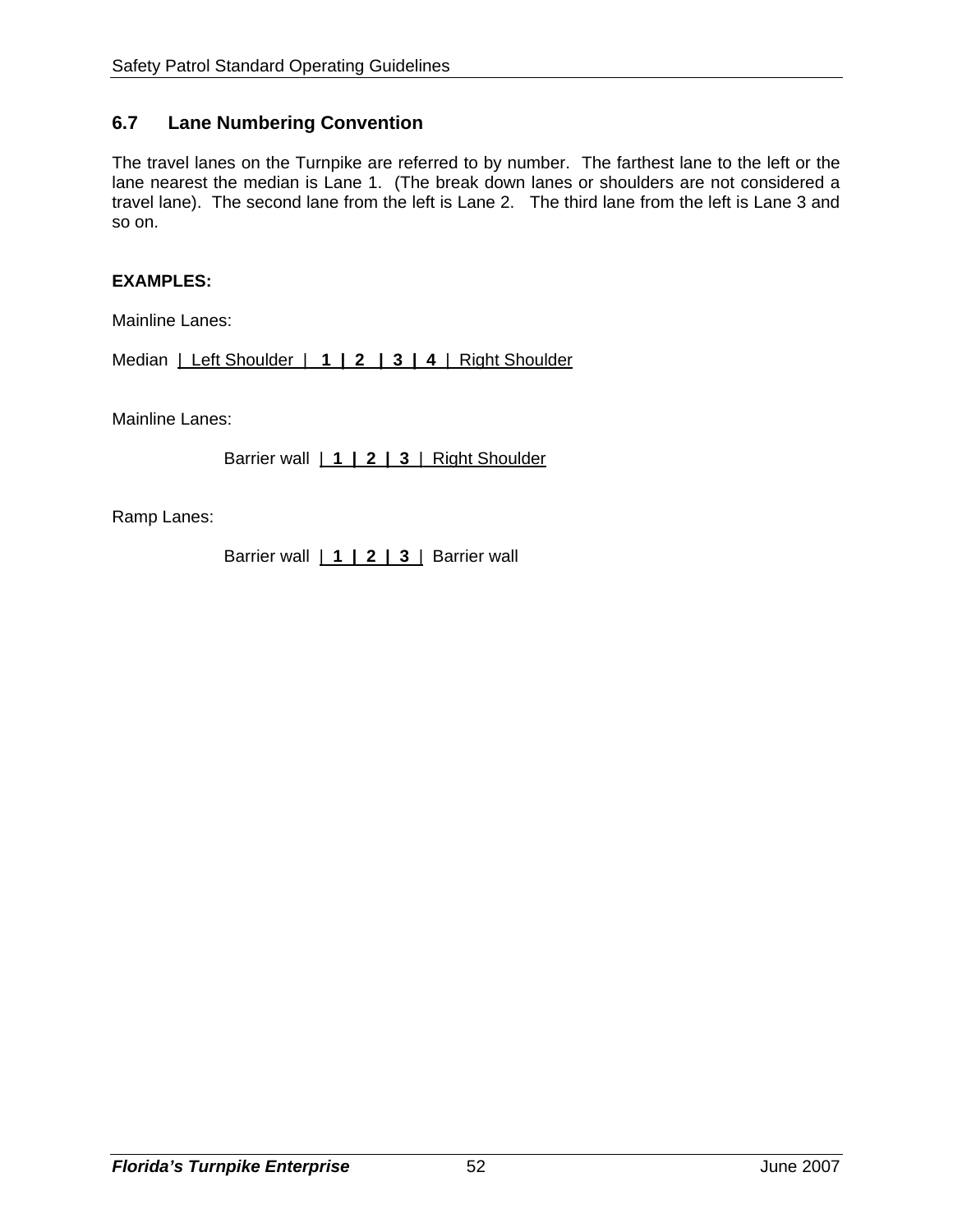## **Table 1 Safety Patrol Multilingual Assistance Sheet**

![](_page_57_Figure_2.jpeg)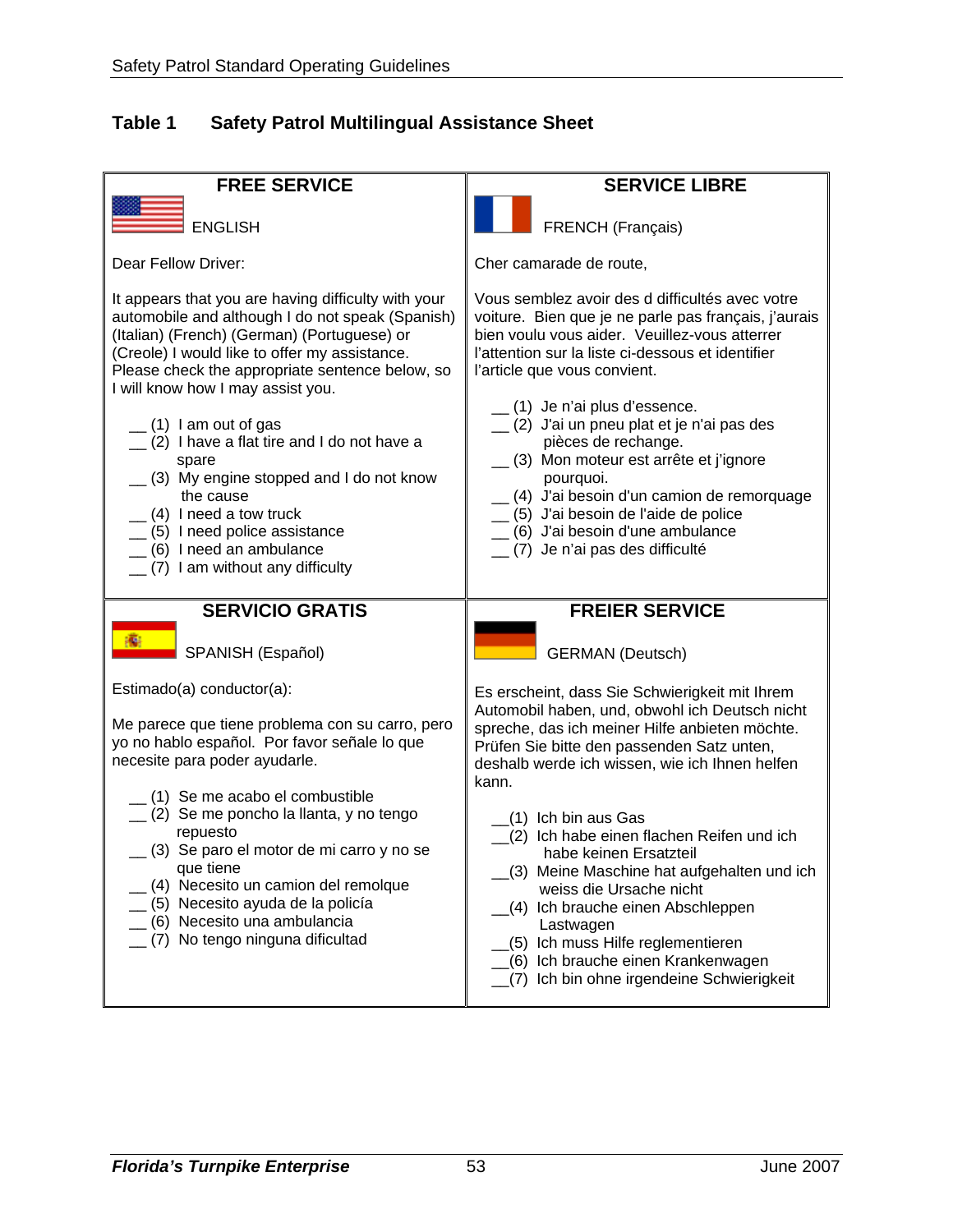## **Table 1 (Continued)**

![](_page_58_Figure_2.jpeg)